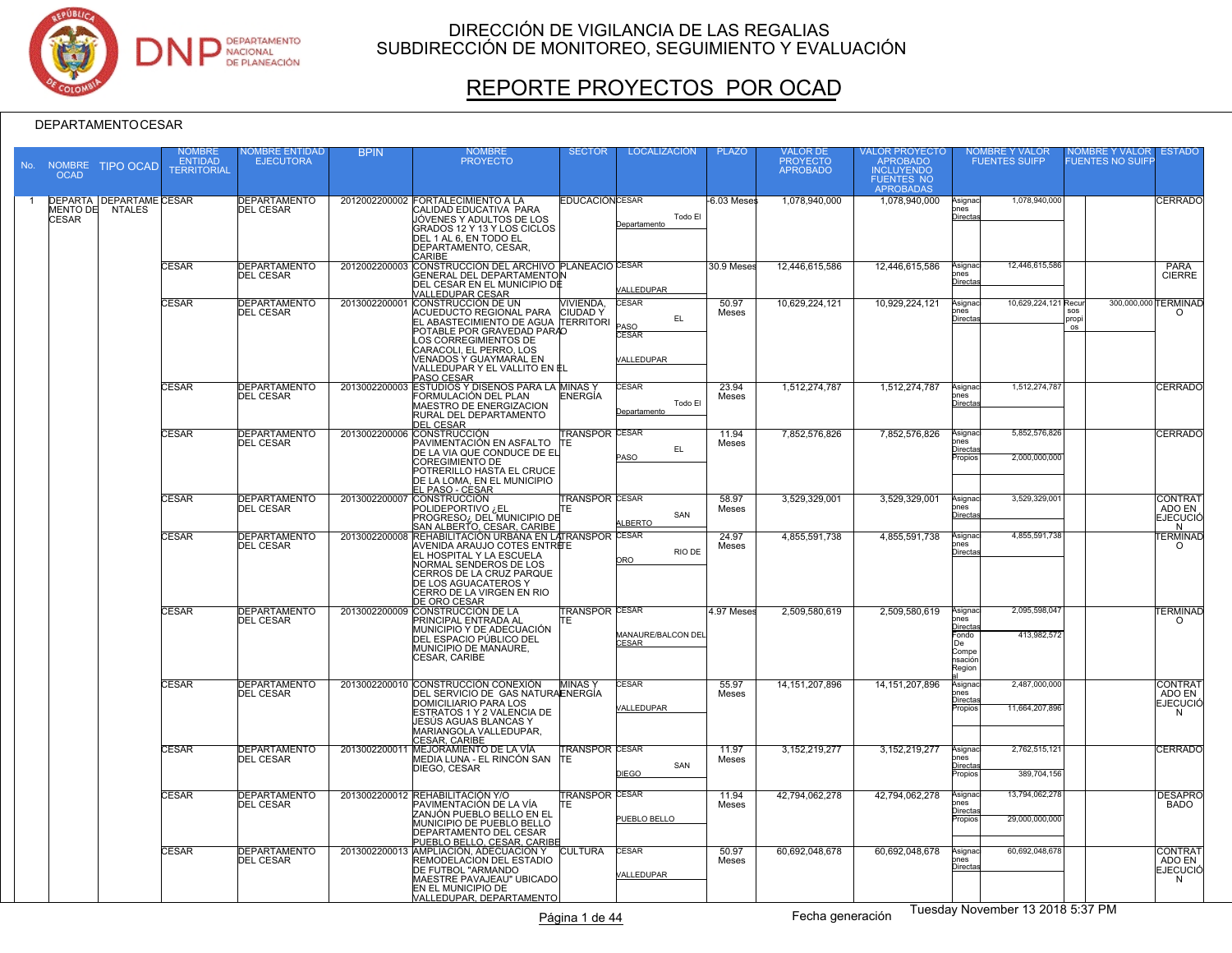

# REPORTE PROYECTOS POR OCAD

| No. | <b>OCAD</b>  | NOMBRE TIPO OCAD         | <b>NOMBRE</b><br>ENTIDAD<br><b>TERRITORIAL</b> | <b>IOMBRE ENTIDAD</b><br><b>EJECUTORA</b> | <b>BPIN</b>   | <b>NOMBRE</b><br><b>PROYECTO</b>                                                                                                                                                                                                                                                                         | <b>SECTOR</b>                                           | <b>LOCALIZACIÓN</b>                                                                                                                                          | <b>PLAZO</b>   | VALOR DE<br>PROYECTO<br><b>APROBADO</b> | VALOR PROYECTO<br>APROBADO<br><b>INCLUYENDO</b><br><b>FUENTES NO</b><br><b>APROBADAS</b> |                                        | NOMBRE Y VALOR<br>FUENTES SUIFP | NOMBRE Y VALOR<br>UENTES NO SUIFI | <b>ESTADO</b>                                    |
|-----|--------------|--------------------------|------------------------------------------------|-------------------------------------------|---------------|----------------------------------------------------------------------------------------------------------------------------------------------------------------------------------------------------------------------------------------------------------------------------------------------------------|---------------------------------------------------------|--------------------------------------------------------------------------------------------------------------------------------------------------------------|----------------|-----------------------------------------|------------------------------------------------------------------------------------------|----------------------------------------|---------------------------------|-----------------------------------|--------------------------------------------------|
|     |              | <b>DEPARTA DEPARTAME</b> |                                                |                                           |               | <b>DEL CESAR FASE I</b>                                                                                                                                                                                                                                                                                  |                                                         |                                                                                                                                                              |                |                                         |                                                                                          |                                        |                                 |                                   |                                                  |
|     | <b>CESAR</b> | MENTO DE NTALES          | <b>CESAR</b>                                   | <b>DEPARTAMENTO</b><br><b>DEL CESAR</b>   |               | 2013002200014 FORTALECIMIENTO PARA LA<br><b>GENERACIÓN DEL</b><br>CONOCIMIENTO Y DE LA<br>CAPACIDAD TECNOLOGICA A<br>TRAVÉS DEL USO Y<br>APROPIACIÓN DE LAS TIC, EN<br>TODO EL DEPARTAMENTO,                                                                                                             | <b>EDUCACIÓN CESAR</b>                                  | Todo El<br>Departamento                                                                                                                                      | 7.97 Meses     | 6,995,460,724                           | 6,995,460,724                                                                            | Asignac<br>ones<br>Directa             | 6.995.460.724                   |                                   | <b>CERRADO</b>                                   |
|     |              |                          | CESAR                                          | <b>DEPARTAMENTO</b><br>DEL CESAR          |               | CESAR, CARIBE<br>2013002200015 SANEAMIENTO BÁSICO:<br>OPTIMIZACION DEL SISTEMA DECIUDAD Y<br>ALCANTARILLADO EN EL<br>MUNICIPIO DE AGUSTÍN<br>CODAZZÍ DEPARTAMENTO DEL<br>CESAR AGUSTÍN CODAZZI,<br><b>CESAR, CARIBE</b>                                                                                  | <b>NIVIENDA</b> ,<br><b>TERRITORI</b>                   | CESAR<br><b>AGUSTIN CODAZZI</b>                                                                                                                              | 23.97<br>Meses | 10,348,795,966                          | 10,348,795,966                                                                           | Asignac<br>ones<br>Directa             | 10,348,795,966                  |                                   | <b><i>TERMINAD</i></b><br>$\circ$                |
|     |              |                          | <b>CESAR</b>                                   | <b>DEPARTAMENTO</b><br><b>DEL CESAR</b>   |               | 2013002200016 ADECUACIÓN Y OPTIMIZACIÓN INCLUSIÓN CESAR<br>DEL SISTEMA DE ACUEDUCTO SOCIAL Y<br>EN EL COPEY, CESAR, CARIBE RECONCILIA                                                                                                                                                                    | וחר:                                                    | EL.<br>COPEY                                                                                                                                                 | 42.97<br>Meses | 3,513,281,938                           | 3,513,281,938                                                                            | Asignac<br>ones<br>Directa             | 3,513,281,938                   |                                   | <b><i>TERMINAD</i></b><br>$\circ$                |
|     |              |                          | <b>CESAR</b>                                   | <b>DEPARTAMENTO</b><br><b>DEL CESAR</b>   |               | 2013002200017 ESTUDIOS Y DISEÑOS<br>ARQUITECTONICOS Y DE<br>INGENIERIA PARA LA<br>CONSTRUCCION DEL<br>PATINODROMO, AREAS<br><b>DEPORTIVAS Y</b><br>COMPLEMENTARIA EN EL<br><b>MUNICIPIO DE AGUACHICA</b><br><b>CESAR, CARIBE</b>                                                                         | <b>CULTURA</b>                                          | <b>CESAR</b><br><b>AGUACHICA</b>                                                                                                                             | 2.94 Meses     | 220,000,000                             | 220,000,000                                                                              | Asignac<br>ones<br>Directa             | 220,000,000                     |                                   | CERRADO                                          |
|     |              |                          | <b>CESAR</b>                                   | DEPARTAMENTO<br>DEL CESAR                 |               | 2013002200018 CONSTRUCCIÓN BALNEARIO Y INCLUSIÓN CESAR<br>CENTRO RECREACIONAL EL<br>CHORRO EN EL MUNICIPIO DE RECONCILIA<br>LA PAZ. CESAR. CARIBE                                                                                                                                                        | <b>SOCIAL Y</b><br>CIÓN                                 | ROBLES                                                                                                                                                       | 22.97<br>Meses | 3,784,550,572                           | 3,784,550,572                                                                            | Asignac<br>ones<br>Directas<br>ropios  | 3.485.683.323<br>298,867,249    |                                   | <b>CONTRAT</b><br>ADO EN<br><b>EJECUCIÓ</b><br>N |
|     |              |                          | CESAR                                          | <b>DEPARTAMENTO</b><br><b>DEL CESAR</b>   |               | 2013002200019 CONSTRUCCIÓN E TECNOLO<br>DE CÓMPUTO, DEPARTAMENTO INFORMACI<br>DE SISTEMA Y CABLEADO<br>ESTRUCTURADO DE LA                                                                                                                                                                                | TECNOLOGÍCESAR<br>ÓN Y LAS<br>COMUNICA<br><b>CIONES</b> | ALL FDUPAR                                                                                                                                                   | 3.94 Meses     | 1,698,047,677                           | 1,698,047,677                                                                            | Asignac<br>ones<br>Directas            | 1,698,047,677                   |                                   | CERRADO                                          |
|     |              |                          | CESAR                                          | <b>DEPARTAMENTO</b><br><b>DEL CESAR</b>   |               | GOBERNACIÓN DEL CESAR CIÓNES<br>2013002200020 SANEAMIENTO : OPTIMIZACIÓN MUVIENDA,<br>SISTEMA DE TRATAMIENTO DE CIUDAD Y<br>AGUAS RESIDUALES MUNICIPIOTERRITORI<br>DE AGUSTIN CODAZZI CESAR O<br>AGUSTÍN CODAZZI, CESAR,<br>CARIBE                                                                       |                                                         | <b>CESAR</b><br><b>AGUSTIN CODAZZI</b>                                                                                                                       | 18.97<br>Meses | 4,185,255,670                           | 4,185,255,670                                                                            | Asignac<br>ones<br>Directa:<br>Propios | 3,286,046,994<br>899,208,676    |                                   | <b>ERMINAD</b><br>$\circ$                        |
|     |              |                          | CESAR                                          | <b>DEPARTAMENTO</b><br><b>DEL CESAR</b>   | 2013002200021 | CONSTRUCCIÓN DEL PARQUE CULTURA<br>RECREATIVO LAS FLORES EN EI<br>MUNICIPIO DE VALLEDUPAR -<br>CESAR                                                                                                                                                                                                     |                                                         | <b>CESAR</b><br>VALLEDUPAR                                                                                                                                   | 14.94<br>Meses | 5.973.169.615                           | 5.973.169.615                                                                            | Asignac<br>nnes<br>Directas            | 5,973,169,615                   |                                   | <b>ERMINAD</b><br>$\circ$                        |
|     |              |                          | <b>CESAR</b>                                   | <b>DEPARTAMENTO</b><br><b>DEL CESAR</b>   |               | 2013002200022 ESTUDIO Y DISEÑOS<br>ARQUITECTÓNICOS PARA LA<br>REMODELACIÓN DE LAS<br><b>INSTALACIONES DEL</b><br>AEROPUERTO HACARITAMA DEL<br>MUNICIPIO DE AGUACHICA.<br>CESAR, CARIBE                                                                                                                   | <b>TRANSPOR CESAR</b><br>TE.                            | AGUACHICA                                                                                                                                                    | 28.97<br>Meses | 532,357,102                             | 532, 357, 102                                                                            | Asignac<br>ones<br>Directas            | 532, 357, 102                   |                                   | <b>CERRADO</b>                                   |
|     |              |                          | <b>CESAR</b>                                   | <b>DEPARTAMENTO</b><br><b>DEL CESAR</b>   |               | 2013002200023 ESTUDIOS DISEÑOS Y/O<br>AJUSTES ARQUITECTÓNICOS Y PROTECCIÓ<br>DE INGENIERÍA PARA LA<br>CONSTRUCCIÓN,<br>REMODELACIÓN, AMPLIACIÓN<br>Y/O ADECUACIÓN DE LOS<br><b>HOSPITALES DE LOS</b><br>MUNICIPIOS DE BOSCONIA.<br>CHIRIGUANÁ, EL COPEY,<br>MANAURE Y PUEBLO BELLO EN<br><b>EL CESAR</b> | <b>SALUDY</b><br>N SOCIAL                               | <b>CESAR</b><br><b>BOSCONIA</b><br>CESAR<br><b>CHIRIGUANA</b><br><b>CESAR</b><br>EL.<br>COPEY<br><b>CESAR</b><br>MANAURE/BALCON DEL<br>CESAR<br><b>CESAR</b> | 52.94<br>Meses | 660,714,325                             | 660,714,325                                                                              | Asignac<br>ones<br>Directas            | 660,714,325                     |                                   | <b>CONTRAT</b><br>ADO EN<br><b>EJECUCIÓ</b><br>N |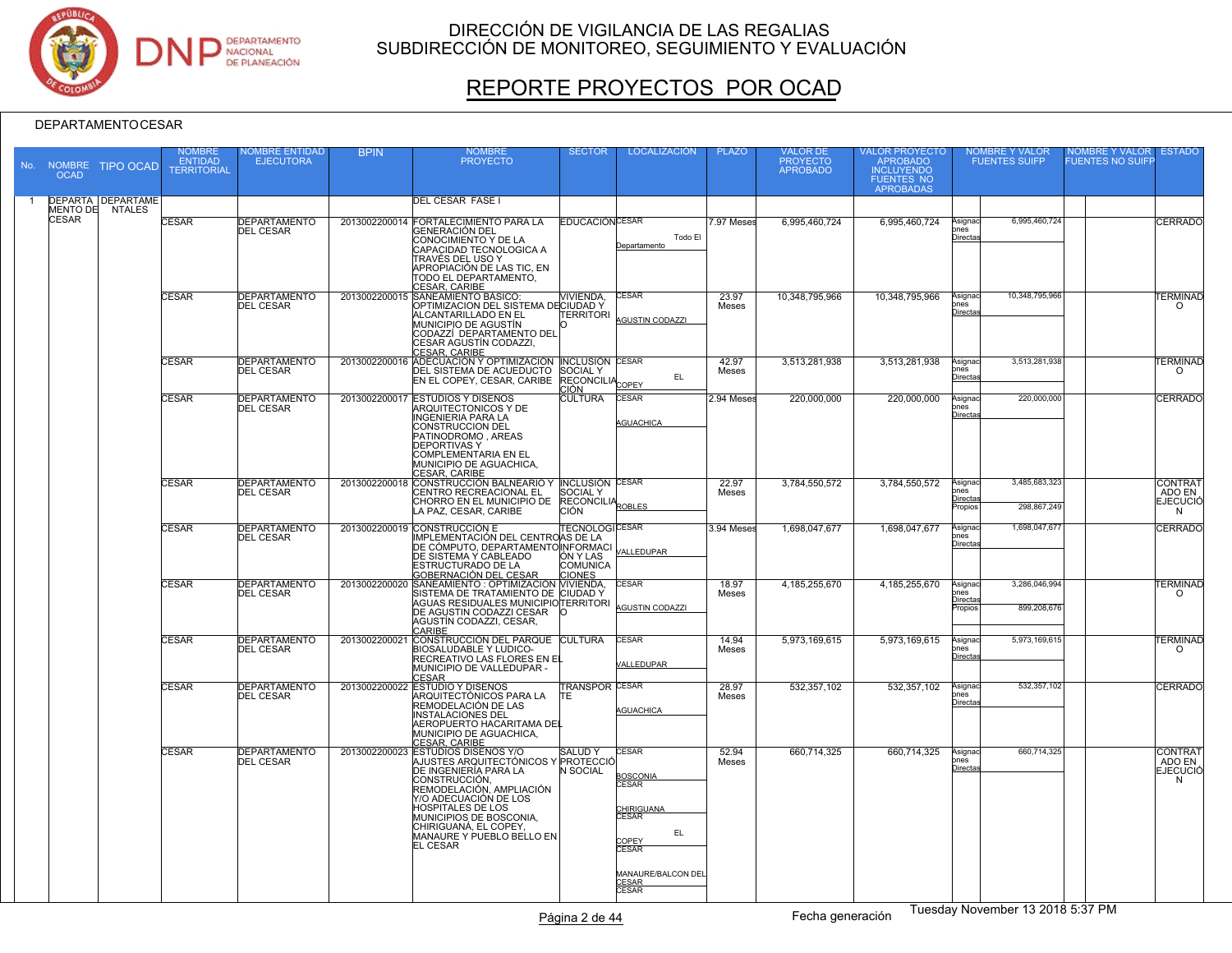

# REPORTE PROYECTOS POR OCAD

| No. | <b>NOMBRE</b><br><b>OCAD</b> | <b>TIPO OCAD</b>                            | <b>NOMBRE</b><br>ENTIDAD<br><b>TERRITORIAL</b> | <b>IOMBRE ENTIDAD</b><br><b>EJECUTORA</b> | <b>BPIN</b>   | <b>NOMBRE</b><br><b>PROYECTO</b>                                                                                                                                                                                                           | <b>SECTOR</b>                                          | LOCALIZACIÓN                    | <b>PLAZO</b>   | VALOR DE<br>PROYECTO<br><b>APROBADO</b> | VALOR PROYECTO<br>APROBADO<br><b>INCLUYENDO</b><br><b>FUENTES NO</b><br><b>APROBADAS</b> |                                                                                    | NOMBRE Y VALOR<br>FUENTES SUIFP          | NOMBRE Y VALOR<br>UENTES NO SUIFF | <b>ESTADO</b>                     |
|-----|------------------------------|---------------------------------------------|------------------------------------------------|-------------------------------------------|---------------|--------------------------------------------------------------------------------------------------------------------------------------------------------------------------------------------------------------------------------------------|--------------------------------------------------------|---------------------------------|----------------|-----------------------------------------|------------------------------------------------------------------------------------------|------------------------------------------------------------------------------------|------------------------------------------|-----------------------------------|-----------------------------------|
|     |                              | <b>DEPARTA DEPARTAME</b><br>MENTO DE NTALES |                                                |                                           |               |                                                                                                                                                                                                                                            |                                                        | PUEBLO BELLO                    |                |                                         |                                                                                          |                                                                                    |                                          |                                   |                                   |
|     | <b>CESAR</b>                 |                                             | <b>CESAR</b>                                   | <b>DEPARTAMENTO</b><br><b>DEL CESAR</b>   |               | 2013002200024 DISEÑO ACTUALIZACIÓN E<br><b>IMPLEMENTACIÓN DE</b><br><b>ESCENARIOS DEPORTIVOS EN</b><br>LA VILLA OLIMPICA DE LA<br>CIUDAD DE VALLEDUPAR.<br>CESAR                                                                           | <b>CULTURA</b>                                         | <b>CESAR</b><br>VALLEDUPAR      |                | 749,812,870                             | 749,812,870                                                                              | Asignac<br>ones<br>Directa                                                         | 749.812.870                              |                                   | <b>DESAPRO</b><br><b>BADO</b>     |
|     |                              |                                             | CESAR                                          | <b>DEPARTAMENTO</b><br><b>DEL CESAR</b>   |               | 2013002200025 ESTUDIOS Y DISEÑOS PARA LA CULTURA<br>REMODELACIÓN Y ADECUACIÓN<br>DEL PARQUE PRINCIPAL DEL<br><b>BARRIO SICARARE EN EL</b><br>MUNICIPIO DE VALLEDUPAR,<br>CESAR, CARIBE<br>2013002200026 ESTUDIOS Y DISEÑOS PARA LA CULTURA |                                                        | <b>CESAR</b><br>VALLEDUPAR      |                | 136,944,698                             | 136,944,698                                                                              | Asignac<br>ones<br>Directa                                                         | 136,944,698                              |                                   | <b>DESAPRC</b><br><b>BADO</b>     |
|     |                              |                                             | CESAR                                          | <b>DEPARTAMENTO</b><br><b>DEL CESAR</b>   |               | REMODELACIÓN Y ADECUACIÓN<br><b>DEL PARQUE PRINCIPAL DEL</b><br>BARRIO LA NEVADA EN EL<br>MUNICIPIO DE VALLEDUPAR,<br>CESAR, CARIBE<br>ESTUDIOS , DISEÑOS                                                                                  |                                                        | <b>CESAR</b><br>VALLEDUPAR      |                | 239,201,789                             | 239, 201, 789                                                                            | Asignac<br>ones<br>Directa                                                         | 239,201,789                              |                                   | <b>DESAPRC</b><br><b>BADO</b>     |
|     |                              |                                             | CESAR                                          | <b>DEPARTAMENTO</b><br><b>DEL CESAR</b>   | 2013002200027 | COMPLEMENTARIOS Y AJUSTES PROTECCIÓ<br>ARQUITECTÓNICOS Y DE<br>INGENIERÍA PARA LA<br>CONSTRUCCIÓN Y AMPLIACIÓN<br><b>DEL SERVICIO DE URGENCIAS</b><br>DEL HOSPITAL ROSARIO<br>PUMAREJO DE LÓPEZ DE<br>VALLEDUPAR - CESAR                   | <b>SALUDY</b><br><b>N SOCIAL</b>                       | <b>CESAR</b><br>ALLEDUPAR       | 2.94 Meses     | 324,879,419                             | 324,879,419                                                                              | Asignac<br>ones<br>Directa                                                         | 324,879,419                              |                                   | CERRADO                           |
|     |                              |                                             | <b>CESAR</b>                                   | <b>DEPARTAMENTO</b><br><b>DEL CESAR</b>   |               | 2013002200028 ESTUDIOS Y DISEÑOS DE<br>ARQUITECTURA E INGENIERIA<br>PARA LA ADECUACION DEL<br>PARQUE VALLE MEZA Y CANCHA<br>DE FUTBOL DEL BARRIO DIVINO<br>NIÑO DEL MUNICIPIO DE<br>VALLEDUPAR EN EL<br>DEPARTAMENTO DEL CESAR             | <b>CULTURA</b>                                         | <b>CESAR</b><br>VALLEDUPAR      |                | 92.658.073                              | 92,658,073                                                                               | Asignaci<br>$_{\rm ones}$<br>Directa                                               | 92,658,073                               |                                   | <b>DESAPRC</b><br><b>BADO</b>     |
|     |                              |                                             | CESAR                                          | <b>DEPARTAMENTO</b><br><b>DEL CESAR</b>   | 2013002200029 | CONSTRUCCIÓN SEGUNDA<br><b>ETAPA PARQUE LINEAL DEL</b><br><b>BARRIO PRIMERO DE MAYO</b><br>MUNICIPIO DE SAN ALBERTO<br><b>DEPARTAMENTO DEL CESAR</b>                                                                                       | <b>CULTURA</b>                                         | CESAR<br>SAN<br>ALBERTO         | 25.97<br>Meses | 1,760,610,990                           | 1,760,610,990                                                                            | Asignac<br>ones<br>Directa<br>Fondo<br>De<br>Compe<br>nsación<br>Region<br>Propios | 1,693,436,648<br>1,778,932<br>65,395,410 |                                   | <b><i>TERMINAD</i></b><br>$\circ$ |
|     |                              |                                             | <b>CESAR</b>                                   | <b>DEPARTAMENTO</b><br><b>DEL CESAR</b>   |               | 2013002200030 CONSTRUCCIÓN DE UN PASO TRANSPOR CESAR<br>URBANO Y ESPACIOS PÚBLICOSTE<br>EN LA VÍA NACIONAL DEL<br>CORREGIMIENTO EN RINCÓN<br>HONDO MUNICIPIO DE<br>CHIRIGUANA DEPARTAMENTO<br><b>DEL CESAR</b>                             |                                                        | CHIRIGUANA                      | 27.97<br>Meses | 4.952.092.384                           | 4.952.092.384                                                                            | Asignac<br>$_{\rm ones}$<br>Directas<br>Propios                                    | 3,466,010,700<br>1,486,081,684           |                                   | <b><i>FERMINAD</i></b><br>$\circ$ |
|     |                              |                                             | <b>CESAR</b>                                   | <b>DEPARTAMENTO</b><br><b>DEL CESAR</b>   | 2013002200031 | ADECUACIÓN DE LOS PARQUESCULTURA<br>OMAR ALEXIS MAESTRE MAYA Y<br>PARQUE ENRIQUE AARON DEL<br>MUNICIPIO DE BOSCONIA -<br><b>CESAR</b>                                                                                                      |                                                        | <b>CESAR</b><br><b>BOSCONIA</b> | 7.97 Meses     | 600,223,348                             | 600,223,348                                                                              | Asignac<br>$_{\rm ones}$<br>Directas                                               | 600,223,348                              |                                   | CERRADO                           |
|     |                              |                                             | CESAR                                          | <b>DEPARTAMENTO</b><br><b>DEL CESAR</b>   | 2013002200032 | CONSTRUCCIÓN DEL NUEVO<br>POZO PROFUNDO Y LINEA DE<br>IMPULSIÓN DEL SISTEMA DE<br>ACUEDUCTO DE LA CABECERA O<br>DE EL MUNICIPIO DE EL PASO.<br>CESAR                                                                                       | <b>VIVIENDA.</b><br><b>CIUDADY</b><br><b>TERRITORI</b> | CESAR<br>EL.<br>PASO            | 22.94<br>Meses | 568.429.041                             | 568,429,041                                                                              | Asignac<br><b>ones</b><br>Directas                                                 | 568,429,041                              |                                   | <b><i>TERMINAD</i></b><br>$\circ$ |
|     |                              |                                             | <b>CESAR</b>                                   | <b>DEPARTAMENTO</b><br><b>DEL CESAR</b>   | 2013002200033 | <b>CONSTRUCCIÓN DE ESPACIO</b><br>PÙBLICO EN EL<br>CORREGIMIENTO DE BADILLO<br>MUNICIPIO DE VALLEDUPAR<br>DEPARTAMENTO DEL CESAR<br>2013002200035 CONSTRUCCIÓN DE UNIDADES MIVIENDA,                                                       | <b>TRANSPOR CESAR</b><br>TЕ                            | /ALLEDUPAR                      | 19.97<br>Meses | 3,575,310,366                           | 3,575,310,366                                                                            | Asignac<br><b>ones</b><br><b>Directa</b>                                           | 3,575,310,366                            |                                   | <b>TERMINAD</b><br>$\Omega$       |
|     |                              |                                             | CESAR                                          | <b>DEPARTAMENTO</b><br><b>DEL CESAR</b>   |               | SANITARIAS PARA POBLACION CIUDAD Y<br>RETORNADA EN EL MARCO DELTERRITORI<br>PLAN DEPARTAMENTAL DE<br>RETORNO; FASE I. EN LOS                                                                                                               |                                                        | CESAR<br>ASTREA<br>CESAR        | 5.97 Meses     | 1,700,613,972                           | 1,700,613,972                                                                            | Asignac<br>ones<br>Directa                                                         | 1,700,613,972                            |                                   | CERRADO                           |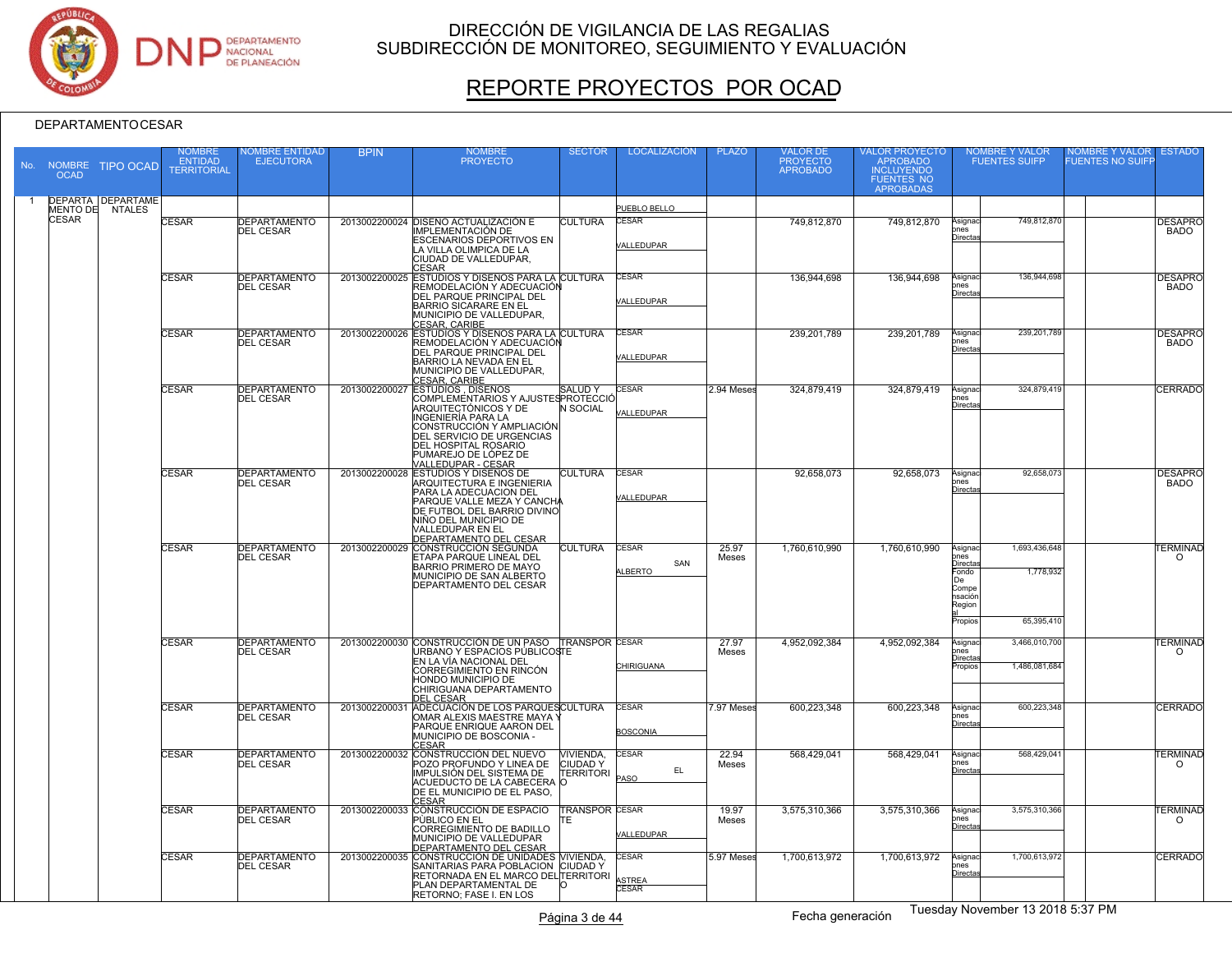

# REPORTE PROYECTOS POR OCAD

| No. | <b>NOMBRE</b><br><b>OCAD</b> | <b>TIPO OCAD</b>                            | <b>NOMBRE</b><br><b>ENTIDAD</b><br><b>TERRITORIAL</b> | <b>IOMBRE ENTIDAD</b><br><b>EJECUTORA</b> | <b>BPIN</b>   | <b>NOMBRE</b><br><b>PROYECTO</b>                                                                                                                                                                                                                                                         | <b>SECTOR</b>                                         | <b>LOCALIZACIÓN</b>                                | <b>PLAZO</b>   | VALOR DE<br>PROYECTO<br><b>APROBADO</b> | VALOR PROYECTO<br>APROBADO<br><b>INCLUYENDO</b><br><b>FUENTES NO</b><br><b>APROBADAS</b> |                                                                          | NOMBRE Y VALOR<br>FUENTES SUIFP | NOMBRE Y VALOR<br>UENTES NO SUIFF | <b>ESTADO</b>                      |
|-----|------------------------------|---------------------------------------------|-------------------------------------------------------|-------------------------------------------|---------------|------------------------------------------------------------------------------------------------------------------------------------------------------------------------------------------------------------------------------------------------------------------------------------------|-------------------------------------------------------|----------------------------------------------------|----------------|-----------------------------------------|------------------------------------------------------------------------------------------|--------------------------------------------------------------------------|---------------------------------|-----------------------------------|------------------------------------|
|     |                              | <b>DEPARTA DEPARTAME</b><br>MENTO DE NTALES |                                                       |                                           |               | <b>MUNICIPIO DE ASTREA Y</b><br>CURUMANI - CESAR                                                                                                                                                                                                                                         |                                                       | CURUMANI                                           |                |                                         |                                                                                          |                                                                          |                                 |                                   |                                    |
|     | <b>CESAR</b>                 |                                             | <b>CESAR</b>                                          | <b>DEPARTAMENTO</b><br><b>DEL CESAR</b>   |               | 2013002200036 CONSTRUCCIÓN DE OBRAS DE MIVIENDA.<br>PROTECCIÓN PARA LA<br><b>BOCATOMA DEL SISTEMA DE</b><br>ACUEDUCTO CURUMANI,<br><u>CESAR, CARIBE</u>                                                                                                                                  | <b>CIUDAD Y</b><br><b>TERRITORI</b>                   | CESAR<br>CURUMANI                                  | 2.97 Meses     | 452,279,413                             | 452,279,413                                                                              | Asignac<br>ones<br><u>Directas</u><br>Propios                            | 403,854,373<br>48,425,040       |                                   | <b>TERMINAD</b><br>$\Omega$        |
|     |                              |                                             | CESAR                                                 | <b>DEPARTAMENTO</b><br><b>DEL CESAR</b>   | 2013002200037 | CONSTRUCCIÓN DE ESPACIO CULTURA<br>PÙBLICO EN EL<br>CORREGIMIENTO DE LOS TUPES<br>SANDIE--GO DEPARTAMENTO<br>DEL CESAR                                                                                                                                                                   |                                                       | CESAR<br>SAN<br><b>DIEGO</b>                       | 21.94<br>Meses | 1.035.090.684                           | 1.035.090.684                                                                            | Asignac<br>$_{\rm ones}$<br>Directa                                      | 1,035,090,684                   |                                   | CERRADO                            |
|     |                              |                                             | <b>CESAR</b>                                          | <b>DEPARTAMENTO</b><br><b>DEL CESAR</b>   |               | 2013002200042 CONSTRUCCIÓN SEGUNDA<br>FASE DEL MUELLE Y PARADORTE<br>TURÍSTICO EN LA CIÉNAGA DE<br>ZAPATOSA DEL MUNICIPIO DE<br>CHIMICHAGUA.<br>DEPARTAMENTO DEL CESAR                                                                                                                   | <b>TRANSPOR CESAR</b>                                 | CHIMICHAGUA                                        | 33.97<br>Meses | 7,165,654,471                           | 7,165,654,471                                                                            | Asignad<br>ones<br><u>Directa</u><br>ropios                              | 5.832.146.475<br>1,333,507,996  |                                   | <b><i>FERMINAD</i></b><br>$\Omega$ |
|     |                              |                                             | CESAR                                                 | <b>DEPARTAMENTO</b><br><b>DEL CESAR</b>   |               | 2013002200045 CONSTRUCCIÓN DE<br>PAVIMENTO FLEXIBLE ENTRADATE<br>A SIMAÑA DESDE LA<br><b>INTERSECCION DE LA VIA LA</b><br>MATA- LA GLORIA HASTA EL<br>CORREGIMIENTO DE SIMAÑA<br>MUNICIPIO DE LA GLORIA<br>DEPARTAMENTO DEL CESAR                                                        | <b>FRANSPOR CESAR</b>                                 | LA<br><b>GLORIA</b>                                | 12.97<br>Meses | 2,351,718,072                           | 2,351,718,072                                                                            | Asignac<br>ones<br>Directa<br>Fondo<br>ne.<br>Compe<br>nsación<br>Region | 2,201,718,072<br>150,000,000    |                                   | CERRADO                            |
|     |                              |                                             | CESAR                                                 | <b>DEPARTAMENTO</b><br><b>DEL CESAR</b>   | 2013002200049 | CONSTRUCCIÓN DEL PARQUE CULTURA<br>ESTADIO SAN MIGUEL EN EL<br>MUNICIPIO DE TAMALAMEQUE ¿<br>DEPARTAMENTO DEL CESAR                                                                                                                                                                      |                                                       | CESAR<br>TAMALAMEQUE                               | 28.94<br>Meses | 4.091.041.146                           | 4.091.041.146                                                                            | Asignac<br>ones<br><b>Directa</b>                                        | 4,091,041,146                   |                                   | <b><i>TERMINAD</i></b><br>$\Omega$ |
|     |                              |                                             | <b>CESAR</b>                                          | <b>DEPARTAMENTO</b><br><b>DEL CESAR</b>   |               | 2013002200050 CONSTRUCCIÓN Y<br>OPTIMIZACIÓN DEL SISTEMA DECIUDAD Y<br><b>TRATAMIENTO DE AGUAS</b><br>RESIDUALES DEL MUNICIPIO DEO<br>BOSCONIA, CESAR, CARIBE                                                                                                                            | <b>VIVIENDA</b><br>TERRITORI                          | <b>CESAR</b><br><b>BOSCONIA</b>                    | 28.94<br>Meses | 3.371.233.239                           | 3.371.233.239                                                                            | Asignac<br>$_{\rm ones}$<br>Directa                                      | 3.371.233.239                   |                                   | <b>TERMINAD</b><br>∩               |
|     |                              |                                             | CESAR                                                 | <b>DEPARTAMENTO</b><br><b>DEL CESAR</b>   |               | 2013002200052 FORTALECIMIENTO DE LA<br>UNIVERSIDAD POPULAR DEL<br>CESAR (UPC), PARA ASEGURAR<br>ICALIDAD. PERTINENCIA Y<br>COBERTÚRA A TRAVÉS DEL USO<br>DE LAS TIC, EN EL<br><b>DEPARTAMENTO DEL CESAR</b><br>EN EL DEPARTAMENTO DEL<br><b>CESAR</b><br>EN EL DEPARTAMENTO DEL<br>CESAR | <b>EDUCACIÓN CESAR</b>                                | <b>GUACHICA</b><br><b>FSAR</b><br>/ALLEDUPAR       | 3.97 Meses     | 751,800,000                             | 751,800,000                                                                              | Asignac<br>ones<br><b>Directa</b>                                        | 751,800,000                     |                                   | <b>CERRADO</b>                     |
|     |                              |                                             | CESAR                                                 | <b>DEPARTAMENTO</b><br><b>DEL CESAR</b>   |               | 2013002200054 DOTACIÓN DE MOBILIARIO<br><b>ESCOLAR PARA LOS</b><br><b>ESTABLECIMIENTOS</b><br>EDUCATIVOS OFICIALES, CON EL<br>FIN DE MEJORAR LOS<br>AMBIENTES ESCOLARES EN EL<br>DEPARTAMENTO DEL CESAR.                                                                                 | <b>EDUCACIÓN CESAR</b>                                | Todo El<br>Departamento                            | 12.97<br>Meses | 11,656,019,132                          | 11,656,019,132                                                                           | Asignaci<br>nes<br>Directas                                              | 11,656,019,132                  |                                   | <b>CERRADO</b>                     |
|     |                              |                                             | CESAR                                                 | <b>DEPARTAMENTO</b><br><b>DEL CESAR</b>   |               | 2013002200055 ESTUDIOS Y DISEÑOS DE<br><b>FACTIBILIDAD PARA UNA</b><br>PLANTA DE BENEFICIO ANIMAL DESARROLI<br>REGIONAL EN BOSCONIA,<br><b>CESAR</b>                                                                                                                                     | <b>AGRICULTU CESAR</b><br>RA Y<br><b>O RURAL</b>      | <b>BOSCONIA</b>                                    | 3.97 Meses     | 497,312,000                             | 497,312,000                                                                              | Asignac<br>ones<br><b>Directa</b>                                        | 497,312,000                     |                                   | CERRADO                            |
|     |                              |                                             | <b>CESAR</b>                                          | DEPARTAMENTO<br><b>DEL CESAR</b>          |               | 2013002200056 CONSTRUCCIÓN DE CANCHA<br>POLIFUNCIONAL, CANCHA<br>SINTETICA DE FUTBOL DE<br>SALON, BIOPARQUE Y JUEGOS<br><b>INFANTILES EN EL MUNICIPIO DE</b><br>MANAURE, CESAR, CARIBE                                                                                                   | <b>CULTURA</b>                                        | <b>CESAR</b><br>MANAURE/BALCON DEL<br><b>CESAR</b> | 35.97<br>Meses | 1.130.746.954                           | 1,130,746,954                                                                            | Asignac<br>$_{\rm ones}$<br>Directas<br>Propios                          | 1,060,746,954<br>70,000,000     |                                   | <b>PARA</b><br><b>CIERRE</b>       |
|     |                              |                                             | <b>CESAR</b>                                          | <b>DEPARTAMENTO</b><br><b>DEL CESAR</b>   | 201300220005  | <b>FORTALECIMIENTO DEL</b><br>SECTOR CITRICOLA A TRAVES RAY<br>DE LA RENOVACION DE 250<br>HECTAREAS DE NARANJA EN<br>LOS MUNICIPIOS DE ASTREA Y<br>CHIMICHAGUA DEPARTAMENTO                                                                                                              | <b>AGRICULTU CESAR</b><br><b>DESARROLI</b><br>O RURAL | <b>STRFA</b><br>CESAR                              | 12.97<br>Meses | 1,070,698,700                           | 1,070,698,700                                                                            | Asignac<br>ones<br><u>Directas</u><br>Propios                            | 736,798,700<br>333,900,000      |                                   | <b>CERRADO</b>                     |
|     |                              |                                             | CESAR                                                 | <b>DEPARTAMENTO</b><br><b>DEL CESAR</b>   |               | <b>DEL CESAR</b><br>2013002200058 CONSTRUCCIÓN DE COLISEO Y CULTURA<br><b>OBRAS COMPLEMENTARIAS EN</b>                                                                                                                                                                                   |                                                       | <b>HIMICHAGUA</b><br>CESAR                         | 15.97<br>Meses | 4,308,590,817                           | 4,308,590,817                                                                            | Asignaci<br>ones                                                         | 3,471,839,855                   |                                   | <b>TERMINAD</b><br>$\Omega$        |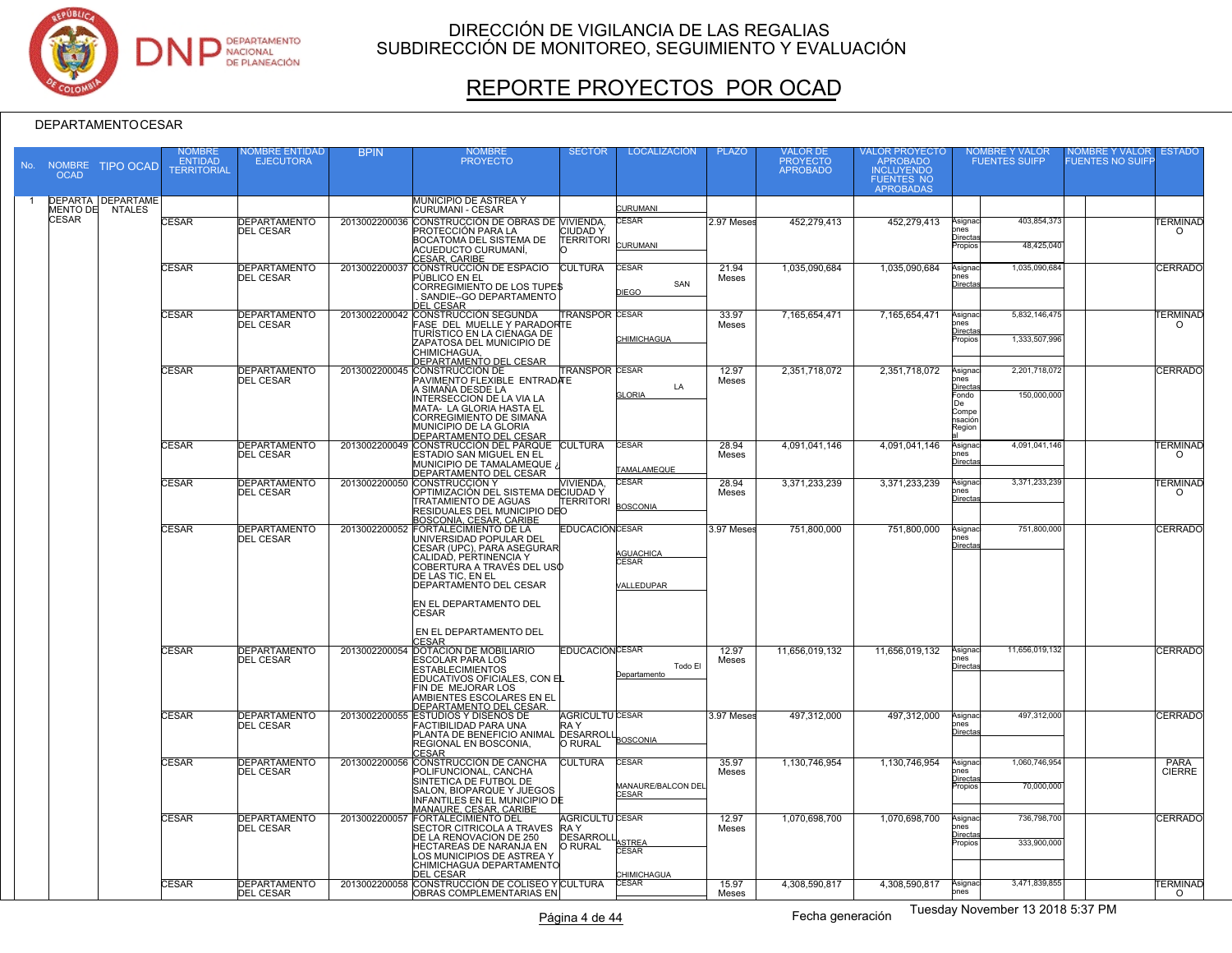

# REPORTE PROYECTOS POR OCAD

|    | No. NOMBRE<br><b>OCAD</b> | <b>TIPO OCAD</b>                            | NOMBRE<br><b>ENTIDAD</b><br><b>TERRITORIAL</b> | <b>IOMBRE ENTIDAD</b><br><b>EJECUTORA</b> | <b>BPIN</b>   | <b>NOMBRE</b><br><b>PROYECTO</b>                                                                                                                                                                                                                                                       | <b>SECTOR</b>                                     | <b>LOCALIZACIÓN</b>                                                                                                                                                                                                           | <b>PLAZO</b>   | <b>VALOR DE</b><br>PROYECTO<br>APROBADO | VALOR PROYECTO<br>APROBADO<br><b>INCLUYENDO</b><br>FUENTES NO<br>APROBADAS | NOMBRE Y VALOR<br><b>FUENTES SUIFP</b>                                                                  | <b>NOMBRE Y VALOR</b><br><b>ESTADO</b><br><b>UENTES NO SUIFF</b> |
|----|---------------------------|---------------------------------------------|------------------------------------------------|-------------------------------------------|---------------|----------------------------------------------------------------------------------------------------------------------------------------------------------------------------------------------------------------------------------------------------------------------------------------|---------------------------------------------------|-------------------------------------------------------------------------------------------------------------------------------------------------------------------------------------------------------------------------------|----------------|-----------------------------------------|----------------------------------------------------------------------------|---------------------------------------------------------------------------------------------------------|------------------------------------------------------------------|
| -1 | <b>CESAR</b>              | <b>DEPARTA DEPARTAME</b><br>MENTO DE NTALES |                                                |                                           |               | <b>EL CORREGIMIENTO DE SAN</b><br>ROQUE EN EL MUNICIPIO DE<br>CURUMANÍ DEPARTAMENTO<br><b>DEL CESAR</b>                                                                                                                                                                                |                                                   | <b>CURUMANI</b>                                                                                                                                                                                                               |                |                                         |                                                                            | Directas<br>340,000,000<br>-ondo<br>De<br>Compe<br>ısación<br>Region<br>Propios<br>496,750,962          |                                                                  |
|    |                           |                                             | <b>CESAR</b>                                   | <b>DEPARTAMENTO</b><br><b>DEL CESAR</b>   |               | 2013002200059 MEJORAMIENTO<br>SOCIOECONOMICO PARA LA<br>SEGURIDAD ALIMENTARIA DE<br>250 FAMILIAS CAMPESINAS CONO RURAL<br><b>IMPLEMENTACIÓN DE MODELOS</b><br>PILOTOS DE PRODUCC<br>HORTALIZAS, PLATANO Y FRUTA<br>EN LOS MUNICIPIOS DEL COPEY<br>AGUSTIN CODAZZI, LA PAZ,<br>MANAURE, | <b>AGRICULTU CESAR</b><br>RA Y<br><b>DESARROL</b> | AGUSTIN CODAZZI<br>CESAR<br><b>BECERRI</b><br>CESAR<br>EL.<br>COPFY<br><b>CESAR</b><br>I.A<br><b>AGUA DE IBIRICO</b><br><b>CESAR</b><br>MANAURE/BALCON DEL<br>CESAR<br><b>CESAR</b><br>PUEBLO BELLO<br>ROBLES<br>CESAR<br>SAN | 28.94<br>Meses | 2.603.456.938                           | 2.603.456.938                                                              | 1,376,020,938<br>Asignac<br>nes<br>Directa<br>1,227,436,000<br>opios                                    | <b>CERRADO</b>                                                   |
|    |                           |                                             | <b>CESAR</b>                                   | <b>DEPARTAMENTO</b><br><b>DEL CESAR</b>   |               | 2013002200060 CONSTRUCCIÓN DE<br>CERRAMIENTO EN PREDIO DE<br>LA UNIVERSIDAD POPULAR DEL<br>CESAR SECCIONAL MUNINICIPIO<br>DE AGUACHICA, CESAR, CARIBE                                                                                                                                  | <b>EDUCACIÓNCESAR</b>                             | <b>IEGO</b><br><b>AGUACHICA</b>                                                                                                                                                                                               | 14.94<br>Meses | 738,062,881                             | 738,062,881                                                                | 738.062.881<br>Asignac<br>nes<br>Directa                                                                | <b>CERRADO</b>                                                   |
|    |                           |                                             | <b>CESAR</b>                                   | <b>DEPARTAMENTO</b><br><b>DEL CESAR</b>   | 2013002200061 | IMPLEMENTACIÓN ACTIVIDADES VIVIENDA,<br>PARA TERMINACIÓN Y<br>AMPLIACIÓN CANAL AGUAS<br>LLUVIAS EN LOS BARRIOS LA<br>CONCENTRACIÓN, SAN PEDRO<br>Y LA ESPERANZA PAILITAS.<br>CESAR, CARIBE                                                                                             | <b>CIUDADY</b><br><b>TERRITORI</b>                | <b>CESAR</b><br><b>PAILITAS</b>                                                                                                                                                                                               |                | 375, 127, 346                           | 375, 127, 346                                                              | 375, 127, 346<br>Asignac<br>ones<br>Directa                                                             | <b>CERRADO</b>                                                   |
|    |                           |                                             | CESAR                                          | <b>DEPARTAMENTO</b><br><b>DEL CESAR</b>   |               | 2013002200062 PREVENCIÓN Y CONTROL DE LAAGRICULTU CESAR<br>RABIA BOVINA DE ORIGEN<br>SILVESTRE EN ZONAS<br><b>GANADERAS DEL</b><br>DEPARTAMENTO DEL CESAR                                                                                                                              | <b>RAY</b><br><b>DESARROLL</b><br><b>O RURAL</b>  | Todo El<br>Departamento                                                                                                                                                                                                       |                | 415,514,170                             | 415,514,170                                                                | 128,369,120<br>Asignac<br>nes<br>Directas<br>287,145,050<br>opios                                       | <b>DESAPRO</b><br><b>BADO</b>                                    |
|    |                           |                                             | CESAR                                          | <b>DEPARTAMENTO</b><br><b>DEL CESAR</b>   |               | 2013002200063 ADECUACIÓN DEL SISTEMA DE VIVIENDA,<br>TRATAMIENTO DE AGUAS<br>RESIDUALES EN EL MUNICIPIO TERRITORI<br>DE TAMALAMEQUE, CESAR.                                                                                                                                            | <b>CIUDAD Y</b>                                   | <b>CESAR</b><br><b>AMALAMEQUE</b>                                                                                                                                                                                             | 3.97 Meses     | 812,909,828                             | 812,909,828                                                                | 812,909,828<br>Asignac<br>nes<br>Directa                                                                | <b>TERMINAD</b><br>$\circ$                                       |
|    |                           |                                             | <b>CESAR</b>                                   | <b>DEPARTAMENTO</b><br><b>DEL CESAR</b>   | 2013002200064 | CONSTRUCCIÓN DEL RELLENO VIVIENDA,<br>SANITARIO REGIONAL DEL<br>NOROCCIDENTE DEL<br>DEPARTAMENTO DEL CESAR                                                                                                                                                                             | <b>CIUDAD Y</b><br>TERRITORI                      | <b>CESAR</b><br><b>BOSCONIA</b>                                                                                                                                                                                               | 28.94<br>Meses | 3,100,166,947                           | 3,100,166,947                                                              | 2,650,166,947<br>Asignac<br>nes<br>Directa<br>450,000,000<br>ropios                                     | TERMINAD<br>$\circ$                                              |
|    |                           |                                             | <b>CESAR</b>                                   | <b>DEPARTAMENTO</b><br><b>DEL CESAR</b>   | 2013002200066 | ADECUACIÓN DE ESPACIO<br>PÚBLICO EN LA CALLE 2 ENTRE ITE<br>LA TRONCAL Y LA CARRERA 15<br><b>DEL BARRIO SANTISIMA</b><br><b>TRINIDAD - CABECERA</b><br>MUNICIPAL DE CURUMANI,<br>CESAR, CARIBE                                                                                         | <b>TRANSPOR CESAR</b>                             | <b>CURUMANI</b>                                                                                                                                                                                                               | 19.97<br>Meses | 2,905,155,036                           | 2,905,155,036                                                              | 2,614,639,533<br>Asignac<br>nes<br>Directa<br>290,515,503<br>Fondo<br>De.<br>Compe<br>ısación<br>Region | <b>TERMINAD</b><br>$\Omega$                                      |
|    |                           |                                             | <b>CESAR</b>                                   | <b>DEPARTAMENTO</b><br>DEL CESAR          | 2013002200067 | CONSTRUCCIÓN SEGUNDA<br>ETAPA DE ALAMEDA Y SENDERQTE<br>URBANO DE LA CALLE 5 Y<br><b>AVENIDA KENNEDY EN EL</b>                                                                                                                                                                         | <b>TRANSPOR CESAR</b>                             | <b>AGUACHICA</b>                                                                                                                                                                                                              | 22.97<br>Meses | 8.690.879.542                           | 8.690.879.542                                                              | 7,690,879,542<br>Asignac<br>nes<br>Directa<br>-ondo<br>De.                                              | <b>TERMINAD</b><br>$\circ$                                       |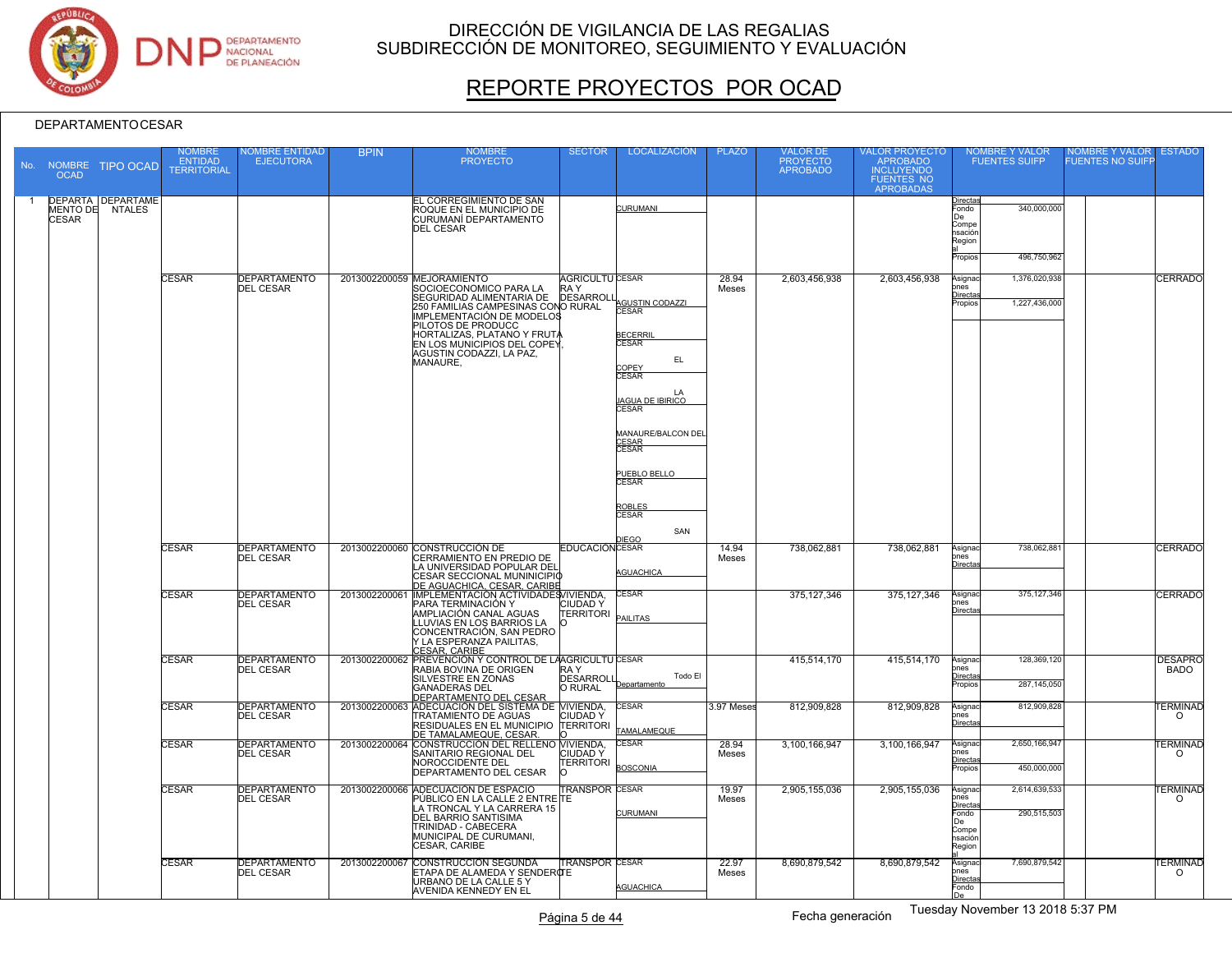

# REPORTE PROYECTOS POR OCAD

#### DEPARTAMENTOCESAR

|                | <b>OCAD</b>  | No. NOMBRE TIPO OCAD                        | <b>NOMBRE</b><br><b>ENTIDAD</b><br><b>TERRITORIAL</b> | <b>IOMBRE ENTIDAD</b><br><b>EJECUTORA</b> | <b>BPIN</b>   | <b>NOMBRE</b><br><b>PROYECTO</b>                                                                                                                                                                                                                                                     | <b>SECTOR</b>                                   | <b>LOCALIZACIÓN</b>                                                                                                                                                                                                                                     | <b>PLAZO</b>   | VALOR DE<br>PROYECTO<br>APROBADO | VALOR PROYECTO<br>APROBADO<br>INCLUYENDO<br>FUENTES NO<br>APROBADAS |                                                    | <b>NOMBRE Y VALOR</b><br><b>FUENTES SUIFP</b> | <b>VOMBRE Y VALOR</b><br>UENTES NO SUIFI | <b>ESTADO</b>                      |
|----------------|--------------|---------------------------------------------|-------------------------------------------------------|-------------------------------------------|---------------|--------------------------------------------------------------------------------------------------------------------------------------------------------------------------------------------------------------------------------------------------------------------------------------|-------------------------------------------------|---------------------------------------------------------------------------------------------------------------------------------------------------------------------------------------------------------------------------------------------------------|----------------|----------------------------------|---------------------------------------------------------------------|----------------------------------------------------|-----------------------------------------------|------------------------------------------|------------------------------------|
| $\overline{1}$ | <b>CESAR</b> | <b>DEPARTA DEPARTAME</b><br>MENTO DE NTALES |                                                       |                                           |               | <b>MUNICIPIO DE AGUACHICA,</b><br>CESAR, CARIBE                                                                                                                                                                                                                                      |                                                 |                                                                                                                                                                                                                                                         |                |                                  |                                                                     | Compe<br>nsación<br>Region                         | 1,000,000,000                                 |                                          |                                    |
|                |              |                                             | <b>CESAR</b>                                          | DEPARTAMENTO<br><b>DEL CESAR</b>          |               | 2013002200069 CONSTRUCCIÓN DEL NUEVO<br>POZO PROFUNDO Y LÍNEA DE<br>IMPULSIÓN DEL SISTEMA DE<br>ACUEDUCTO CABECERA<br>MUNICIPAL DE ASTREA-<br>DEPARTAMENTO DEL CESAR                                                                                                                 | VIVIENDA,<br><b>CIUDADY</b><br><b>TERRITORI</b> | <b>CESAR</b><br>ASTREA                                                                                                                                                                                                                                  | 20.97<br>Meses | 404,310,981                      | 404,310,981                                                         | Asigna<br>ones<br>Directa                          | 404,310,981                                   |                                          | <b><i>TERMINAD</i></b><br>$\Omega$ |
|                |              |                                             | <b>CESAR</b>                                          | <b>DEPARTAMENTO</b><br><b>DEL CESAR</b>   |               | 2013002200070 CONSTRUCCIÓN Y MONTAJE DECULTURA<br>CUBIERTA EN ESTRUCTURA<br>METÁLICA REMODELACIÓN DE<br><b>INFRAESTRUCTURA DEL</b><br>POLIDEPORTIVO CARLOS<br>TOLEDO FRANCO EN SAN                                                                                                   |                                                 | <b>CESAR</b><br>SAN<br><b>MARTIN</b>                                                                                                                                                                                                                    | 20.97<br>Meses | 2,666,332,408                    | 2,666,332,408                                                       | Asignac<br>ones<br>Directas<br>Propios             | 2,266,332,408<br>400,000,000                  |                                          | <b>CERRADO</b>                     |
|                |              |                                             | CESAR                                                 | <b>DEPARTAMENTO</b><br><b>DEL CESAR</b>   | 2013002200071 | MARTÍN, CESAR, CARIBE<br>CONSTRUCCIÓN DE LAS REDESMINAS Y<br>DE MEDIA Y BAJA TENSIÓN PARAENERGÍA<br>LA ELECTRIFICACIÓN RURAL DE<br>LAS VEREDAS DE LOS<br>MUNICIPIOS DE PELAYA, LA<br><b>GLORIA Y SAN MARTIN DEL</b><br><b>DEPARTAMENTO DEL CESAR</b>                                 |                                                 | CESAR<br>LA<br><b>GLORIA</b><br>CESAR<br>PELAYA<br><b>CESAR</b><br>SAN                                                                                                                                                                                  | 11.97<br>Meses | 4,275,560,469                    | 4,275,560,469                                                       | Asignac<br>nnes<br>Directa                         | 4,275,560,469                                 |                                          | <b><i>FERMINAD</i></b><br>$\circ$  |
|                |              |                                             | <b>CESAR</b>                                          | <b>DEPARTAMENTO</b><br><b>DEL CESAR</b>   |               | 2013002200073 APOYO Y FORTALECIMIENTO DEAGRICULTU CESAR<br>10 ASOCIACIONES PESQUERAS RAY<br>DEL COMPLEJO CENAGOSO DE DESARROLI<br>LA ZAPATOSA Y ZONAS<br><b>RIBEREÑAS</b>                                                                                                            | O RURAL                                         | <b>ARTIN</b><br>ASTREA<br>CHIMICHAGUA<br><b>CESAR</b><br><b>CHIRIGUANA</b><br><b>CESAR</b><br>CURUMANI<br>CESAR<br>EL.<br>PASO<br>CESAR<br><b>GAMARRA</b><br>CESAR<br>LA<br><b>LORIA</b><br><b>CESAR</b><br>PAILITAS<br>CESAR<br>PELAYA<br><b>CESAR</b> | 5.94 Meses     | 400,015,220                      | 400,015,220                                                         | Asignac<br>ones<br>Directa                         | 400,015,220                                   |                                          | <b>CERRADO</b>                     |
|                |              |                                             | <b>CESAR</b>                                          | <b>DEPARTAMENTO</b><br><b>DEL CESAR</b>   |               | 2013002200074 MEJORAMIENTO DE LA VÍA QUE INCLUSIÓN CESAR<br>COMUNICA AL CORREGIMIENTOSOCIAL Y<br>DE ESTADOS UNIDOS CON EL RECONCILIA<br>MUNICIPIO DE BECERRIL,<br><b>DEPARTAMENTO DEL CESAR</b>                                                                                      | <b>CIÓN</b>                                     | <b>TAMALAMEQUE</b>                                                                                                                                                                                                                                      | 22.97<br>Meses | 12,892,023,100                   | 12,892,023,100                                                      | Asignac<br>ones<br>Directas<br><sup>2</sup> ropios | 9,907,793,431<br>2,984,229,669                |                                          | <b>TERMINAD</b><br>$\circ$         |
|                |              |                                             | <b>CESAR</b>                                          | <b>DEPARTAMENTO</b><br>DEL CESAR          |               | 2013002200075 MEJORAMIENTO<br>DELAPRODUCTIVIDAD Y<br>CALIDAD DEL GRANO DE CAFE DESARROLL<br>MEDIANTE LARENOVACION<br><b>DECAFETALES ENVEJECIDOS</b><br>YLA IMPLEMENT TACIONDEUN<br>PLAN PARA EL CONTROL<br>INTEGRADO DELA BROCA Y LA<br>ROYA ENLAS CAFETERAS<br>DEPARTAMENTODELCESAR | <b>AGRICULTU CESAR</b><br>RA Y<br>O RURAL       | AGUACHICA<br><b>CESAR</b><br><b>AGUSTIN CODAZZI</b><br><b>ESAR</b><br><b>BECERRIL</b>                                                                                                                                                                   |                | 180,496,000                      | 180,496,000                                                         | Asignac<br>ones<br><u>Directas</u><br>Propios      | 99,996,000<br>80,500,000                      |                                          | <b>DESAPRO</b><br><b>BADO</b>      |

Página 6 de 44 Fecha generación Tuesday November 13 2018 5:37 PM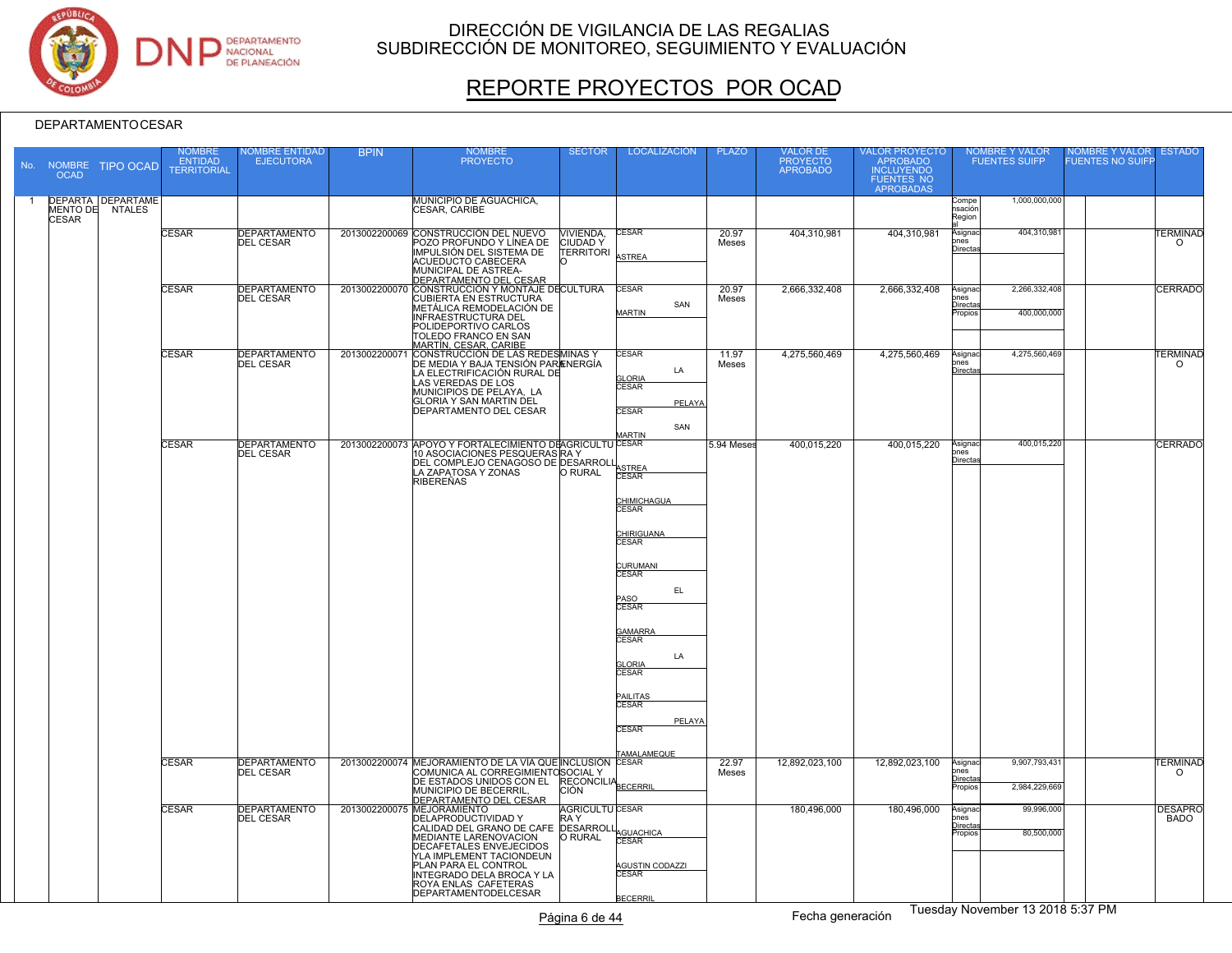

# REPORTE PROYECTOS POR OCAD

| <b>OCAD</b>  | No. NOMBRE TIPO OCAD                        | NOMBRE<br><b>ENTIDAD</b><br><b>TERRITORIAL</b> | <b>IOMBRE ENTIDAD</b><br><b>EJECUTORA</b> | <b>BPIN</b>   | NOMBRE<br><b>PROYECTO</b>                                                                                                                                                                                                                                                                   | <b>SECTOR</b>                                                          | <b>LOCALIZACIÓN</b>                                         | <b>PLAZO</b>   | VALOR DE<br>PROYECTO<br><b>APROBADO</b> | VALOR PROYECTO<br>APROBADO<br><b>INCLUYENDO</b><br>FUENTES NO<br>APROBADAS | <b>NOMBRE Y VALOR</b><br><b>FUENTES SUIFP</b>                                                                  | NOMBRE Y VALOR<br><b>FUENTES NO SUIFP</b> | <b>ESTADO</b>                                    |
|--------------|---------------------------------------------|------------------------------------------------|-------------------------------------------|---------------|---------------------------------------------------------------------------------------------------------------------------------------------------------------------------------------------------------------------------------------------------------------------------------------------|------------------------------------------------------------------------|-------------------------------------------------------------|----------------|-----------------------------------------|----------------------------------------------------------------------------|----------------------------------------------------------------------------------------------------------------|-------------------------------------------|--------------------------------------------------|
| <b>CESAR</b> | <b>DEPARTA DEPARTAME</b><br>MENTO DE NTALES |                                                |                                           |               |                                                                                                                                                                                                                                                                                             |                                                                        | CESAR<br>LA<br><b>AGUA DE IBIRICO</b><br>`FSAR              |                |                                         |                                                                            |                                                                                                                |                                           |                                                  |
|              |                                             |                                                |                                           |               |                                                                                                                                                                                                                                                                                             |                                                                        | PUEBLO BELLO<br>CESAR<br>ROBLES<br>CESAR                    |                |                                         |                                                                            |                                                                                                                |                                           |                                                  |
|              |                                             | <b>CESAR</b>                                   | <b>DEPARTAMENTO</b><br><b>DEL CESAR</b>   |               | 2013002200076 CONSTRUCCIÓN DE LA PLAZA<br>DE MERCADO DEL MUNICIPIO<br>DE PELAYA EN EL<br><b>DEPARTAMENTO DEL CESAR</b>                                                                                                                                                                      | <b>INCLUSIÓN CESAR</b><br>SOCIAL Y<br><b>RECONCILIA</b><br><b>CIÓN</b> | ALLEDUPAR<br>PELAYA                                         | 14.94<br>Meses | 1,208,225,442                           | 1,208,225,442                                                              | 1,100,000,000<br>Asignac<br>ones<br>Directa<br>108,225,442<br>Fondo<br>De<br>Compe<br>nsación<br>Region        |                                           | <b>CERRADO</b>                                   |
|              |                                             | <b>CESAR</b>                                   | <b>DEPARTAMENTO</b><br><b>DEL CESAR</b>   |               | 2013002200077 CONSTRUCCIÓN COMPLEJO<br>DEPORTIVO LAS MACIEGAS RÍOCIUDAD Y<br>DE ORO, CESAR, CARIBE                                                                                                                                                                                          | <b>NIVIENDA.</b><br><b>TERRITORI</b>                                   | <b>CESAR</b><br><b>RIO DE</b>                               | 27.97<br>Meses | 2,197,425,646                           | 2,197,425,646                                                              | 2,197,425,646<br>Asignao<br>ones<br>Directa                                                                    |                                           | <b>CERRADO</b>                                   |
|              |                                             | <b>CESAR</b>                                   | <b>DEPARTAMENTO</b><br><b>DEL CESAR</b>   |               | 2013002200078 REHABILITACIÓN DE LA VÍA<br><b>RETABILITY CONTRACT CONTRACT SOCIAL Y<br/>GONZALEZ : EL BACHEO, SOBRE RECONCILIA</b><br>MEDIANTE EL BACHEO, SOBRE RECONCILIA<br>CARPETA Y CONSTRUCCION DECIÓN<br>OBRAS DE ARTE EN EL<br>MUNICIPIO DE GONZÁLEZ<br>DEPARTAMENTO DEL CESAR        | <b>INCLUSIÓN CESAR</b>                                                 |                                                             | 12.97<br>Meses | 2,454,668,132                           | 2,454,668,132                                                              | 2,354,668,132<br>Asignaci<br>nes<br><b>Directa</b><br>100.000.000<br>Fondo<br>Πe<br>Compe<br>nsación<br>Region |                                           | <b>TERMINAD</b><br>$\Omega$                      |
|              |                                             | <b>CESAR</b>                                   | <b>DEPARTAMENTO</b><br><b>DEL CESAR</b>   |               | 2013002200079 MEJORAMIENTO DE LA<br>COMPETITIVIDAD Y<br>SOSTENIBILIDAD DE LA<br>PRODUCCIÓN AGROPECUARIA O RURAL<br>EN EL DEPARTAMENTO DEL<br>ICESAR, A TRAVÉS DE LA APLICA<br>CIÓN DEL INCENTIVO A LA<br>CAPITALIZACIÓN RURAL DEL<br>ICESAR A LOS PEQUEÑOS Y<br><b>MEDIANOS PRODUCTORES</b> | <b>AGRICULTU CESAR</b><br>RA Y<br><b>DESARROLI</b>                     | Todo El<br>Departamento                                     | 27.97<br>Meses | 2,700,000,000                           | 2,700,000,000                                                              | 2,700,000,000<br>Asignac<br>nes<br><u>Directa</u>                                                              |                                           | <b>DESAPRO</b><br><b>BADO</b>                    |
|              |                                             | CESAR                                          | <b>DEPARTAMENTO</b><br><b>DEL CESAR</b>   | 2013002200080 | CONSTRUCCIÓN REUBICACION AGRICULTU CESAR<br>DE 80 VIVIENDAS EN ZONA DE<br>ALTO RIES--GO NO MITIGABLE<br>DEL BARRIO EL CABLE<br>GAMARRA, CESAR, CARIBE                                                                                                                                       | RA Y<br><b>EXA I</b><br>DESARROLL <sub>GAMARRA</sub>                   |                                                             | 19.94<br>Meses | 1.933.100.961                           | 1.933.100.961                                                              | 1,433,100,961<br>Asignac<br>ones<br><u>Directa</u><br>500,000,000<br>-ondo<br>De<br>Compe<br>nsación<br>Region |                                           | <b>TERMINAD</b><br>$\circ$                       |
|              |                                             | <b>CESAR</b>                                   | <b>DEPARTAMENTO</b><br><b>DEL CESAR</b>   |               | 2013002200081 CONSTRUCCIÓN DE LAS OBRASAMBIENTE YCESAR<br>DEL PROYECTO DE<br>ARQUITECTURA BIOCLIMÁTICA O<br>PARA LA NUEVA SEDE DE<br>CORPOCESAR, ETAPA II.<br>VALLEDUPAR, CESAR, CARIBE                                                                                                     | <b>DESARROLI</b><br>SOSTENIBLE <sup>VALLEDUPAR</sup>                   |                                                             | 54.94<br>Meses | 9,253,620,330                           | 9,253,620,330                                                              | 8,682,819,658<br>Asignac<br>ones<br>Directa<br>570,800,672<br>ropios                                           |                                           | <b>CONTRAT</b><br>ADO EN<br><b>EJECUCIÓ</b><br>N |
|              |                                             | <b>CESAR</b>                                   | <b>DEPARTAMENTO</b><br><b>DEL CESAR</b>   |               | 2013002200084 IMPLANTACIÓN DE COLISEO<br>CUBIERTO Y ELABORACION DE<br>ESTUDIOS Y DISEÑOS<br><b>COMPLEMENTARIOS DE</b><br>ESCENARIOS DEPORTIVOS EN<br>LAS UNIDADES<br>RECREACIONALES DE LOS<br>MUNICIPIOS DE ASTREA Y<br>CHIMICHAGUA DEPARTAMENTO<br><b>DEL CESAR</b>                        | <b>CULTURA</b>                                                         | <b>CESAR</b><br><b>STREA</b><br><b>CESAR</b><br>CHIMICHAGUA | 2.94 Meses     | 474,974,654                             | 474,974,654                                                                | 474,974,654<br>Asignac<br>ones<br>Directa                                                                      |                                           | <b>CERRADO</b>                                   |
|              |                                             | <b>CESAR</b>                                   | <b>DEPARTAMENTO</b><br><b>DEL CESAR</b>   |               | 2013002200085 SUMINISTRO E INSTALACIÓN DECULTURA<br>DOS (2) PARQUES<br>BIOSÀLUDABLES EN EL BARRIO<br>CALIXTO OYAGA Y EL<br>CORREGIMIENTO DE LA SIERRA<br>PARA PROMOVER ESTILOS DE<br>VIDA SALUDABLE EN EL<br>MUNICIPIO DE CHIRIGUANÁ                                                        |                                                                        | <b>CESAR</b><br><b>CHIRIGUANA</b>                           | 25.94<br>Meses | 125,613,925                             | 125,613,925                                                                | 125,613,925<br>Asignaci<br>ones<br>Directa                                                                     |                                           | <b>TERMINAD</b><br>$\Omega$                      |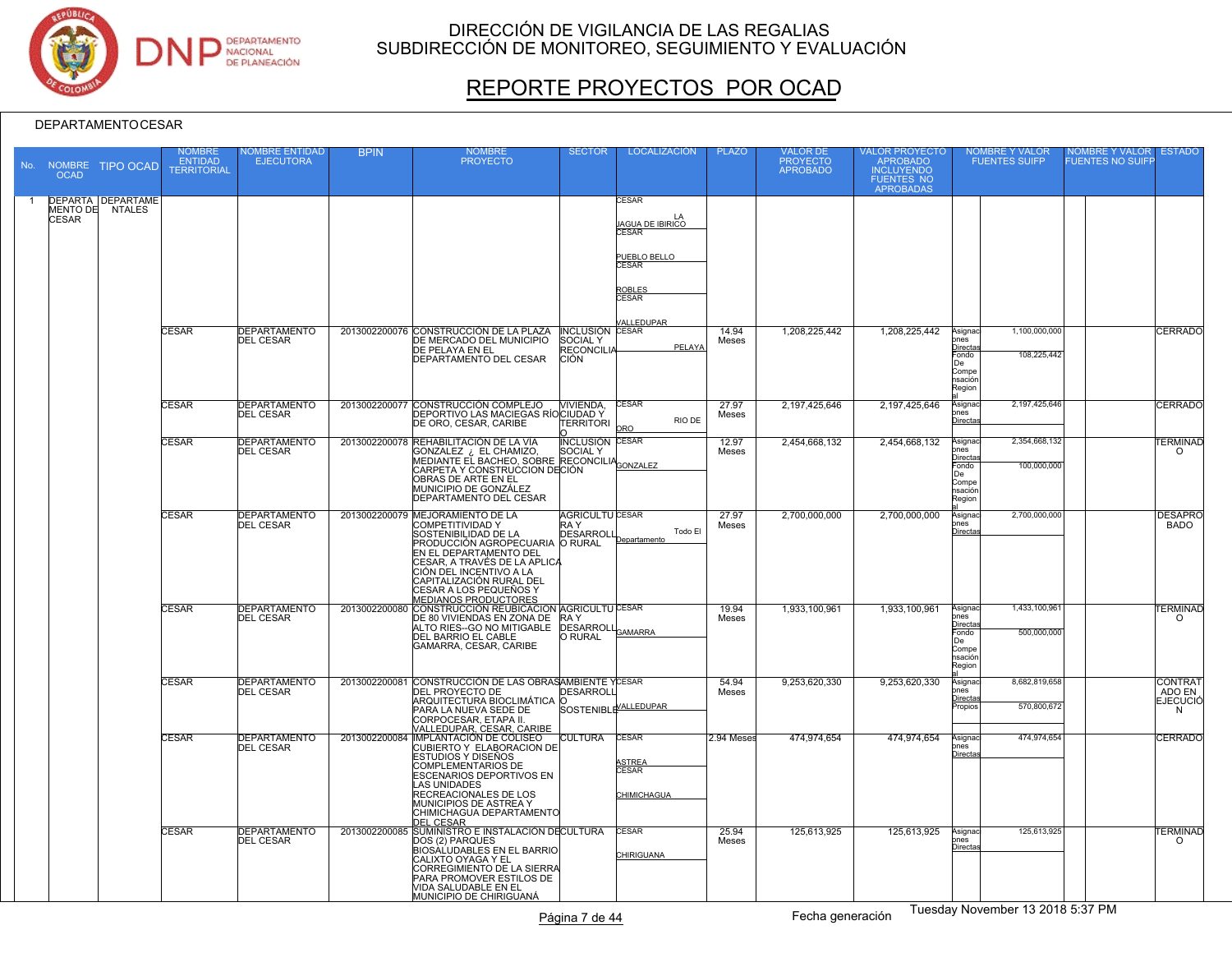

# REPORTE PROYECTOS POR OCAD

| No. | <b>OCAD</b>  | NOMBRE TIPO OCAD                   | NOMBRE<br><b>ENTIDAD</b><br><b>TERRITORIAL</b> | <b>IOMBRE ENTIDAD</b><br><b>EJECUTORA</b> | <b>BPIN</b>   | <b>NOMBRE</b><br><b>PROYECTO</b>                                                                                                                                                                                                                                                                    | <b>SECTOR</b>                 | <b>LOCALIZACIÓN</b>           | <b>PLAZO</b>   | VALOR DE<br>PROYECTO<br><b>APROBADO</b> | VALOR PROYECTO<br>APROBADO<br><b>INCLUYENDO</b><br><b>FUENTES NO</b><br><b>APROBADAS</b> |                                                                                  | NOMBRE Y VALOR<br>FUENTES SUIFP | <b>NOMBRE Y VALOR</b><br><b>ESTADO</b><br><b>FUENTES NO SUIFF</b> |
|-----|--------------|------------------------------------|------------------------------------------------|-------------------------------------------|---------------|-----------------------------------------------------------------------------------------------------------------------------------------------------------------------------------------------------------------------------------------------------------------------------------------------------|-------------------------------|-------------------------------|----------------|-----------------------------------------|------------------------------------------------------------------------------------------|----------------------------------------------------------------------------------|---------------------------------|-------------------------------------------------------------------|
|     | MENTO DE     | <b>DEPARTA DEPARTAME</b><br>NTALES |                                                |                                           |               | DEPARTAMENTO DEL CESAR                                                                                                                                                                                                                                                                              |                               |                               |                |                                         |                                                                                          |                                                                                  |                                 |                                                                   |
|     | <b>CESAR</b> |                                    | <b>CESAR</b>                                   | <b>DEPARTAMENTO</b><br><b>DEL CESAR</b>   |               | 2013002200086 MEJORAMIENTO Y<br>PAVIMENTACIÓN DE LA VÍA DEL TE<br>CORREGIMIENTO LA VICTORIA<br>DE SAN ISIDRO A<br>INTERSECCIÓN RUTA 49<br>DEPARTAMENTO DEL CESAR                                                                                                                                    | <b>TRANSPOR CESAR</b>         | LA<br><b>AGUA DE IBIRICO</b>  | 20.97<br>Meses | 13,523,012,700                          | 13,523,012,700                                                                           | Asignac<br>ones<br>Directa                                                       | 13.523.012.700                  | CERRADO                                                           |
|     |              |                                    | <b>CESAR</b>                                   | <b>DEPARTAMENTO</b><br><b>DEL CESAR</b>   | 2013002200087 | CONSTRUCCIÓN DE<br>PAVIMENTO RIGIDO EN LA CALLEE<br>14 ENTRE CARRERAS 14 Y 23.<br>CARRERA 14 ENTRE CALLES 14<br>15, CARRERA 18A ENTRE CALLES<br>21 Y 28 Y CALLE 24 ENTRE<br>CARRERAS 18 Y 23A DEL<br>MUNICIPIO DE BOSCONIA-<br>CESAR                                                                | <b>FRANSPOR CESAR</b>         | <b>BOSCONIA</b>               | 25.97<br>Meses | 3,626,360,683                           | 3,626,360,683                                                                            | Asignaci<br>ones<br>Directas<br>Propios                                          | 3,421,635,003<br>204,725,680    | <b>PARA</b><br><b>CIERRE</b>                                      |
|     |              |                                    | <b>CESAR</b>                                   | <b>DEPARTAMENTO</b><br><b>DEL CESAR</b>   |               | 2013002200088 MEJORAMIENTO DE LA LÍNEA DEVIVIENDA,<br>CONDUCCIÓN DEL SISTEMA DE CIUDAD Y<br>ACUEDUCTO DE LA CABECERA TERRITORI<br>MUNICIPAL DE SAN ALBERTO-<br>DEPARTAMENTO DEL CESAR                                                                                                               |                               | <b>CESAR</b><br>SAN<br>LBERTO | 20.97<br>Meses | 3,377,836,559                           | 3,377,836,559                                                                            | Asignaci<br>ones<br>Directa                                                      | 3,377,836,559                   | <b>TERMINAD</b><br>$\Omega$                                       |
|     |              |                                    | <b>CESAR</b>                                   | <b>DEPARTAMENTO</b><br><b>DEL CESAR</b>   |               | 2013002200089 CONSTRUCCIÓN EN<br><b>PAVIMENTO RIGIDO LA</b><br>CARRERA 4G ENTRE 21 Y 26 EN<br>EL MUNICIPIO DE VALLEDUPAR<br>DEPARTAMENTO DEL CESAR                                                                                                                                                  | <b>TRANSPOR CESAR</b><br>TE   | /ALLEDUPAR                    | 2.94 Meses     | 449,791,877                             | 449,791,877                                                                              | Asignac<br>ones<br>Directa                                                       | 449,791,877                     | CERRADO                                                           |
|     |              |                                    | CESAR                                          | <b>DEPARTAMENTO</b><br><b>DEL CESAR</b>   | 2013002200091 | CONSTRUCCIÓN DE<br>PAVIMENTO EN CONCRETO<br>RIGIDO DE 4000 PSI PARA LAS<br>LAS DIFERENTES CALLES Y<br>CARRERAS DEL CASCO<br>URBANO DEL MUNICIPIO DE LA<br><b>GLORIA DEPARTAMENTO DEL</b><br><b>CESAR</b>                                                                                            | <b>TRANSPOR CESAR</b><br>lΤE. | LA<br><b>GLORIA</b>           | 21.94<br>Meses | 2,244,810,251                           | 2,244,810,251                                                                            | Asignac<br>ones<br>Directas<br>Propios                                           | 2,122,725,787<br>122.084.464    | <b>PARA</b><br><b>CIERRE</b>                                      |
|     |              |                                    | <b>CESAR</b>                                   | <b>DEPARTAMENTO</b><br><b>DEL CESAR</b>   |               | 2013002200092 CONSTRUCCIÓN DE UN POZO VIVIENDA,<br>PROFUNDO Y ADECUACIÓN DE CIUDAD Y<br>LAS INSTALACIONES FÍSICAS Y TERRITORI<br>ELEVACIÓN DE LA TUBERÍA DE O<br>FUNDA EN LOS POZOS NO. 2 Y<br>NO. 5 DE EXTRACCIÓN DE<br><b>AGUAS SUBTERRANEAS DEL</b><br>SISTEMAS DE ACUEDUCTO DEL<br>MUNICIPIO DE |                               | CESAR<br><b>BOSCONIA</b>      | 33.97<br>Meses | 1,241,875,351                           | 1,241,875,351                                                                            | Asignac<br>hnes<br>Directa                                                       | 1,241,875,351                   | <b><i>TERMINAD</i></b><br>$\circ$                                 |
|     |              |                                    | <b>CESAR</b>                                   | <b>DEPARTAMENTO</b><br><b>DEL CESAR</b>   |               | EOSCONIA / CESAR<br>2013002200093 DESARROLLO DE ACTIVIDADES MINAS y<br>DE RECONSTRUCCIÓN DE LAS ENERGÍA<br>REDES ELÉCTRICAS PARA<br><b>FAMILIAS VÍCTIMAS DEL</b><br><b>CONFLICTO EN EL</b><br>CORREGIMIENTO DE SANTA<br>ISABEL MUICIPIO DE CURUMANI<br><b>DEPARTAMENTO DEL CESAR</b>                |                               | CESAR<br><b>CURUMANI</b>      |                | 1,285,137,992                           | 1,285,137,992                                                                            | Asignac<br>ones<br>Directa                                                       | 1,285,137,992                   | <b>DESAPRO</b><br><b>BADO</b>                                     |
|     |              |                                    | <b>CESAR</b>                                   | <b>DEPARTAMENTO</b><br><b>DEL CESAR</b>   |               | 2013002200094 ADECUACIÓN MEJORAMIENTO CULTURA<br>DEL POLIDEPORTIVO JOSE<br><b>ABRAHAM ATUESTA Y</b><br>PAVIMENTACION DE LAS VIAS DE<br><b>ACCESO Y CIRCUNDANTES</b><br>MUNICIPIO DE LA PAZ, CESAR,<br>CARIBE                                                                                        |                               | <b>CESAR</b><br><b>ROBLES</b> | 21.97<br>Meses | 2,960,901,632                           | 2,960,901,632                                                                            | Asignac<br>ones<br>Directa                                                       | 2,960,901,632                   | PARA<br><b>CIERRE</b>                                             |
|     |              |                                    | <b>CESAR</b>                                   | <b>DEPARTAMENTO</b><br><b>DEL CESAR</b>   |               | 2013002200096 CONSTRUCCIÓN DE TRES<br>PUENTES RURALES Y DOS<br>URBANOS EN EL MUNICIPIO DE<br>PAILITAS, DEPARTAMENTO DEL<br><b>CESAR</b>                                                                                                                                                             | <b>TRANSPOR CESAR</b><br>lΤE. | PAILITAS                      | 12.97<br>Meses | 2,426,005,274                           | 2,426,005,274                                                                            | Asignaci<br>ones<br><u>Directa</u><br>Fondo<br>De.<br>Compe<br>nsación<br>Region | 2,183,404,747<br>242,600,527    | <b><i>TERMINAD</i></b><br>$\Omega$                                |
|     |              |                                    | <b>CESAR</b>                                   | DEPARTAMENTO<br><b>DEL CESAR</b>          |               | 2013002200097 ESTUDIOS Y DISEÑOS DE<br>ARQUITECTURA E INGENIERIA<br><b>PARA LA REMODELACION Y</b><br>ADECUACION DE LOS PARQUES<br>VALLE MEZA, SICARARE, LA<br>NEVADA Y LA CANCHA DE<br>FUTBOL DEL BARRIO DIVINO                                                                                     | <b>CULTURA</b>                | <b>CESAR</b><br>VALLEDUPAR    | 1.97 Meses     | 388,257,104                             | 388,257,104                                                                              | Asignac<br>ones<br>Directas                                                      | 388.257.104                     | <b>PARA</b><br><b>CIERRE</b>                                      |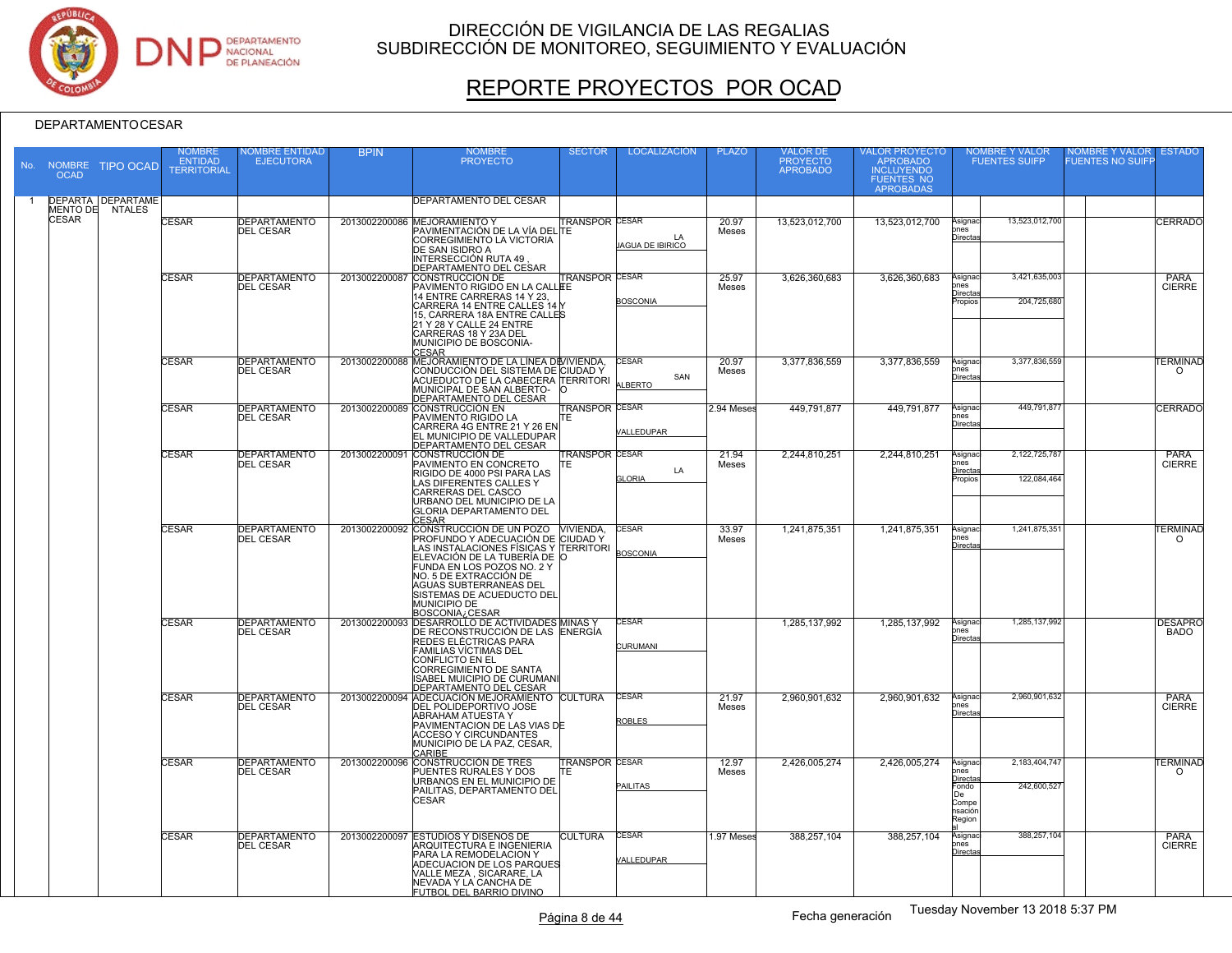

# REPORTE PROYECTOS POR OCAD

| <b>OCAD</b>  | No. NOMBRE TIPO OCAD                        | <b>NOMBRE</b><br><b>ENTIDAD</b><br><b>TERRITORIAL</b> | <b>JOMBRE ENTIDAD</b><br><b>EJECUTORA</b> | <b>BPIN</b>   | <b>NOMBRE</b><br><b>PROYECTO</b>                                                                                                                                                                                                                                                                                    | <b>SECTOR</b>         | <b>LOCALIZACIÓN</b>                                                                                                                                                                                                                                          | <b>PLAZO</b>   | <b>VALOR DE</b><br>PROYECTO<br>APROBADO | VALOR PROYECTO<br>APROBADO<br>INCLUYENDO<br>FUENTES NO<br>APROBADAS |                                          | <b>NOMBRE Y VALOR</b><br><b>FUENTES SUIFP</b> | <b>VOMBRE Y VALOR</b><br><b>FUENTES NO SUIFI</b> | <b>ESTADO</b>                      |
|--------------|---------------------------------------------|-------------------------------------------------------|-------------------------------------------|---------------|---------------------------------------------------------------------------------------------------------------------------------------------------------------------------------------------------------------------------------------------------------------------------------------------------------------------|-----------------------|--------------------------------------------------------------------------------------------------------------------------------------------------------------------------------------------------------------------------------------------------------------|----------------|-----------------------------------------|---------------------------------------------------------------------|------------------------------------------|-----------------------------------------------|--------------------------------------------------|------------------------------------|
|              | <b>DEPARTA DEPARTAME</b><br>MENTO DE NTALES |                                                       |                                           |               | NIÑO DEL MUNICIPIO DE<br>VALLEDUPAR - CESAR                                                                                                                                                                                                                                                                         |                       |                                                                                                                                                                                                                                                              |                |                                         |                                                                     |                                          |                                               |                                                  |                                    |
| <b>CESAR</b> |                                             | <b>CESAR</b>                                          | <b>DEPARTAMENTO</b><br><b>DEL CESAR</b>   |               | 2013002200099 ESTUDIOS Y DISEÑOS<br>ARQUITECTONICOS Y DE<br>INGENIERÍA PARA LA<br>CONSTRUCCIÓN,<br>REMODELACIÓN Y ADECUACIÓN<br>DE ESCENARIOS DEPORTIVOS<br>EN LA VILLA OLÍMPICA DEL<br>MUNICIPIO DE VALLEDUPAR,<br><b>CESAR</b>                                                                                    | <b>CULTURA</b>        | <b>CESAR</b><br>VALLEDUPAR                                                                                                                                                                                                                                   | 59.97<br>Meses | 948.126.448                             | 948,126,448                                                         | Asignac<br><b>pnes</b><br><b>Directa</b> | 948,126,448                                   |                                                  | CONTRAT<br>ADO EN<br>EJECUCIÓ<br>N |
|              |                                             | <b>CESAR</b>                                          | <b>DEPARTAMENTO</b><br><b>DEL CESAR</b>   | 2014002200001 | CONSTRUCCIÓN DEL SISTEMA MINAS Y<br>DE ELECTRIFICACION RURAL ENERGÍA<br><b>PARA CINCO VEREDAS Y</b><br>PUNTAS Y COLAS DE LAS<br>VEREDAS LA DORADA Y EL LORO<br><u>EN SAN MARTÍN, CESAR, CARIB⋢</u>                                                                                                                  | <b>ENERGÍA</b>        | CESAR<br>SAN<br>MARTIN                                                                                                                                                                                                                                       | 10.97<br>Meses | 2,458,641,096                           | 2,458,641,096                                                       | Asignac<br>ones<br><u>Directa</u>        | 2,458,641,096                                 |                                                  | <b><i>FERMINAD</i></b><br>$\circ$  |
|              |                                             | <b>CESAR</b>                                          | <b>DEPARTAMENTO</b><br><b>DEL CESAR</b>   |               | 2014002200003 SERVICIO DE TRANSPORTE<br>ESCOLAR PARA LOS NIÑOS,<br>NIÑAS Y ADOLESCENTES EN<br>TODO EL EL DEPARTAMENTO                                                                                                                                                                                               | <b>EDUCACIÓNCESAR</b> | Todo El<br>Departamento                                                                                                                                                                                                                                      | 3.94 Meses     | 1,895,139,426                           | 1,895,139,426                                                       | Asignaci<br>ones<br><b>Directa</b>       | 1,895,139,426                                 |                                                  | <b>ERMINAD</b><br>$\circ$          |
|              |                                             | <b>CESAR</b>                                          | <b>DEPARTAMENTO</b><br><b>DEL CESAR</b>   |               | DEL CESAR, CARIBE<br>2014002200004 APLICACIÓN DEL INCENTIVO A AGRICULTU CESAR<br>LA CAPITALIZACION RURAL DEL RA Y<br>CESAR PARA LOS PEQUEÑOS Y DESARROLI<br>MEDIANO PRODUCTORES, CON O RURAL<br>EL FIN DE MEJORAR LA PRO<br><b>DUCTIVIDAD Y COMPETITIVIDAD</b><br>DEL SECTOR AGROPECUARIO<br>EN EL DEPARTAMENTO DEL |                       | Todo El<br>Departamento                                                                                                                                                                                                                                      | 39.94<br>Meses | 2,700,000,000                           | 2,700,000,000                                                       | Asignac<br>ones<br>Directas              | 2,700,000,000                                 |                                                  | <b>ERMINAD</b><br>$\circ$          |
|              |                                             | CESAR                                                 | <b>DEPARTAMENTO</b><br><b>DEL CESAR</b>   |               | 2014002200005 MEJORAMIENTO Y<br>FORTALECIMIENTO DE LA<br><b>DEMANDA ESTUDIANTIL</b><br>VULNERABLE DE EDUCACIÓN<br>SUPERIOR OFICIAL A TRAVÉS<br>DEL FONDO FEDESCESAR EN EL<br>DEPARTAMENTO DEL CESAR                                                                                                                 | <b>EDUCACIÓNCESAR</b> | AGUACHICA<br><b>CESAR</b><br><b>AGUSTIN CODAZZI</b><br><b>CESAR</b><br>ASTREA<br>CESAR<br>CHIMICHAGUA<br><b>CESAR</b><br>CHIRIGUANA<br>CESAR<br>CURUMANI<br>CESAR<br>EL.<br>COPEY<br>CESAR<br>PELAYA<br><b>CESAR</b><br>SAN<br>ALBERTO<br>CESAR<br>ALLEDUPAR | 9.94 Meses     | 7,420,000,000                           | 7,420,000,000                                                       | Asignaci<br>ones<br><b>Directa</b>       | 7,420,000,000                                 |                                                  | <b><i>TERMINAD</i></b><br>$\circ$  |
|              |                                             | <b>CESAR</b>                                          | <b>DEPARTAMENTO</b><br><b>DEL CESAR</b>   |               | 2014002200006 FORTALECIMIENTO A LA<br>CALIDAD EDUCATIVA MEDIANTE<br>GRATUIDAD PARA JÓVENES Y<br>ADULTOS DE LOS GRADOS 12 Y<br>13 Y LOS CICLOS 1 AL 6 EN EL<br><b>DEPARTAMENTO DEL CESAR</b>                                                                                                                         | <b>EDUCACIÓNCESAR</b> | <b>AGUACHICA</b><br>CESAR<br>AGUSTIN CODAZZI<br>CESAR                                                                                                                                                                                                        | 4.97 Meses     | 1.100.000.000                           | 1,100,000,000                                                       | Asignac<br>ones<br><b>Directa</b>        | 1,100,000,000                                 |                                                  | <b>CERRADO</b>                     |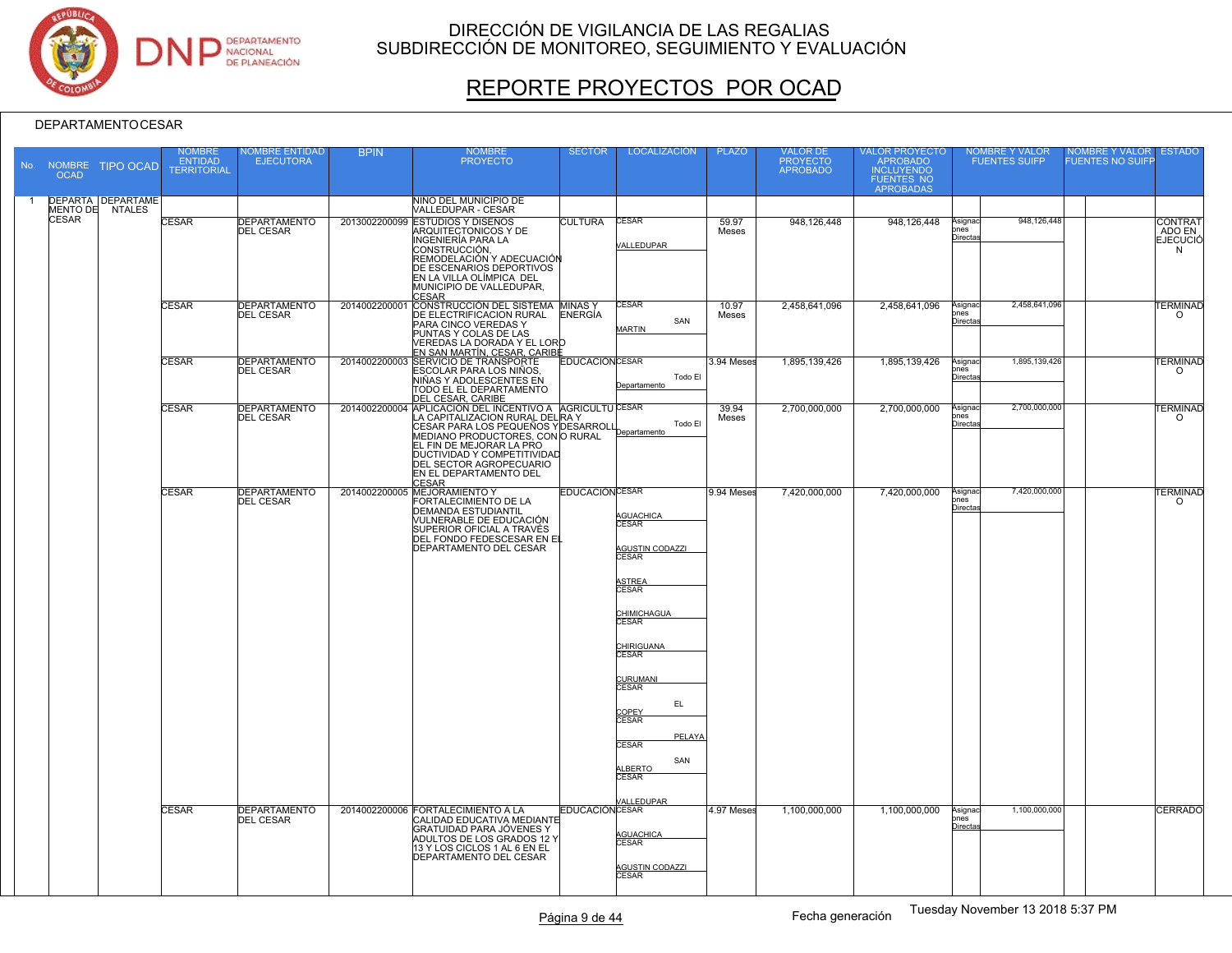

# REPORTE PROYECTOS POR OCAD

|                |              | No. NOMBRE TIPO OCAD | NOMBRE<br>ENTIDAD<br>TERRITORIAL | NOMBRE ENTIDAD<br>EJECUTORA | <b>BPIN</b> | <b>NOMBRE</b><br><b>PROYECTO</b> | <b>SECTOR</b> | LOCALIZACIÓN                           | <b>PLAZO</b> | VALOR DE<br>PROYECTO<br>APROBADO | VALOR PROYECTO<br>APROBADO<br>INCLUYENDO<br>FUENTES NO<br>APROBADAS | NOMBRE Y VALOR<br>FUENTES SUIFP | NOMBRE Y VALOR ESTADO<br>FUENTES NO SUIFP |  |
|----------------|--------------|----------------------|----------------------------------|-----------------------------|-------------|----------------------------------|---------------|----------------------------------------|--------------|----------------------------------|---------------------------------------------------------------------|---------------------------------|-------------------------------------------|--|
| $\overline{1}$ | <b>CESAR</b> | DEPARTA DEPARTAME    |                                  |                             |             |                                  |               | ASTREA<br>CESAR                        |              |                                  |                                                                     |                                 |                                           |  |
|                |              |                      |                                  |                             |             |                                  |               | <b>BECERRIL</b><br>CESAR               |              |                                  |                                                                     |                                 |                                           |  |
|                |              |                      |                                  |                             |             |                                  |               | BOSCONIA<br>CESAR                      |              |                                  |                                                                     |                                 |                                           |  |
|                |              |                      |                                  |                             |             |                                  |               | CHIMICHAGUA                            |              |                                  |                                                                     |                                 |                                           |  |
|                |              |                      |                                  |                             |             |                                  |               | CHIRIGUANA                             |              |                                  |                                                                     |                                 |                                           |  |
|                |              |                      |                                  |                             |             |                                  |               | CURUMANI<br>CESAR                      |              |                                  |                                                                     |                                 |                                           |  |
|                |              |                      |                                  |                             |             |                                  |               | EL<br>COPEY<br>CESAR                   |              |                                  |                                                                     |                                 |                                           |  |
|                |              |                      |                                  |                             |             |                                  |               | EL.<br>PASO<br>CESAR                   |              |                                  |                                                                     |                                 |                                           |  |
|                |              |                      |                                  |                             |             |                                  |               |                                        |              |                                  |                                                                     |                                 |                                           |  |
|                |              |                      |                                  |                             |             |                                  |               | GAMARRA<br>CESAR                       |              |                                  |                                                                     |                                 |                                           |  |
|                |              |                      |                                  |                             |             |                                  |               | GONZALEZ<br>CESAR<br>LA                |              |                                  |                                                                     |                                 |                                           |  |
|                |              |                      |                                  |                             |             |                                  |               | <b>GLORIA</b><br>CESAR                 |              |                                  |                                                                     |                                 |                                           |  |
|                |              |                      |                                  |                             |             |                                  |               | LA<br><u>JAGUA DE IBIRICO</u><br>CESAR |              |                                  |                                                                     |                                 |                                           |  |
|                |              |                      |                                  |                             |             |                                  |               | MANAURE/BALCON DEL<br>CESAR<br>CESAR   |              |                                  |                                                                     |                                 |                                           |  |
|                |              |                      |                                  |                             |             |                                  |               | PAILITAS<br>CESAR                      |              |                                  |                                                                     |                                 |                                           |  |
|                |              |                      |                                  |                             |             |                                  |               | PELAYA<br><b>CESAR</b>                 |              |                                  |                                                                     |                                 |                                           |  |
|                |              |                      |                                  |                             |             |                                  |               | PUEBLO BELLO                           |              |                                  |                                                                     |                                 |                                           |  |
|                |              |                      |                                  |                             |             |                                  |               | RIO DE<br>ORO<br>CESAR                 |              |                                  |                                                                     |                                 |                                           |  |
|                |              |                      |                                  |                             |             |                                  |               | ROBLES<br>CESAR                        |              |                                  |                                                                     |                                 |                                           |  |
|                |              |                      |                                  |                             |             |                                  |               | SAN<br>ALBERTO                         |              |                                  |                                                                     |                                 |                                           |  |
|                |              |                      |                                  |                             |             |                                  |               | SAN<br>DIEGO<br>CESAR                  |              |                                  |                                                                     |                                 |                                           |  |
|                |              |                      |                                  |                             |             |                                  |               | SAN<br>MARTIN<br>CESAR                 |              |                                  |                                                                     |                                 |                                           |  |
|                |              |                      |                                  |                             |             |                                  |               | TAMALAMEQUE                            |              |                                  |                                                                     |                                 |                                           |  |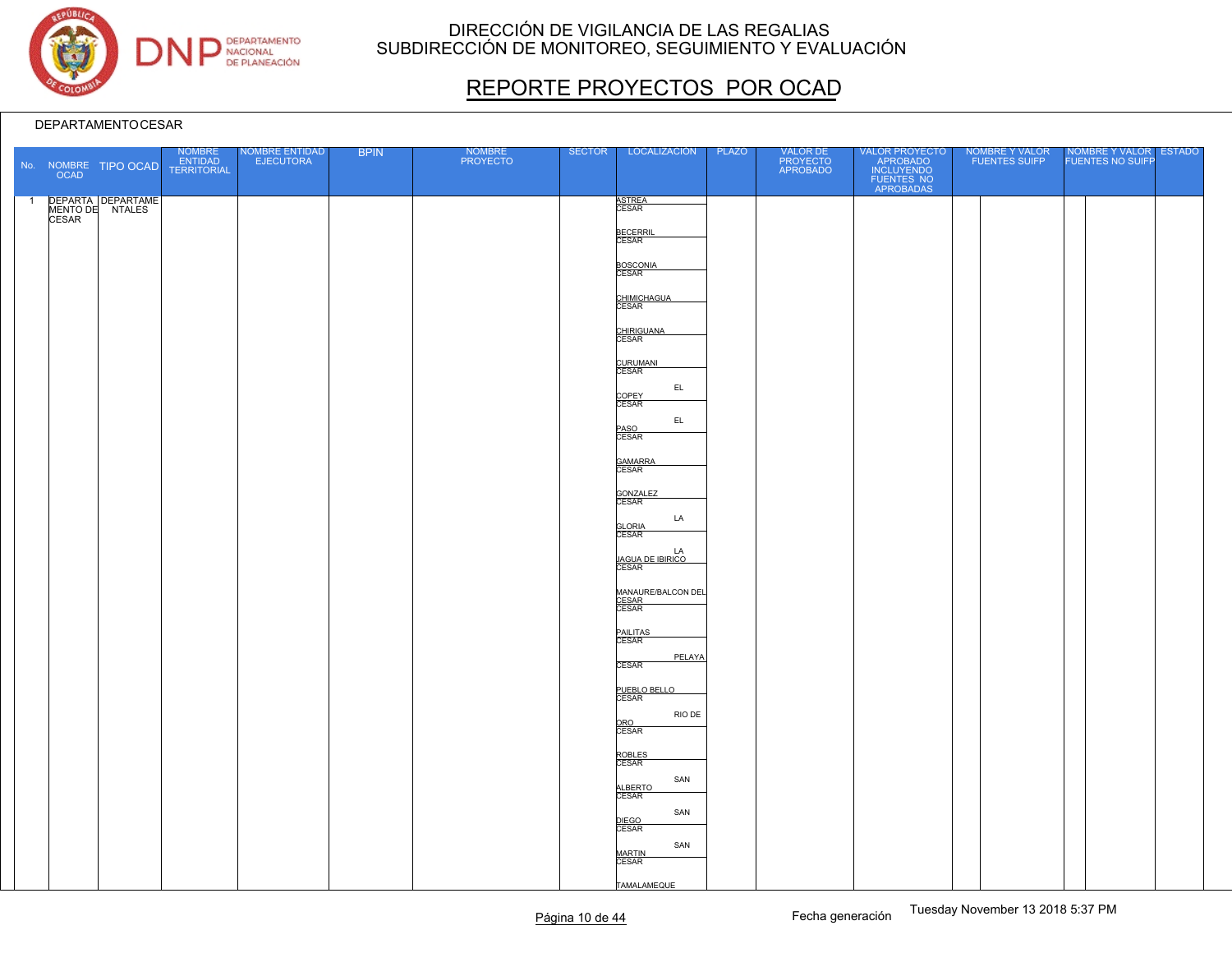

# REPORTE PROYECTOS POR OCAD

|                | <b>OCAD</b>  | No. NOMBRE TIPO OCAD                       | NOMBRE<br>ENTIDAD<br><b>TERRITORIAL</b> | NOMBRE ENTIDAD<br>EJECUTORA      | <b>BPIN</b> | NOMBRE<br>PROYECTO                                                                                                                                                                                                                 | <b>SECTOR</b> | LOCALIZACIÓN                                                                                                                                                                                                                                                                                                                                                                                                                                                                            | <b>PLAZO</b> | VALOR DE<br>PROYECTO<br>APROBADO | VALOR PROYECTO<br>APROBADO<br>INCLUYENDO<br>FUENTES NO<br>APROBADAS |                            | NOMBRE Y VALOR<br>FUENTES SUIFP | NOMBRE Y VALOR<br>FUENTES NO SUIFP | <b>ESTADO</b> |
|----------------|--------------|--------------------------------------------|-----------------------------------------|----------------------------------|-------------|------------------------------------------------------------------------------------------------------------------------------------------------------------------------------------------------------------------------------------|---------------|-----------------------------------------------------------------------------------------------------------------------------------------------------------------------------------------------------------------------------------------------------------------------------------------------------------------------------------------------------------------------------------------------------------------------------------------------------------------------------------------|--------------|----------------------------------|---------------------------------------------------------------------|----------------------------|---------------------------------|------------------------------------|---------------|
| $\overline{1}$ | <b>CESAR</b> | DEPARTA DEPARTAME CESAR<br>MENTO DE NTALES |                                         | DEPARTAMENTO<br><b>DEL CESAR</b> |             | 2014002200008 FORTALECIMIENTO DE LOS EDUCACIÓN CESAR<br>ESTABLECIMIENTOS EDU. CON<br>METODOLOGÍAS DE<br><b>APRENDIZAJE PARA EL</b><br>PROCESO DE COMPETENCIAS<br>DE LECTURA Y ESCRITURA EN<br>EL DEPARTAMENTO DEL<br>CESAR, CARIBE |               | AGUACHICA<br>CESAR<br>AGUSTIN CODAZZI<br>ASTREA<br>CESAR<br>BECERRIL<br>CESAR<br>BOSCONIA<br>CHIMICHAGUA<br>CHIRIGUANA<br>CESAR<br>CURUMANI<br>EL.<br>COPEY<br>CESAR<br>EL.<br>PASO<br>CESAR<br>GAMARRA<br>CESAR<br>GONZALEZ<br>CESAR<br>LA<br><b>GLORIA</b><br>CESAR<br>LA<br><u>JAGUA DE IBIRICO</u><br>CESAR<br>MANAURE/BALCON DEL<br>CESAR<br>CESAR<br>PAILITAS<br>CESAR<br>PELAYA<br>CESAR<br>PUEBLO BELLO<br>RIO DE<br>ORO<br>CESAR<br>ROBLES<br>CESAR<br>SAN<br>ALBERTO<br>CESAR |              | 3,499,846,642                    | 3,499,846,642                                                       | Asignad<br>pnes<br>Directa | 3,499,846,642                   |                                    | CERRADO       |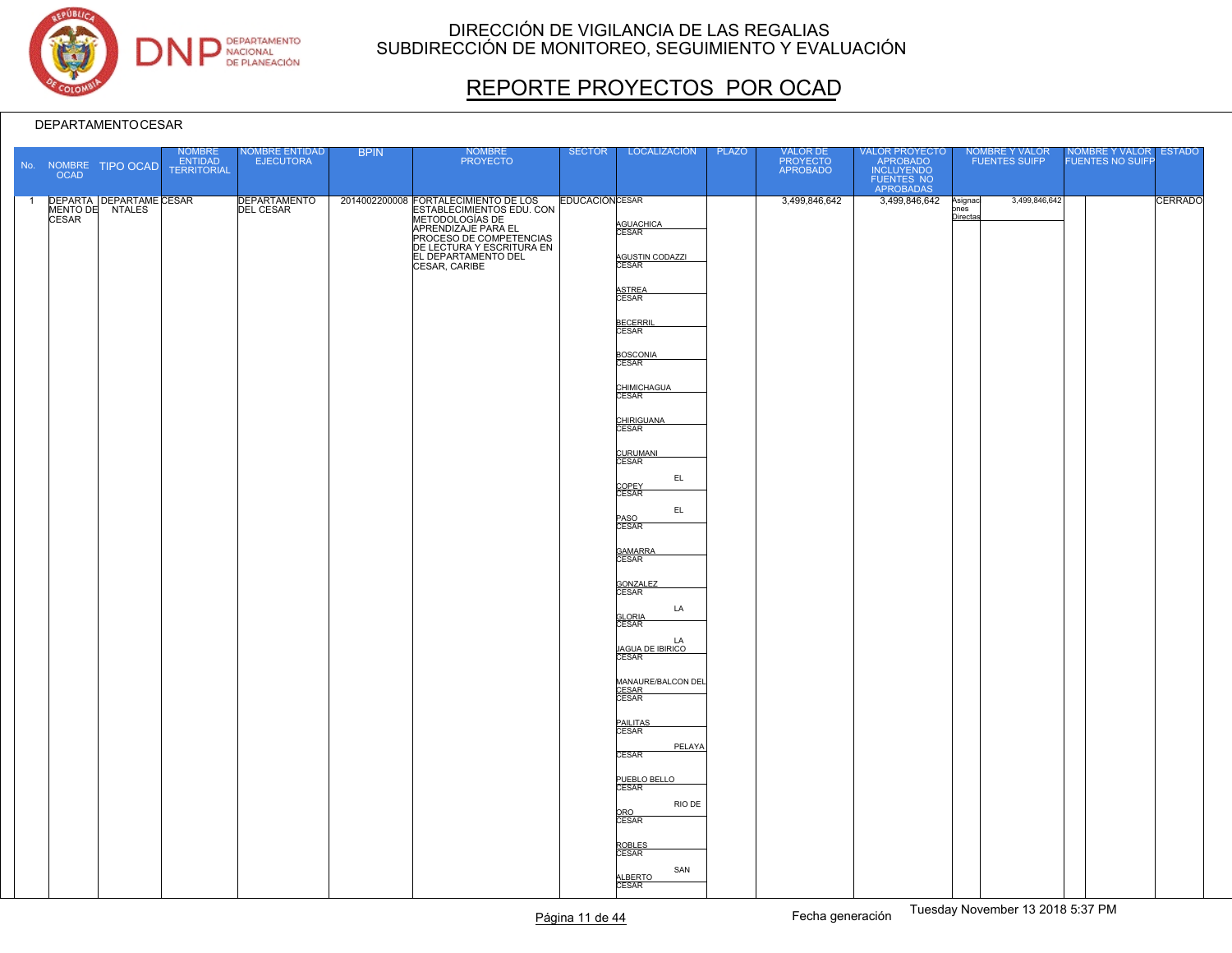

# REPORTE PROYECTOS POR OCAD

| <b>OCAD</b>  | No. NOMBRE TIPO OCAD                        | <b>NOMBRE</b><br><b>ENTIDAD</b><br><b>TERRITORIAL</b> | <b>IOMBRE ENTIDAD</b><br><b>EJECUTORA</b> | <b>BPIN</b>   | <b>NOMBRE</b><br><b>PROYECTO</b>                                                                                                                                                                                                                         | <b>SECTOR</b>                                 | <b>LOCALIZACIÓN</b>                                                                                                                                                                                    | <b>PLAZO</b>   | VALOR DE<br>PROYECTO<br>APROBADO | VALOR PROYECTO<br>APROBADO<br><b>INCLUYENDO</b><br><b>FUENTES NO</b><br><b>APROBADAS</b> | NOMBRE Y VALOR<br>FUENTES SUIFP                                                      | NOMBRE Y VALOR<br>FUENTES NO SUIFP        | <b>ESTADO</b>                      |
|--------------|---------------------------------------------|-------------------------------------------------------|-------------------------------------------|---------------|----------------------------------------------------------------------------------------------------------------------------------------------------------------------------------------------------------------------------------------------------------|-----------------------------------------------|--------------------------------------------------------------------------------------------------------------------------------------------------------------------------------------------------------|----------------|----------------------------------|------------------------------------------------------------------------------------------|--------------------------------------------------------------------------------------|-------------------------------------------|------------------------------------|
| <b>CESAR</b> | <b>DEPARTA DEPARTAME</b><br>MENTO DE NTALES |                                                       |                                           |               |                                                                                                                                                                                                                                                          |                                               | SAN<br>DIEGO<br>CESAR<br>SAN<br><b>MARTIN</b><br>CESAR                                                                                                                                                 |                |                                  |                                                                                          |                                                                                      |                                           |                                    |
|              |                                             | <b>CESAR</b>                                          | <b>DEPARTAMENTO</b><br><b>DEL CESAR</b>   |               | 2014002200010 CONSTRUCCIÓN DEL PARQUE "CULTURA<br>EL CAFÉ" CORREGIMIENTO DE<br>SAN JOSÉ DE ORIENTE<br>MUNICIPIO DE LA PAZ CESAR,<br>CARIBE                                                                                                               |                                               | TAMALAMEQUE<br>CESAR<br><b>ROBLES</b>                                                                                                                                                                  | 26.94<br>Meses | 3,923,605,040                    | 3,923,605,040                                                                            | 3.661.634.379 Recur<br>Asignac<br>ones<br><u>Directa</u><br>261,970,661<br>ropios    | sos<br>propi<br>os                        | <sup>0</sup> TERMINAD<br>$\Omega$  |
|              |                                             | <b>CESAR</b>                                          | <b>DEPARTAMENTO</b><br><b>DEL CESAR</b>   | 2014002200011 | CONSTRUCCIÓN DE LA PLAZA COMERCIO, CESAR<br>DE MERCADO DEL MUNICIPIO INDUSTRIA<br>DE BOSCONIA, DEPARTAMENTOY TURISMO<br><b>DEL CESAR</b>                                                                                                                 |                                               | <b>BOSCONIA</b>                                                                                                                                                                                        | 31.97<br>Meses | 5.327.307.830                    | 5,327,307,830                                                                            | 5,327,307,830<br>Asignac<br>ones<br>Directa                                          |                                           | <b><i>TERMINAD</i></b><br>$\circ$  |
|              |                                             | <b>CESAR</b>                                          | <b>DEPARTAMENTO</b><br><b>DEL CESAR</b>   |               | 2014002200013 MEJORAMIENTO Y<br>REHABILITACIÓN DE LA<br>ICARRERA 16 Y ADECUACIÓN<br>DEL ESPACIO PÚBLICO, EN EL<br>TRAMO COMPRENDIDO ENTRE<br>LA GLORIETA NORTE SALIDA A<br>VALLEDUPAR Y GLORIETA SUR<br>SALIDA A BECERRIL, EN EL<br>MUNICIPIO DE AGUSTÍN | <b>TRANSPOR CESAR</b><br>TF.                  | <b>AGUSTIN CODAZZI</b>                                                                                                                                                                                 | 27.97<br>Meses | 14,844,725,264                   | 14,844,725,264                                                                           | 9,958,089,308<br>Asignaci<br>nes<br>Directas<br>4.886.635.956<br><sup>2</sup> ropios |                                           | <b><i>TERMINAD</i></b><br>$\Omega$ |
|              |                                             | <b>CESAR</b>                                          | <b>DEPARTAMENTO</b><br><b>DEL CESAR</b>   |               | 2014002200014 CONSTRUCCIÓN NUEVO<br><b>HOSPITAL INMACULADA</b><br>CONCEPCIÓN DEL MUNICIPIO                                                                                                                                                               | <b>SALUDY</b><br>PROTECCIÓ<br><b>N SOCIAL</b> | <b>CESAR</b><br>CHIMICHAGUA                                                                                                                                                                            | 33.97<br>Meses | 9.283.949.568                    | 10.995.144.125                                                                           | 9,283,949,568 Recur<br>Asignac<br>ones<br><u>Direct</u>                              | **************<br>sos<br>propi<br>$\circ$ | <b>TERMINAD</b><br>$\circ$         |
|              |                                             | <b>CESAR</b>                                          | <b>DEPARTAMENTO</b><br><b>DEL CESAR</b>   |               | DE CHIMICHAGUA - CESAR<br>2014002200016 MEJORAMIENTO DEL PARQUE<br>2014002200016 MEJORAMIENTO DEL PARQUE<br>MARENCO" Y SU ESPACIO<br>PÚBLICO, EN EL MUNICIPIO DE<br>SAN DIEGO EN EL<br>DEPARTAMENTO DEL CESAR                                            |                                               | <b>CESAR</b><br>SAN<br><b>DIEGO</b>                                                                                                                                                                    | 9.94 Meses     | 1,964,366,581                    | 1,964,366,581                                                                            | 1,964,366,581<br>Asignac<br>nes<br>Directa                                           |                                           | <b>CERRADO</b>                     |
|              |                                             | CESAR                                                 | <b>DEPARTAMENTO</b><br><b>DEL CESAR</b>   |               | 2014002200017 FORTALECIMIENTO DE LA<br><b>ESTRATEGIA DE</b><br>RECUPERACIÓN NUTRICIONAL N SOCIAL<br>EN NIÑOS Y NIÑAS MENORES DE<br>CINCO (5) AÑOS EN EL<br>DEPARTÁMENTO DEL CESAR                                                                        | <b>SALUDY</b><br>PROTECCIĆ                    | <b>CESAR</b><br><b>AGUACHICA</b><br>CESAR<br>AGUSTIN CODAZZI<br>CESAR<br><b>STREA</b><br><b>CESAR</b><br>CHIMICHAGUA<br><b>CESAR</b><br>URUMANI<br><b>CESAR</b><br>PUEBLO BELLO<br>CESAR<br>/ALLEDUPAR | 11.9 Meses     | 4,044,600,000                    | 4,044,600,000                                                                            | 4.044.600.000<br>Asignac<br>ones<br>Directa:                                         |                                           | <b>CERRADO</b>                     |
|              |                                             | <b>CESAR</b>                                          | <b>DEPARTAMENTO</b><br><b>DEL CESAR</b>   |               | 2014002200019 FORTALECIMIENTO DE LA RED SALUD Y<br>DE TRANSPORTE ASISTENCIAL PROTECCIÓ<br>EN SALUD EN EL<br><b>DEPARTAMENTO DEL CESAR</b>                                                                                                                | N SOCIAL                                      | CESAR<br>CHIRIGUANA<br>CESAR<br>LA<br><b>AGUA DE IBIRICO</b><br><b>CESAR</b><br>RIO DE<br>CRO<br>CESAR<br>SAN                                                                                          |                | 589,670,000                      | 589.670.000                                                                              | 589,670,000<br>Asignaci<br>ones<br>Directa                                           |                                           | <b>CERRADO</b>                     |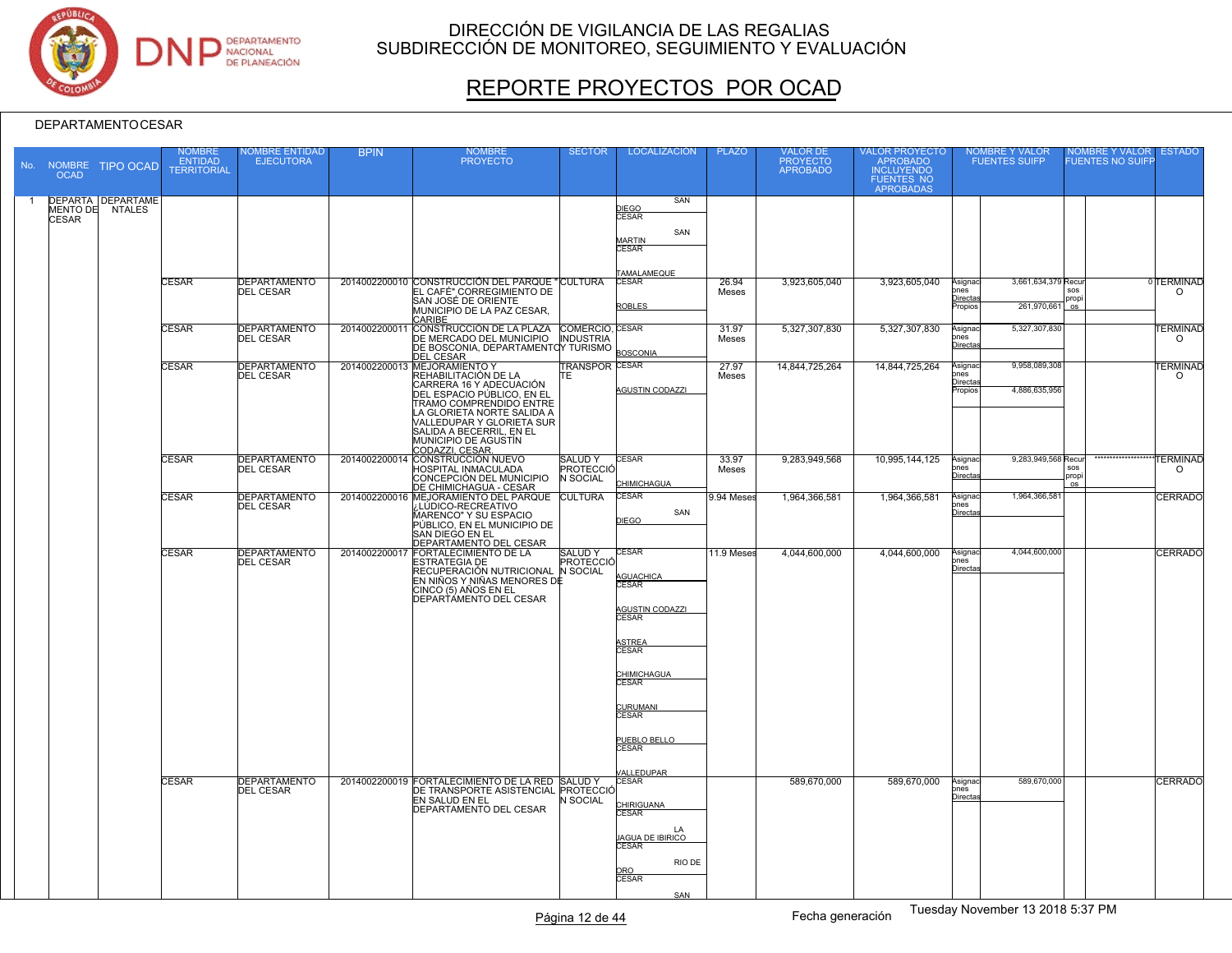

# REPORTE PROYECTOS POR OCAD

#### DEPARTAMENTOCESAR

| <b>OCAD</b>  | No. NOMBRE TIPO OCAD                        | <b>NOMBRE</b><br><b>ENTIDAD</b><br><b>TERRITORIAL</b> | <b>IOMBRE ENTIDAD</b><br><b>EJECUTORA</b> | <b>BPIN</b>   | <b>NOMBRE</b><br><b>PROYECTO</b>                                                                                                                                                                               | <b>SECTOR</b>                                          | <b>LOCALIZACIÓN</b>                                                                                                                                                                                  | <b>PLAZO</b>   | VALOR DE<br>PROYECTO<br><b>APROBADO</b> | VALOR PROYECTO<br>APROBADO<br><b>INCLUYENDO</b><br><b>FUENTES NO</b><br><b>APROBADAS</b> |                                                | NOMBRE Y VALOR<br>FUENTES SUIFP |                    | NOMBRE Y VALOR<br>FUENTES NO SUIFP | <b>ESTADO</b>                                    |
|--------------|---------------------------------------------|-------------------------------------------------------|-------------------------------------------|---------------|----------------------------------------------------------------------------------------------------------------------------------------------------------------------------------------------------------------|--------------------------------------------------------|------------------------------------------------------------------------------------------------------------------------------------------------------------------------------------------------------|----------------|-----------------------------------------|------------------------------------------------------------------------------------------|------------------------------------------------|---------------------------------|--------------------|------------------------------------|--------------------------------------------------|
|              | <b>DEPARTA DEPARTAME</b><br>MENTO DE NTALES |                                                       |                                           |               |                                                                                                                                                                                                                |                                                        | MARTIN                                                                                                                                                                                               |                |                                         |                                                                                          |                                                |                                 |                    |                                    |                                                  |
| <b>CESAR</b> |                                             | <b>CESAR</b>                                          | <b>DEPARTAMENTO</b><br><b>DEL CESAR</b>   | 2014002200021 | CONSTRUCCIÓN DE 100 VIP<br>TIPO UNIFAMILIAR Y 140 VIP<br>MULTIFAMILIAR EN LA<br>URBANIZACIÓN GUILLERMO<br>PALLARES DEL MUNICIPIO DE<br>CHIRIGUANÁ, CESAR                                                       | <b>VIVIENDA.</b><br><b>CIUDADY</b><br><b>TERRITORI</b> | <b>CESAR</b><br><b>CHIRIGUANA</b>                                                                                                                                                                    | 51.94<br>Meses | 10,346,531,247                          | 12,418,508,543                                                                           | Asignac<br>$_{\rm ones}$<br>Directa            | 10,346,531,247 Recu             | sos<br>propi<br>os |                                    | <b>CONTRAT</b><br>ADO EN<br><b>EJECUCIÓ</b><br>N |
|              |                                             | <b>CESAR</b>                                          | <b>DEPARTAMENTO</b><br><b>DEL CESAR</b>   |               | 2014002200022 REMODELACIÓN Y ADECUACIÓNCULTURA<br>DEL PARQUE DEL BARRIO LA<br>NEVADA DEL MUNICIPIO DE<br>VALLEDUPAR - CESAR<br>2014002200024 FORTALECIMIENTO EL SECTOR COMERCIO, CESAR                         |                                                        | <b>CESAR</b><br><b>/ALLEDUPAR</b>                                                                                                                                                                    | 12.9 Meses     | 5,770,348,351                           | 5,770,348,351                                                                            | Asignac<br>$_{\rm ones}$<br>Directa            | 5,770,348,351                   |                    |                                    | <b>PARA</b><br><b>CIERRE</b>                     |
|              |                                             | <b>CESAR</b>                                          | <b>DEPARTAMENTO</b><br><b>DEL CESAR</b>   |               | AGROINDUSTRIAL A TRAVÉS<br>DEL MEJORAMIENTO DE LOS<br><b>PROCESOS DE PRODUCCION</b><br>DE TRAPICHES PANELEROS EN<br>EL MUNICIPIO GONZÁLEZ,<br><b>CESAR</b>                                                     | <b>INDUSTRIA</b><br>Y TURISMO                          | GONZALEZ                                                                                                                                                                                             | 11.97<br>Meses | 900, 104, 427                           | 900, 104, 427                                                                            | Asignaci<br>$_{\rm ones}$<br>Directa           | 900,104,427                     |                    |                                    | CERRADO                                          |
|              |                                             | <b>CESAR</b>                                          | <b>DEPARTAMENTO</b><br><b>DEL CESAR</b>   |               | 2014002200025 PREVENCIÓN Y CONTROL DE LAAGRICULTUCESAR<br>RABIA BOVINA DE ORIGEN<br><b>SILVESTRE EN ZONAS</b><br><b>GANADERAS DEL</b><br><b>DEPARTAMENTO DEL CESAR</b><br>2014                                 | RA Y<br><b>DESARROLL</b><br><b>O RURAL</b>             | Todo El<br>Departamento                                                                                                                                                                              | 7.97 Meses     | 426,544,043                             | 426,544,043                                                                              | Asignaci<br>hnes<br><u>Directas</u><br>Propios | 175,298,993<br>251,245,050      |                    |                                    | CERRADO                                          |
|              |                                             | <b>CESAR</b>                                          | <b>DEPARTAMENTO</b><br><b>DEL CESAR</b>   |               | 2014002200026 CONSTRUCCIÓN DE VIVIENDAS VIVIENDA,<br>DE INTERES PRIORITARIO EN LACIUDAD Y<br>URBANIZACIÓN SAUL<br>MANOSALVA, CORREGIMIENTO O<br>DE VALENCIA DE JESUS DEL<br>MUNICIPIO DE VALLEDUPAR,<br>CESAR. | <b>TERRITORI</b>                                       | <b>CESAR</b><br>VALLEDUPAR                                                                                                                                                                           | 16.97<br>Meses | 2,319,533,034                           | 2,319,533,034                                                                            | Asignaci<br>hnes<br>Directa                    | 2.319.533.034                   |                    |                                    | <b>TERMINAD</b><br>$\circ$                       |
|              |                                             | <b>CESAR</b>                                          | <b>DEPARTAMENTO</b><br><b>DEL CESAR</b>   | 2014002200027 | <b>FORTALECIMIENTO EN LA</b><br>PRESTACIÓN DE LOS SERVICIOS ROTECCIÓ<br>MEDIANTE LA ADQUISICIÓN DE N SOCIAL<br>EQUIPOS PARA LA E.S.E<br><b>FRANCISCO CANOSSA DEL</b><br>MUNICIPIO DE PELAYA, CESAR,<br>CARIBE  | SALUD Y                                                | <b>CESAR</b><br>PELAYA                                                                                                                                                                               | 2.94 Meses     | 769,082,376                             | 769,082,376                                                                              | Asignaci<br>ones<br>Directa                    | 769,082,376                     |                    |                                    | <b>CERRADO</b>                                   |
|              |                                             | <b>CESAR</b>                                          | <b>DEPARTAMENTO</b><br><b>DEL CESAR</b>   |               | 2014002200028 CONSTRUCCIÓN<br>ARQUITECTÓNICA Y<br>URBANÍSTICA DE LA PLAZA DE<br>GOBIERNO DEL CESAR, EN EL<br>MUNICIPIO DE VALLEDUPAR.                                                                          | VIVIENDA,<br>CIUDAD Y<br><b>TERRITORI</b><br>$\Omega$  | <b>CESAR</b><br>VALLEDUPAR                                                                                                                                                                           | 15.94<br>Meses | 11,784,158,180                          | 11,784,158,180                                                                           | Asignac<br>ones<br><b>Directa</b>              | 11,784,158,180                  |                    |                                    | <b><i>TERMINAD</i></b><br>$\Omega$               |
|              |                                             | <b>CESAR</b>                                          | <b>DEPARTAMENTO</b><br><b>DEL CESAR</b>   | 2014002200031 | <b>CONSTRUCCIÓN DE</b><br>PAVIMENTO, GLORIETA Y<br>PARQUE LINEAL EN LA CALLE DEERRITORI<br>ACCESO A LA ESTACION DEL<br><b>FERROCARRIL EN EL</b><br>CORREGIMIENTO LA ESTACION<br>GAMARRA, CESAR                 | VIVIENDA,<br><b>CIUDAD Y</b>                           | CESAR<br>GAMARRA                                                                                                                                                                                     | 16.97<br>Meses | 2,483,043,282                           | 2,483,043,282                                                                            | Asignaci<br>nes<br>Directas                    | 2,483,043,282                   |                    |                                    | <b>CERRADO</b>                                   |
|              |                                             | <b>CESAR</b>                                          | <b>DEPARTAMENTO</b><br><b>DEL CESAR</b>   |               | 2015002200001 FORTALECIMIENTO DEL FONDO EDUCACIÓNCESAR<br>FEDESCESAR PARA QUE LA<br>POBLACIÓN VULNERABLE<br>ACCEDA A LA EDUCACIÓN<br><b>SUPERIOR EN EL</b><br>DEPARTAMENTO DEL CESAR,<br>AÑO 2015              |                                                        | AGUACHICA<br>CESAR<br><b>AGUSTIN CODAZZI</b><br>CESAR<br><b>STREA</b><br><b>CESAR</b><br><b>CHIMICHAGUA</b><br><b>CESAR</b><br><b>CHIRIGUANA</b><br><b>CESAR</b><br>CURUMAN<br>CESAR<br>EL.<br>COPEY | 21.97<br>Meses | 7,420,000,000                           | 7.420.000.000                                                                            | Asignac<br>ones<br>Directa                     | 7,420,000,000                   |                    |                                    | <b>CONTRAT</b><br>ADO EN<br><b>EJECUCIÓ</b><br>N |

Tuesday November 13 2018 5:37 PM Página 13 de 44 Fecha generación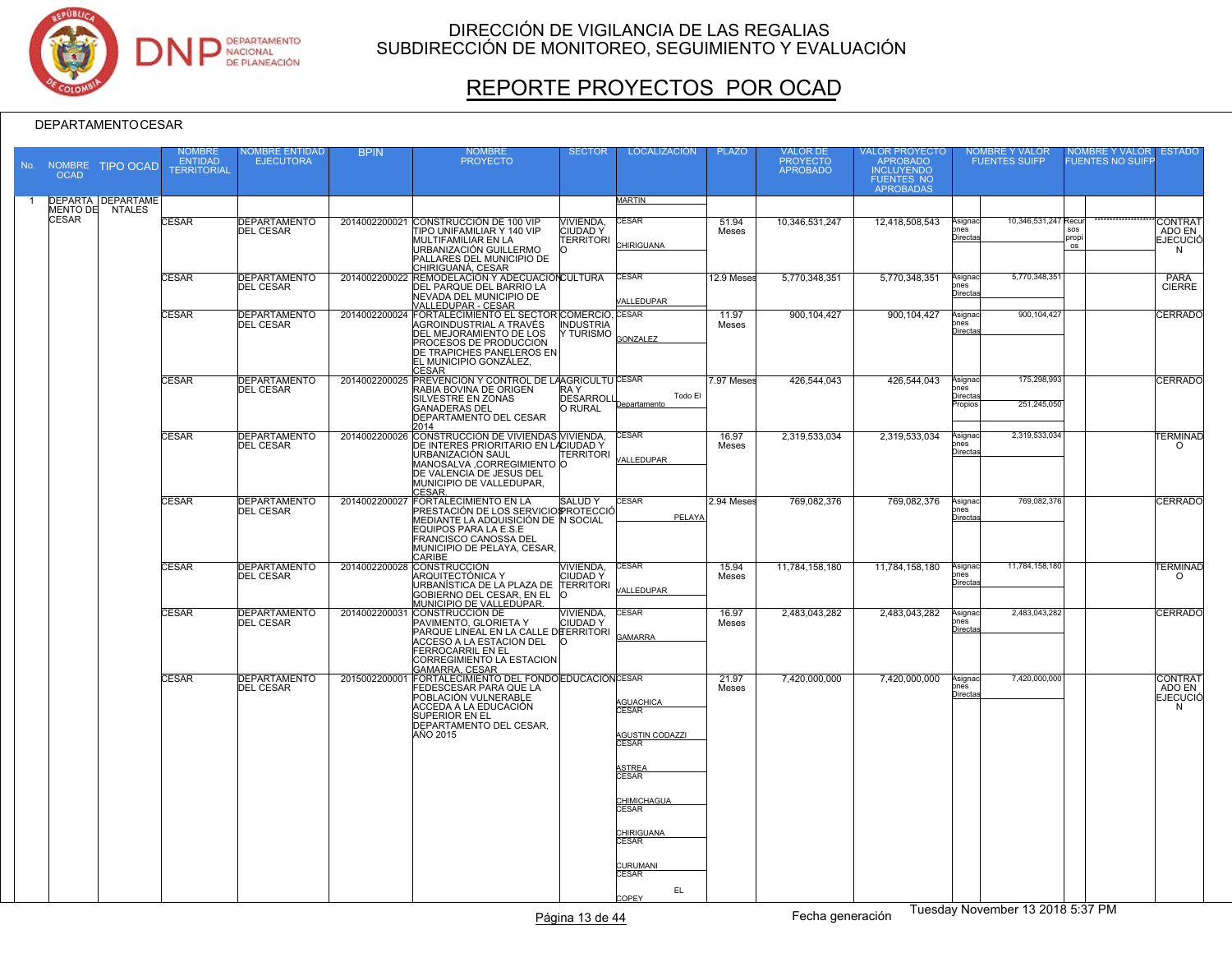

# REPORTE PROYECTOS POR OCAD

|                | <b>OCAD</b>  | No. NOMBRE TIPO OCAD | NOMBRE<br>ENTIDAD<br><b>TERRITORIAL</b> | NOMBRE ENTIDAD<br><b>EJECUTORA</b> | <b>BPIN</b> | <b>NOMBRE</b><br><b>PROYECTO</b>                                                                                                 | <b>SECTOR</b>                                                         | LOCALIZACIÓN                                                                                                                                                                                                                                                                                                                                                                                                             | <b>PLAZO</b> | VALOR DE<br>PROYECTO<br>APROBADO | VALOR PROYECTO<br>APROBADO<br>INCLUYENDO<br>FUENTES NO<br>APROBADAS | NOMBRE Y VALOR<br>FUENTES SUIFP                                            | NOMBRE Y VALOR ESTADO<br><b>FUENTES NO SUIFP</b> |
|----------------|--------------|----------------------|-----------------------------------------|------------------------------------|-------------|----------------------------------------------------------------------------------------------------------------------------------|-----------------------------------------------------------------------|--------------------------------------------------------------------------------------------------------------------------------------------------------------------------------------------------------------------------------------------------------------------------------------------------------------------------------------------------------------------------------------------------------------------------|--------------|----------------------------------|---------------------------------------------------------------------|----------------------------------------------------------------------------|--------------------------------------------------|
| $\overline{1}$ | <b>CESAR</b> | DEPARTA DEPARTAME    |                                         |                                    |             |                                                                                                                                  |                                                                       | CESAR<br>PELAYA<br><b>CESAR</b><br>SAN<br>ALBERTO                                                                                                                                                                                                                                                                                                                                                                        |              |                                  |                                                                     |                                                                            |                                                  |
|                |              |                      | <b>CESAR</b>                            | DEPARTAMENTO<br><b>DEL CESAR</b>   |             | 2015002200002 MEJORAMIENTO DE LAS<br>CONDICIONES ALIMENTARIAS<br>DE LOS ADULTOS MAYORES<br>DEL DEPARTAMENTO DEL<br>CESAR, CARIBE | INCLUSION CESAR<br>SOCIAL Y<br>RECONCILIA<br>CIÓN CESAR<br>CIÓN CESAR | <b>VALLEDUPAR</b><br>AGUSTIN CODAZZI<br>CESAR<br>ASTREA<br>CESAR<br><b>BECERRIL</b><br>CESAR<br>BOSCONIA<br>CHIMICHAGUA<br>CESAR<br>CHIRIGUANA<br>CESAR<br>CURUMANI<br>CESAR<br>EL<br>COPEY<br>CESAR<br>EL.<br>PASO<br>CESAR<br>GAMARRA<br>CESAR<br>GONZALEZ<br>CESAR<br>LA<br>GLORIA<br>CESAR<br>LA<br>JAGUA DE IBIRICO<br>CESAR<br>MANAURE/BALCON DEL<br>CESAR<br>CESAR<br>PAILITAS<br>CESAR<br>PELAYA<br><b>CESAR</b> | 9.97 Meses   | 14,942,995,556                   | 14,942,995,556                                                      | 12,358,665,556<br>Asignaci<br>ones<br>Directas<br>2,584,330,000<br>Propios | CERRADO                                          |
|                |              |                      |                                         |                                    |             |                                                                                                                                  |                                                                       | PUEBLO BELLO<br>CESAR<br>RIO DE                                                                                                                                                                                                                                                                                                                                                                                          |              |                                  |                                                                     |                                                                            |                                                  |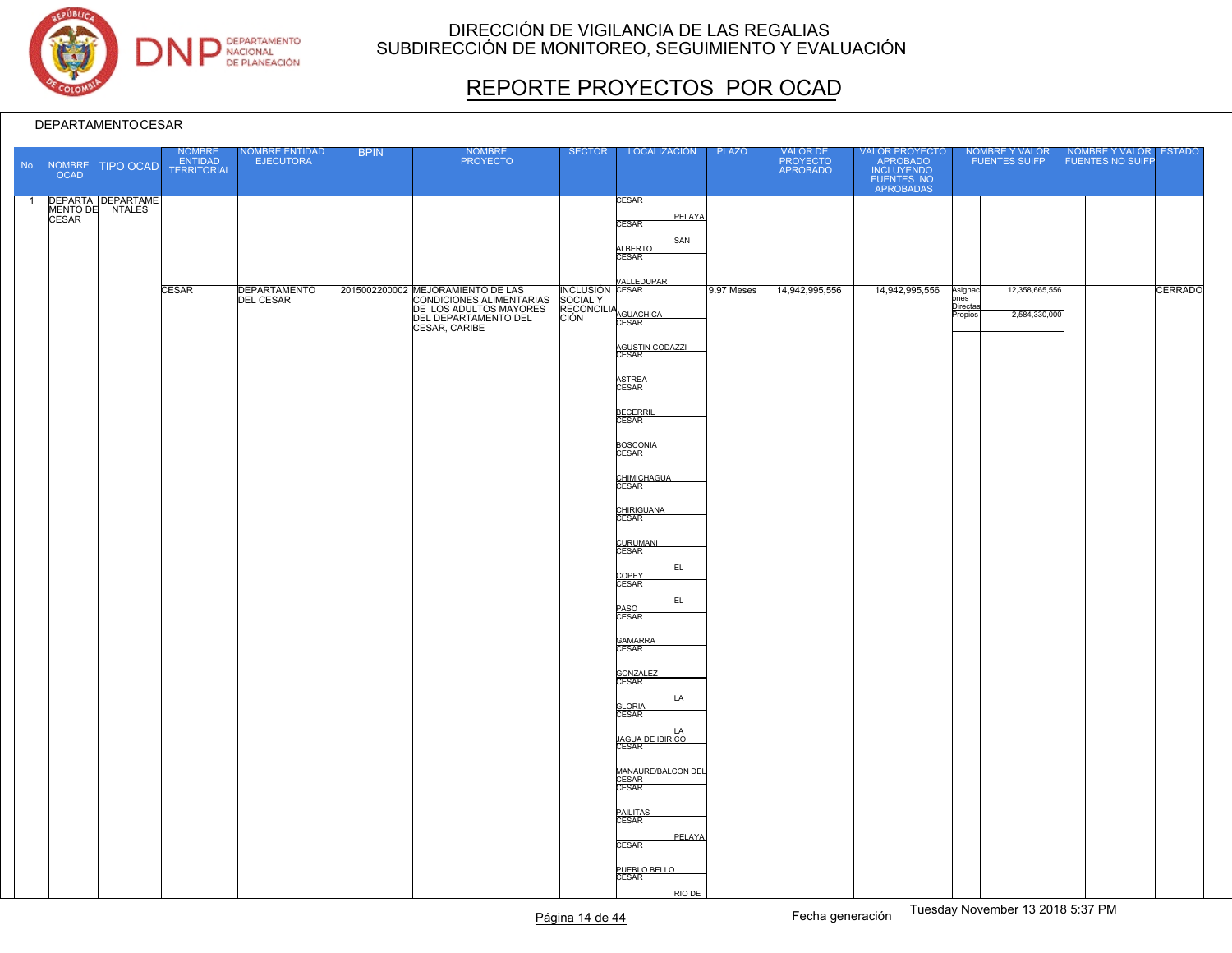

# REPORTE PROYECTOS POR OCAD

|                | OCAD         | No. NOMBRE TIPO OCAD                 | NOMBRE<br>ENTIDAD<br>TERRITORIAL | <b>VOMBRE ENTIDAD</b><br><b>EJECUTORA</b> | <b>BPIN</b> | <b>NOMBRE</b><br><b>PROYECTO</b>                                                                                        | <b>SECTOR</b> | LOCALIZACIÓN                                                                                                                                                                                                                                                                                                                                                                                                                                                                                                            | <b>PLAZO</b> | VALOR DE<br>PROYECTO<br>APROBADO | VALOR PROYECTO<br>APROBADO<br>INCLUYENDO<br>FUENTES NO<br>APROBADAS | NOMBRE Y VALOR<br>FUENTES SUIFP              | NOMBRE Y VALOR ESTADO |                |
|----------------|--------------|--------------------------------------|----------------------------------|-------------------------------------------|-------------|-------------------------------------------------------------------------------------------------------------------------|---------------|-------------------------------------------------------------------------------------------------------------------------------------------------------------------------------------------------------------------------------------------------------------------------------------------------------------------------------------------------------------------------------------------------------------------------------------------------------------------------------------------------------------------------|--------------|----------------------------------|---------------------------------------------------------------------|----------------------------------------------|-----------------------|----------------|
| $\overline{1}$ | <b>CESAR</b> | DEPARTA DEPARTAME<br>MENTO DE NTALES | <b>CESAR</b>                     | <b>DEPARTAMENTO</b><br><b>DEL CESAR</b>   |             | 2015002200003 FORTALECIMIENTO DE LA<br>FORTALEONICATIVA MEDIANTE<br>ESTABLECIMIENTOS EDU. DEL<br>DEPARTAMENTO DEL CESAR |               | ORO<br>CESAR<br>ROBLES<br>CESAR<br>SAN<br>ALBERTO<br>CESAR<br>SAN<br>DIEGO<br>CESAR<br>SAN<br><b>MARTIN</b><br>CESAR<br>TAMALAMEQUE<br><b>EDUCACIÓN</b> CESAR<br>AGUACHICA<br>CESAR<br>AGUSTIN CODAZZI<br>ASTREA<br>CESAR<br>BECERRIL<br>CESAR<br>BOSCONIA<br>CESAR<br>CHIMICHAGUA<br>CESAR<br>CHIRIGUANA<br>CURUMANI<br>CESAR<br>EL.<br>COPEY<br>CESAR<br>EL<br>PASO<br>CESAR<br>GAMARRA<br>CESAR<br>GONZALEZ<br>CESAR<br>LA<br><b>GLORIA</b><br><b>CESAR</b><br>LA<br>JAGUA DE IBIRICO<br>CESAR<br>MANAURE/BALCON DEL | 7.97 Meses   | 4,829,938,240                    | 4,829,938,240                                                       | 4,829,938,240<br>Asignac<br>pnes<br>Directas |                       | <b>CERRADO</b> |
|                |              |                                      |                                  |                                           |             |                                                                                                                         |               | CESAR                                                                                                                                                                                                                                                                                                                                                                                                                                                                                                                   |              |                                  |                                                                     |                                              |                       |                |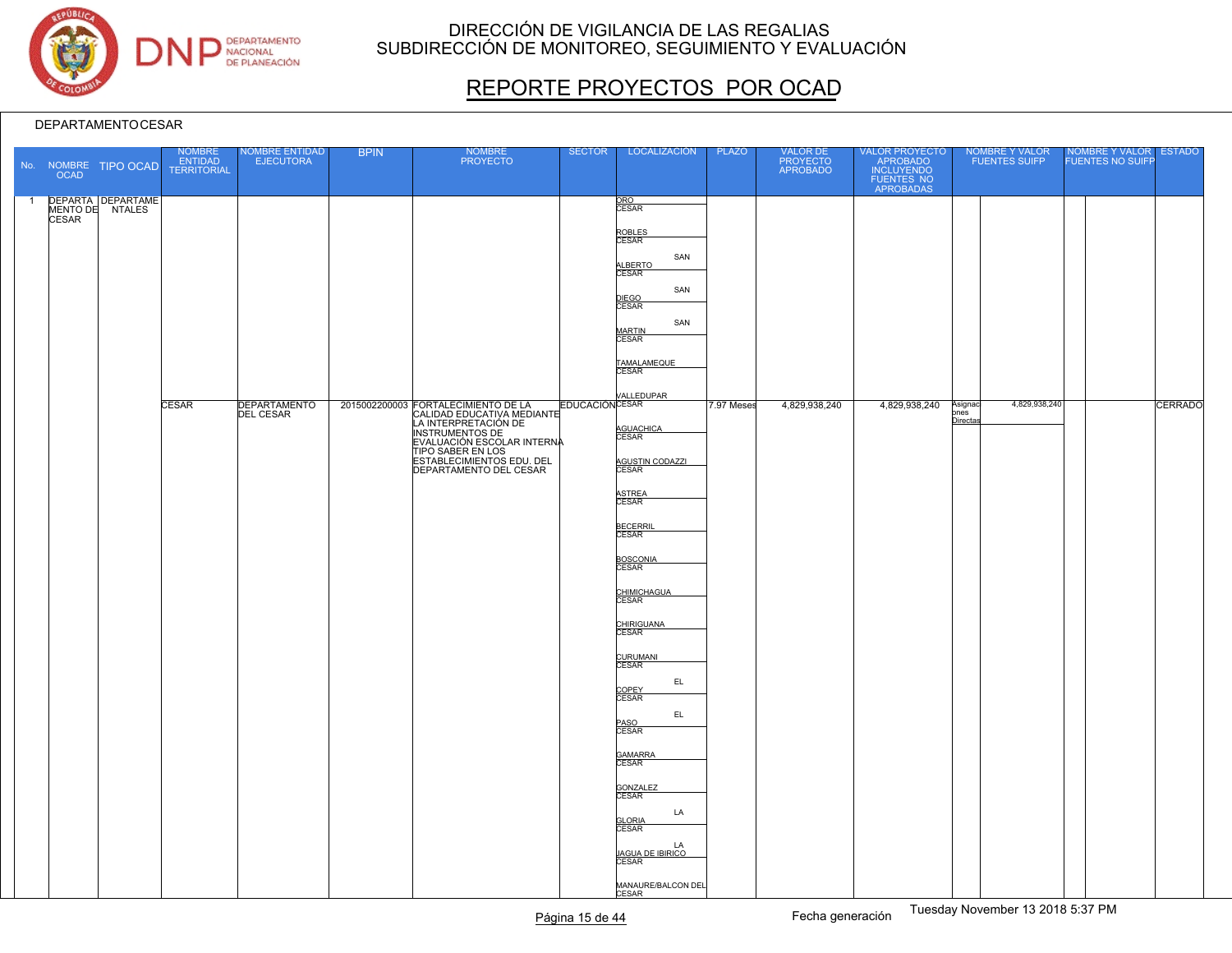

# REPORTE PROYECTOS POR OCAD

#### DEPARTAMENTOCESAR

| <b>OCAD</b>              | No. NOMBRE TIPO OCAD                      | <b>NOMBRE</b><br><b>ENTIDAD</b><br><b>TERRITORIAL</b> | <b>IOMBRE ENTIDAD</b><br><b>EJECUTORA</b> | <b>BPIN</b> | <b>NOMBRE</b><br><b>PROYECTO</b>                                                                                                                                                                                                                                     | <b>SECTOR</b>                                   | <b>LOCALIZACIÓN</b>                                                                                                                                                                        | <b>PLAZO</b>   | <b>VALOR DE</b><br>PROYECTO<br>APROBADO | VALOR PROYECTO<br>APROBADO<br><b>INCLUYENDO</b><br><b>FUENTES NO</b><br><b>APROBADAS</b> | NOMBRE Y VALOR<br><b>FUENTES SUIFP</b>                                     | <b>IOMBRE Y VALOR</b><br><b>UENTES NO SUIFI</b>                    | <b>ESTADO</b>                                        |
|--------------------------|-------------------------------------------|-------------------------------------------------------|-------------------------------------------|-------------|----------------------------------------------------------------------------------------------------------------------------------------------------------------------------------------------------------------------------------------------------------------------|-------------------------------------------------|--------------------------------------------------------------------------------------------------------------------------------------------------------------------------------------------|----------------|-----------------------------------------|------------------------------------------------------------------------------------------|----------------------------------------------------------------------------|--------------------------------------------------------------------|------------------------------------------------------|
| MENTO DE<br><b>CESAR</b> | <b>DEPARTA DEPARTAME</b><br><b>NTALES</b> |                                                       |                                           |             |                                                                                                                                                                                                                                                                      |                                                 | CESAR<br>PAILITAS<br><b>CESAR</b><br>PELAYA<br><b>CESAR</b><br>PUEBLO BELLO<br>RIO DE<br>ORO<br>CESAR<br>ROBLES<br>CESAR<br>SAN<br><b>LLBERTO</b><br><b>CESAR</b><br>SAN<br>DIEGO<br>CESAR |                |                                         |                                                                                          |                                                                            |                                                                    |                                                      |
|                          |                                           | <b>CESAR</b>                                          | <b>DEPARTAMENTO</b><br><b>DEL CESAR</b>   |             | 2015002200004 CONSTRUCCIÓN DE<br>PAVIMENTO EN CONCRETO<br>RÍGIDO EN DIFERENTES<br><b>SECTORES UBICADOS EN LA</b><br>CABECERA URBANA DEL<br>MUNICIPIO DE TAMALAMEQUE<br>DEPARTAMENTO DEL CESAR                                                                        | <b>TRANSPOR CESAR</b><br>ITF.                   | SAN<br><b>MARTIN</b><br>CESAR<br>TAMALAMEQUE<br>TAMALAMEQUE                                                                                                                                | 16.97<br>Meses | 1,991,272,141                           | 1,991,272,141                                                                            | 1,991,272,141<br>Asignaci<br>$_{\rm ones}$<br><u>Directa</u>               |                                                                    | <b>CERRADO</b>                                       |
|                          |                                           | <b>CESAR</b>                                          | <b>DEPARTAMENTO</b><br><b>DEL CESAR</b>   |             | 2015002200008 CONSTRUCCIÓN OBRA NUEVA SALUD Y<br>DEL HOSPITAL SAN ROQUE EN PROTECCIÓ<br>EL MUNICIPIO DE EL COPEY EN N SOCIAL<br>EL DEPARTAMENTO DEL CESAR                                                                                                            |                                                 | <b>CESAR</b><br>EL<br>COPEY                                                                                                                                                                | 28.97<br>Meses | 9,377,741,724                           | 12,077,741,724                                                                           | 9,377,741,724 Recur<br>Asignac<br>ones<br><u>Directa</u>                   | <b>SOS</b><br>propi<br><b>OS</b>                                   | <b>TERMINAD</b><br>$\circ$                           |
|                          |                                           | <b>CESAR</b>                                          | <b>DEPARTAMENTO</b><br><b>DEL CESAR</b>   |             | 2015002200009 CONSTRUCCIÓN DE<br>PAVIMENTO EN CONCRETO<br>HIDRÁULICO DE LA CALLE 4<br>ENTRE CARRERA 1 Y 3, CALLE 7<br>ENTRE CARRERA 6 Y 12,<br>CARRERA 2 ENTRE CALLE 4 Y 5,<br>Y CARRERA 8 ENTRE CALLE 12 '<br>17 EN LA CABECERA MUNICIPAL<br>DE CHIMICHAGUA - CESAR | TRANSPOR CESAR<br>ITF.                          | CHIMICHAGUA                                                                                                                                                                                | 14.97<br>Meses | 2.658.547.338                           | 2,658,547,338                                                                            | 2,538,547,338<br>Asignac<br>nes<br>lirecta<br>120,000,000<br>opios         |                                                                    | <b>CERRADO</b>                                       |
|                          |                                           | <b>CESAR</b>                                          | <b>DEPARTAMENTO</b><br><b>DEL CESAR</b>   |             | 2015002200010 SUBSIDIO EN ESPECIE PARA<br>MEJORAMIENTO DE VIVIENDA<br>DE MADRES COMUNITARIAS EN DESARROLL<br>DE MADRES COMUNITARIAS EN DESARROLL<br>EL MUNICIPIO AGUACHICA<br>DEPARTAMENTO DEL CESAR                                                                 | <b>AGRICULTU CESAR</b><br><b>RAY</b><br>O RURAL |                                                                                                                                                                                            | 28.97<br>Meses | 2,605,318,475                           | 2,605,318,475                                                                            | 1,830,276,175<br>Asignaci<br>nes<br>)irecta<br>775,042,300<br>ropios       |                                                                    | <b>TERMINAD</b><br>$\Omega$                          |
|                          |                                           | <b>CESAR</b>                                          | <b>DEPARTAMENTO</b><br><b>DEL CESAR</b>   |             | 2015002200011 ESTUDIOS Y DISEÑOS<br>ARQUITECTÓNICOS Y CIVILES<br>PARA LA CONSTRUCCIÓN DE LA<br>SEGUNDA ETAPA DE LA<br>UNIVERSIDAD NACIONAL<br>CAMPUS CESAR EN LA PAZ Y<br>PARA EL CAMPUS DE LA<br>UNIVERSIDAD POPULAR DEL<br>CESAR, SEDE AGUACHICA                   | <b>EDUCACIÓNCESAR</b>                           | AGUACHICA<br>CESAR<br>ROBLES                                                                                                                                                               | 19.97<br>Meses | 2.140.000.000                           | 2,140,000,000                                                                            | 2,140,000,000<br>Asignac<br>ones<br>Directas                               |                                                                    | <b>CERRADO</b>                                       |
|                          |                                           | <b>CESAR</b>                                          | <b>DEPARTAMENTO</b><br><b>DEL CESAR</b>   |             | 2015002200013 DESARROLLO DE OBRAS<br>COMPLEMENTARIAS PARA LA<br>CONSTRUCCIÓN Y DOTACIÓN<br>AL CAMPUS CESAR<br>UNIVERSIDAD NACIONAL DE<br>COLOMBIA, EN EL MUNICIPIO DÉ<br>LA PAZ, DEPARTAMENTO DEL<br>CESAR                                                           | <b>EDUCACIÓNCESAR</b>                           | <b>ROBLES</b>                                                                                                                                                                              | 30.94<br>Meses | 13.984.371.779                          | 25.889.414.542                                                                           | 11,381,424,933 Fond<br>Asignac<br>nes<br>Directa<br>2,602,946,846<br>opios | o de<br>Com<br>bens<br>ıción<br>≷ecur<br><b>SOS</b><br>propi<br>ns | 92,956,700 CONTRAT<br>ADO EN<br><b>EJECUCIÓ</b><br>N |
|                          |                                           | <b>CESAR</b>                                          | <b>DEPARTAMENTO</b><br><b>DEL CESAR</b>   |             | 2015002200014 FORTALECIMIENTO A LA<br>CALIDAD EDUCATIVA. EN<br>PRACTICAS PEDAGÓGICAS                                                                                                                                                                                 | <b>EDUCACIÓNCESAR</b>                           |                                                                                                                                                                                            | 4.94 Meses     | 861.274.000                             | 861,274,000                                                                              | 861,274,000<br>Asignac<br>ones<br>Directas                                 |                                                                    | <b>TERMINAD</b><br>$\circ$                           |

Página 16 de 44 **Fecha generación** Fuesday November 13 2018 5:37 PM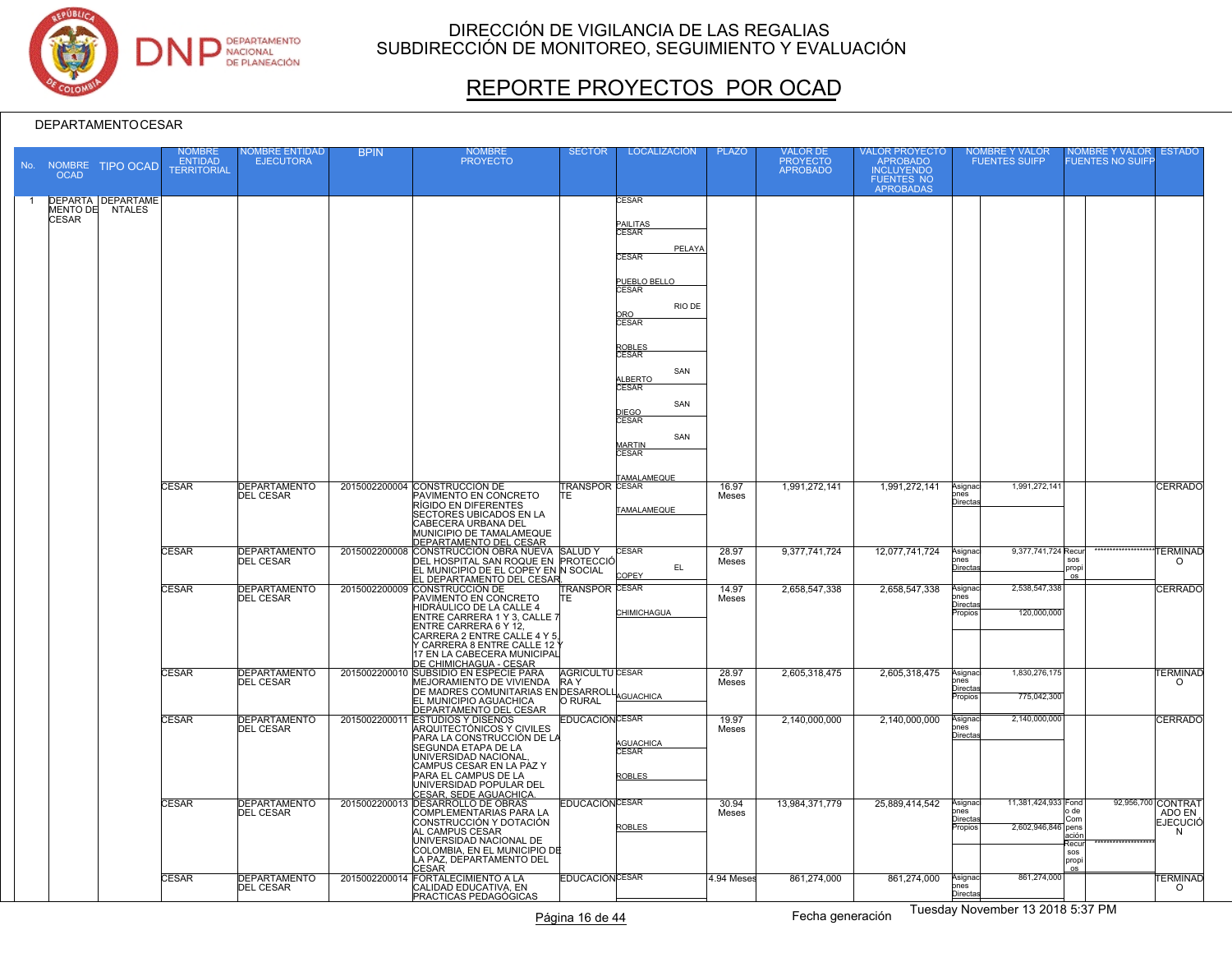

# REPORTE PROYECTOS POR OCAD

|                | <b>OCAD</b> | No. NOMBRE TIPO OCAD                          | NOMBRE<br>ENTIDAD<br>TERRITORIAL | NOMBRE ENTIDAD<br>EJECUTORA | <b>BPIN</b> | NOMBRE<br>PROYECTO                                                                                         | <b>SECTOR</b> | LOCALIZACIÓN                                                     | PLAZO | VALOR DE<br>PROYECTO<br>APROBADO | VALOR PROYECTO<br>APROBADO<br>INCLUYENDO<br>FUENTES NO<br>APROBADAS | NOMBRE Y VALOR<br>FUENTES SUIFP | NOMBRE Y VALOR ESTADO |  |
|----------------|-------------|-----------------------------------------------|----------------------------------|-----------------------------|-------------|------------------------------------------------------------------------------------------------------------|---------------|------------------------------------------------------------------|-------|----------------------------------|---------------------------------------------------------------------|---------------------------------|-----------------------|--|
| $\overline{1}$ |             | DEPARTA DEPARTAME<br>MENTO DE NTALES<br>CESAR |                                  |                             |             | PARA JÓVENES Y ADULTOS DE<br>LOS GRADOS 12 Y 13 Y<br>COMPLEMENTO A LA CANASTA<br>EDUACTIVA PARA LOS CICLOS |               | <b>AGUACHICA</b><br>CESAR<br>AGUSTIN CODAZZI                     |       |                                  |                                                                     |                                 |                       |  |
|                |             |                                               |                                  |                             |             | DEL 2 AL 6, EN EL<br>DEPARTAMENTO DEL CESAR.                                                               |               | ASTREA<br>CESAR                                                  |       |                                  |                                                                     |                                 |                       |  |
|                |             |                                               |                                  |                             |             |                                                                                                            |               | BECERRIL<br>CESAR                                                |       |                                  |                                                                     |                                 |                       |  |
|                |             |                                               |                                  |                             |             |                                                                                                            |               | BOSCONIA<br>CHIMICHAGUA                                          |       |                                  |                                                                     |                                 |                       |  |
|                |             |                                               |                                  |                             |             |                                                                                                            |               | CHIRIGUANA<br>CESAR                                              |       |                                  |                                                                     |                                 |                       |  |
|                |             |                                               |                                  |                             |             |                                                                                                            |               | CURUMANI<br>CESAR<br>EL                                          |       |                                  |                                                                     |                                 |                       |  |
|                |             |                                               |                                  |                             |             |                                                                                                            |               | COPEY<br>CESAR<br>EL<br>PASO<br>CESAR                            |       |                                  |                                                                     |                                 |                       |  |
|                |             |                                               |                                  |                             |             |                                                                                                            |               | GAMARRA                                                          |       |                                  |                                                                     |                                 |                       |  |
|                |             |                                               |                                  |                             |             |                                                                                                            |               | GONZALEZ<br>CESAR<br>LA                                          |       |                                  |                                                                     |                                 |                       |  |
|                |             |                                               |                                  |                             |             |                                                                                                            |               | <b>GLORIA</b><br>CESAR<br>LA<br><u>JAGUA DE IBIRICO</u><br>CESAR |       |                                  |                                                                     |                                 |                       |  |
|                |             |                                               |                                  |                             |             |                                                                                                            |               | MANAURE/BALCON DEL<br>CESAR<br>CESAR                             |       |                                  |                                                                     |                                 |                       |  |
|                |             |                                               |                                  |                             |             |                                                                                                            |               | PAILITAS<br>CESAR                                                |       |                                  |                                                                     |                                 |                       |  |
|                |             |                                               |                                  |                             |             |                                                                                                            |               | PELAYA<br><b>CESAR</b><br>PUEBLO BELLO                           |       |                                  |                                                                     |                                 |                       |  |
|                |             |                                               |                                  |                             |             |                                                                                                            |               | RIO DE<br>ORO<br>CESAR                                           |       |                                  |                                                                     |                                 |                       |  |
|                |             |                                               |                                  |                             |             |                                                                                                            |               | ROBLES<br>CESAR<br>SAN                                           |       |                                  |                                                                     |                                 |                       |  |
|                |             |                                               |                                  |                             |             |                                                                                                            |               | ALBERTO<br>CESAR<br>SAN<br>DIEGO<br>CESAR                        |       |                                  |                                                                     |                                 |                       |  |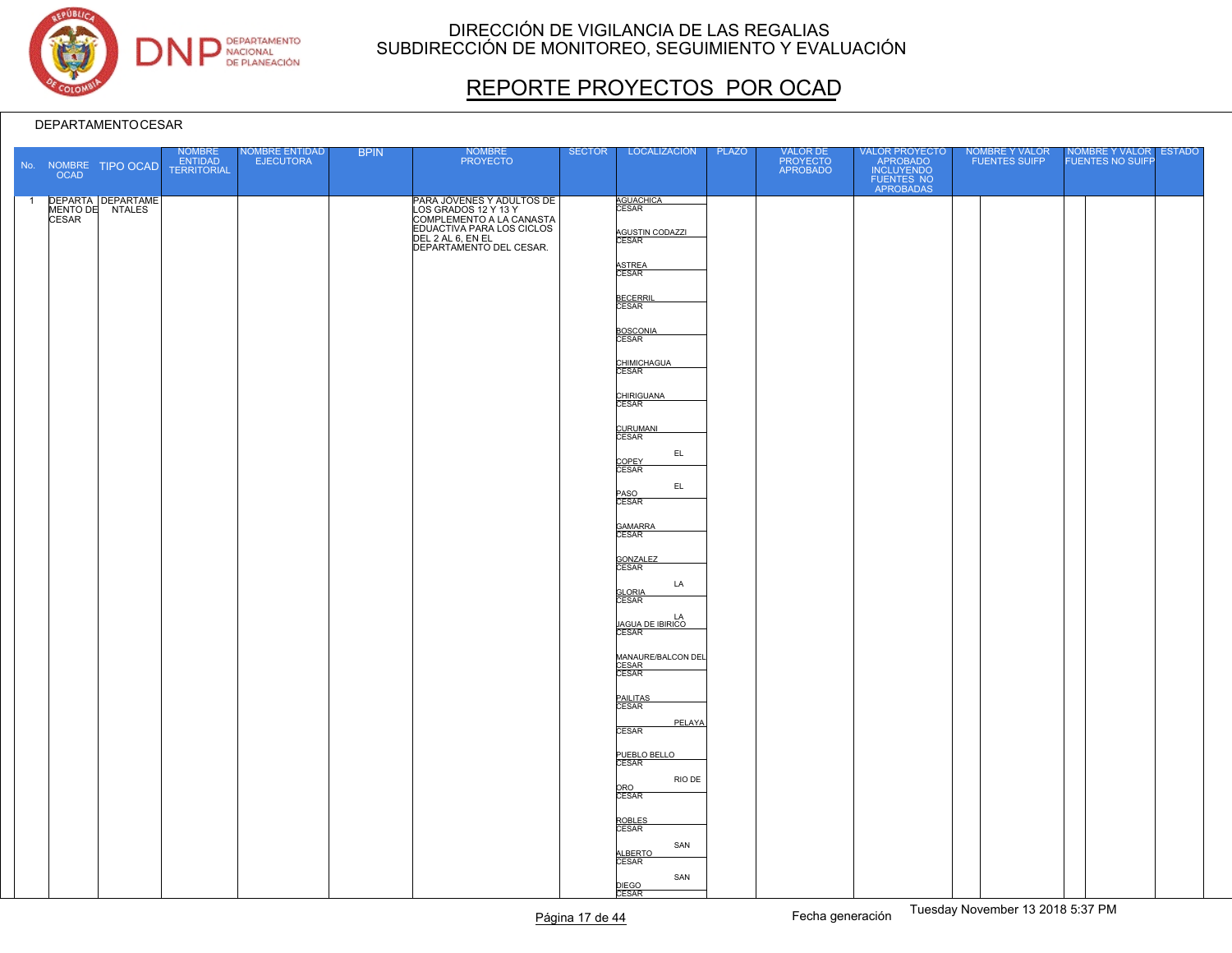

# REPORTE PROYECTOS POR OCAD

|                | OCAD  | No. NOMBRE TIPO OCAD                 | NOMBRE<br>ENTIDAD<br><b>TERRITORIAL</b> | NOMBRE ENTIDAD<br>EJECUTORA             | <b>BPIN</b> | <b>NOMBRE</b><br><b>PROYECTO</b>                                                                                                                                                                                   | <b>SECTOR</b>         | LOCALIZACIÓN                                                                                                                                                                                                                                                                      | <b>PLAZO</b> | VALOR DE<br>PROYECTO<br>APROBADO | VALOR PROYECTO<br>APROBADO<br>INCLUYENDO<br>FUENTES NO<br>APROBADAS |                            | NOMBRE Y VALOR<br>FUENTES SUIFP | NOMBRE Y VALOR ESTADO<br>FUENTES NO SUIFP |                            |
|----------------|-------|--------------------------------------|-----------------------------------------|-----------------------------------------|-------------|--------------------------------------------------------------------------------------------------------------------------------------------------------------------------------------------------------------------|-----------------------|-----------------------------------------------------------------------------------------------------------------------------------------------------------------------------------------------------------------------------------------------------------------------------------|--------------|----------------------------------|---------------------------------------------------------------------|----------------------------|---------------------------------|-------------------------------------------|----------------------------|
| $\overline{1}$ | CESAR | DEPARTA DEPARTAME<br>MENTO DE NTALES |                                         |                                         |             |                                                                                                                                                                                                                    |                       | SAN<br><b>MARTIN</b><br>CESAR                                                                                                                                                                                                                                                     |              |                                  |                                                                     |                            |                                 |                                           |                            |
|                |       |                                      | <b>CESAR</b>                            | <b>DEPARTAMENTO</b><br><b>DEL CESAR</b> |             | 2016002200001 MEJORAMIENTO DE LOS<br>RESULTADOS DE PRUEBAS<br>SABER ATRAVÉS DE<br>INSTRUMENTOS DE<br>EVALUACIÓN ESCOLAR INTERNA<br>EN LOS ESTABLECIMIENTOS<br>EDUCATIVOS OFICIALES EN EL<br>DEPARTAMENTO DEL CESAR | <b>EDUCACIÓNCESAR</b> | TAMALAMEQUE<br>AGUACHICA<br>CESAR<br>AGUSTIN CODAZZI<br>ASTREA<br>CESAR<br>BECERRIL<br>CESAR<br>BOSCONIA<br>CHIMICHAGUA<br>CESAR<br>CHIRIGUANA<br>CURUMANI<br>CESAR                                                                                                               | 6.97 Meses   | 7,180,544,283                    | 7,180,544,283                                                       | Asignac<br>pnes<br>Directa | 7,180,544,283                   |                                           | <b>TERMINAD</b><br>$\circ$ |
|                |       |                                      |                                         |                                         |             |                                                                                                                                                                                                                    |                       | EL.<br>COPEY<br>CESAR<br>EL.<br>PASO<br>CESAR<br>GAMARRA<br>GONZALEZ<br>CESAR<br>LA<br><b>GLORIA</b><br>CESAR<br>LA<br>JAGUA DE IBIRICO<br>CESAR<br>MANAURE/BALCON DEL<br>CESAR<br>CESAR<br>PAILITAS<br>CESAR<br>PELAYA<br><b>CESAR</b><br>PUEBLO BELLO<br>RIO DE<br>ORO<br>CESAR |              |                                  |                                                                     |                            |                                 |                                           |                            |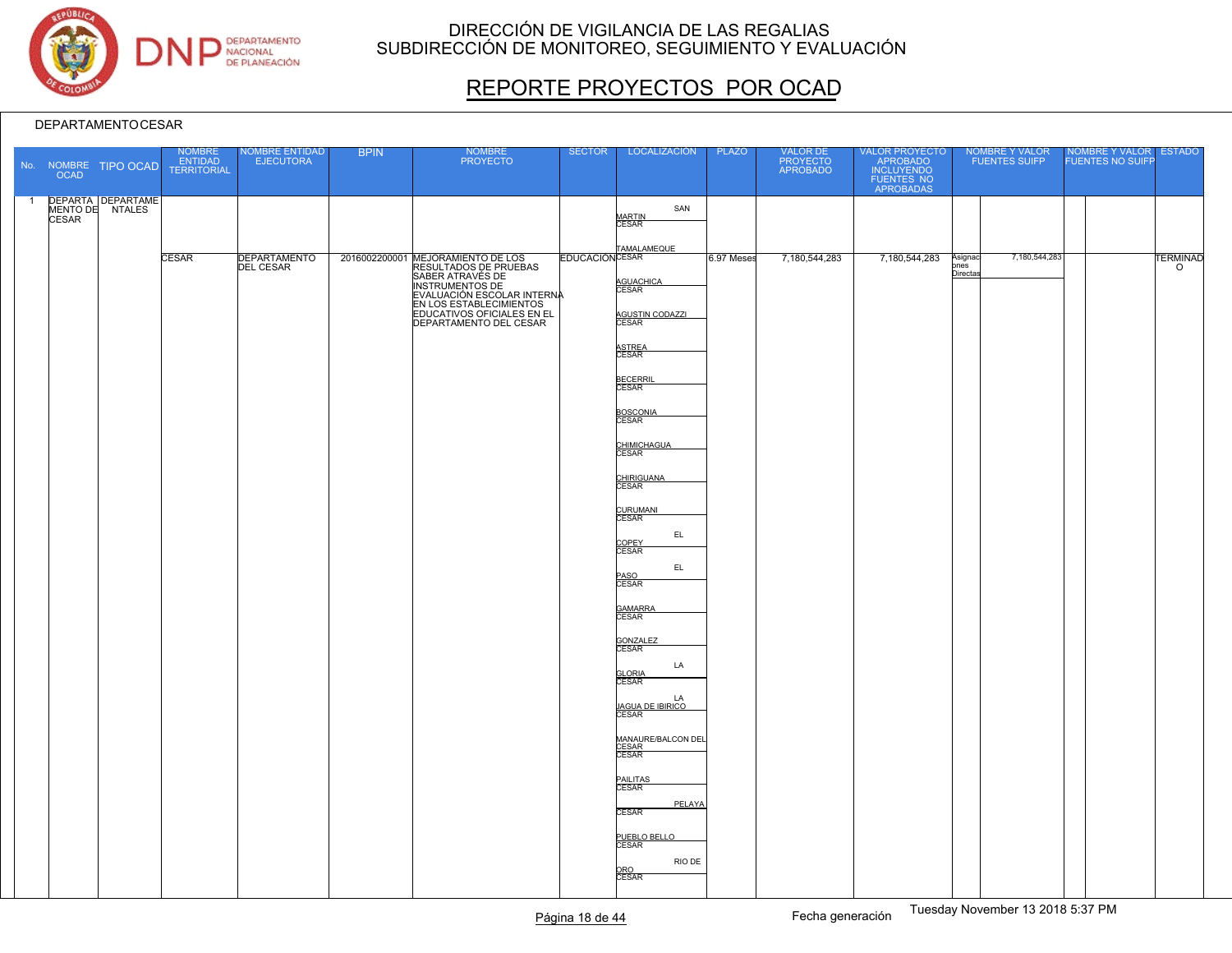

# REPORTE PROYECTOS POR OCAD

|                | <b>OCAD</b>  | No. NOMBRE TIPO OCAD                        | NOMBRE<br>ENTIDAD<br>TERRITORIAL | NOMBRE ENTIDAD<br><b>EJECUTORA</b> | <b>BPIN</b> | NOMBRE<br>PROYECTO                                                                                                                                                                                                           | <b>SECTOR</b> | LOCALIZACIÓN                                                                                                                                                                                                                                                                                                                | <b>PLAZO</b> | VALOR DE<br>PROYECTO<br>APROBADO |                                                                                    | NOMBRE Y VALOR<br>FUENTES SUIFP             | NOMBRE Y VALOR ESTADO<br>FUENTES NO SUIFP |         |
|----------------|--------------|---------------------------------------------|----------------------------------|------------------------------------|-------------|------------------------------------------------------------------------------------------------------------------------------------------------------------------------------------------------------------------------------|---------------|-----------------------------------------------------------------------------------------------------------------------------------------------------------------------------------------------------------------------------------------------------------------------------------------------------------------------------|--------------|----------------------------------|------------------------------------------------------------------------------------|---------------------------------------------|-------------------------------------------|---------|
| $\overline{1}$ | <b>CESAR</b> | <b>DEPARTA DEPARTAME</b><br>MENTO DE NTALES | <b>CESAR</b>                     | DEPARTAMENTO<br>DEL CESAR          |             | 2016002200004 APOYO A NORMALES<br>SUPERIORES E INSTITUCIONES<br>CON CICLOS<br>COMPLEMENTARIOS (12 Y 13) Y<br>CICLOS DEL 2 AL 6 EN<br>COMPLEMENTO A LA CANASTA<br>EDUCATIVA EN EL<br>DEPARTAMENTO DEL CESAR,<br>VIGENCIA 2016 |               | ROBLES<br>CESAR<br>SAN<br>ALBERTO<br>SAN<br>DIEGO<br>CESAR<br>SAN<br>MARTIN<br>CESAR<br><b>EDUCACIÓN</b> CESAR<br>AGUACHICA<br>CESAR<br>AGUSTIN CODAZZI<br>ASTREA<br>CESAR<br><b>BECERRIL</b><br>CESAR<br><b>BOSCONIA</b><br>CESAR<br>CHIMICHAGUA<br>CESAR<br>CHIRIGUANA<br>CURUMANI<br>CESAR<br>EL<br>COPEY<br>CESAR<br>EL | 3.97 Meses   | 724,154,000                      | VALOR PROYECTO<br>APROBADO<br>INCLUYENDO<br>FUENTES NO<br>APROBADAS<br>724,154,000 | 724,154,000<br>Asignaci<br>pnes<br>Directas |                                           | CERRADO |
|                |              |                                             |                                  |                                    |             |                                                                                                                                                                                                                              |               | PASO<br>CESAR<br>GAMARRA<br>CESAR<br><b>GONZALEZ</b><br>CESAR<br>LA<br><b>GLORIA</b><br>CESAR<br>LA<br>JAGUA DE IBIRICO<br>CESAR<br>MANAURE/BALCON DEL<br>CESAR<br>CESAR<br>PAILITAS<br>CESAR<br>PELAYA<br><b>CESAR</b>                                                                                                     |              |                                  |                                                                                    |                                             |                                           |         |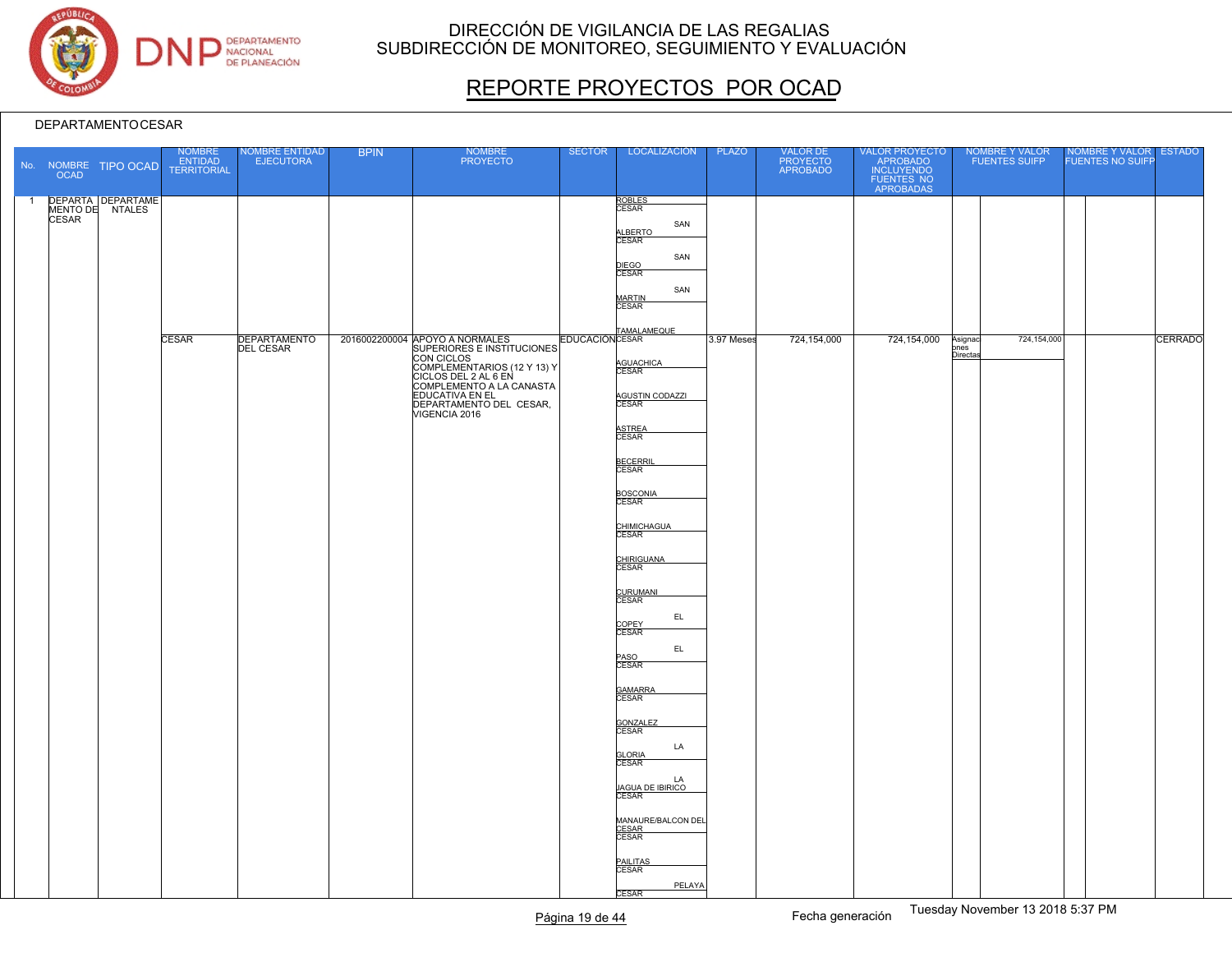

# REPORTE PROYECTOS POR OCAD

#### DEPARTAMENTOCESAR

|                | OCAD         | No. NOMBRE TIPO OCAD                        | NOMBRE<br><b>ENTIDAD</b><br><b>TERRITORIAL</b> | <b>IOMBRE ENTIDAD</b><br><b>EJECUTORA</b> | <b>BPIN</b> | <b>NOMBRE</b><br><b>PROYECTO</b>                                                                                                   | <b>SECTOR</b>     | LOCALIZACIÓN                                                                                                                                                                                                                                                                                                                                                                                     | <b>PLAZO</b>   | VALOR DE<br>PROYECTO<br>APROBADO | VALOR PROYECTO<br>APROBADO<br>INCLUYENDO<br>FUENTES NO<br>APROBADAS | <b>NOMBRE Y VALOR</b><br><b>FUENTES SUIFP</b>                                        | NOMBRE Y VALOR<br><b>FUENTES NO SUIFF</b> | <b>ESTADO</b>                      |
|----------------|--------------|---------------------------------------------|------------------------------------------------|-------------------------------------------|-------------|------------------------------------------------------------------------------------------------------------------------------------|-------------------|--------------------------------------------------------------------------------------------------------------------------------------------------------------------------------------------------------------------------------------------------------------------------------------------------------------------------------------------------------------------------------------------------|----------------|----------------------------------|---------------------------------------------------------------------|--------------------------------------------------------------------------------------|-------------------------------------------|------------------------------------|
| $\overline{1}$ | <b>CESAR</b> | <b>DEPARTA DEPARTAME</b><br>MENTO DE NTALES | <b>CESAR</b>                                   | <b>DEPARTAMENTO</b>                       |             | 2016002200005 FORTALECIMIENTO DE                                                                                                   |                   | PUEBLO BELLO<br>RIO DE<br>ORO<br>CESAR<br>ROBLES<br>CESAR<br>SAN<br>ALBERTO<br>CESAR<br>SAN<br>DIEGO<br>CESAR<br>SAN<br><b>MARTIN</b><br>CESAR<br>EDUCACIÓNCESAR                                                                                                                                                                                                                                 | 26.97          | 5,378,761,968                    | 5,378,761,968                                                       | 4,903,008,473<br>Asignac                                                             |                                           | <b>CONTRAT</b>                     |
|                |              |                                             | <b>CESAR</b>                                   | <b>DEL CESAR</b>                          |             | <b>COMPETENCIAS</b><br>COMUNCIATIVAS DE IDIOMA<br>INGLÉS EN DOCENTES Y<br><b>ESTUDIANTES DEL</b><br>DEPARTAMENTO, CESAR,<br>CARIBE |                   | AGUACHICA<br>CHIMICHAGUA<br>CURUMANI<br>CESAR<br>EL<br>COPEY<br><b>CESAR</b><br>LA<br><b>GLORIA</b><br>CESAR<br>MANAURE/BALCON DEL<br>CESAR<br>CESAR<br><b>PAILITAS</b><br>CESAR<br>PELAYA<br><b>CESAR</b><br>RIO DE<br>ORO<br><b>CESAR</b><br>ROBLES<br>CESAR<br>SAN<br>ALBERTO<br>CESAR<br>SAN<br>DIEGO<br>CESAR<br>SAN<br><b>MARTIN</b><br><b>CESAR</b><br>TAMALAMEQUE<br>SOCIAL Y<br>RECONOW | Meses<br>12.97 | 15,729,932,917                   | 15,952,414,253                                                      | ones<br>Directa<br>475,753,495<br>'ropios<br>13,542,137,917 Recur<br>Asignac<br>pnes |                                           | ADO EN<br>N<br>222,481,336 CERRADO |
|                |              |                                             |                                                | DEPARTAMENTO                              |             | 2016002200006 FORTALECIMIENTO DE LAS<br>CONDICIONES DE VIDA DEL<br>ADULTO MAYOR EN EL                                              | <b>RECONCILIA</b> |                                                                                                                                                                                                                                                                                                                                                                                                  | Meses          |                                  |                                                                     | Directas<br>$T_{\text{total}}$ $\sim$ M $\sim$ $\sim$ $\sim$ 48.8848.5.87.014        | sos<br>propi                              |                                    |

Tuesday November 13 2018 5:37 PM Página 20 de 44 Fecha generación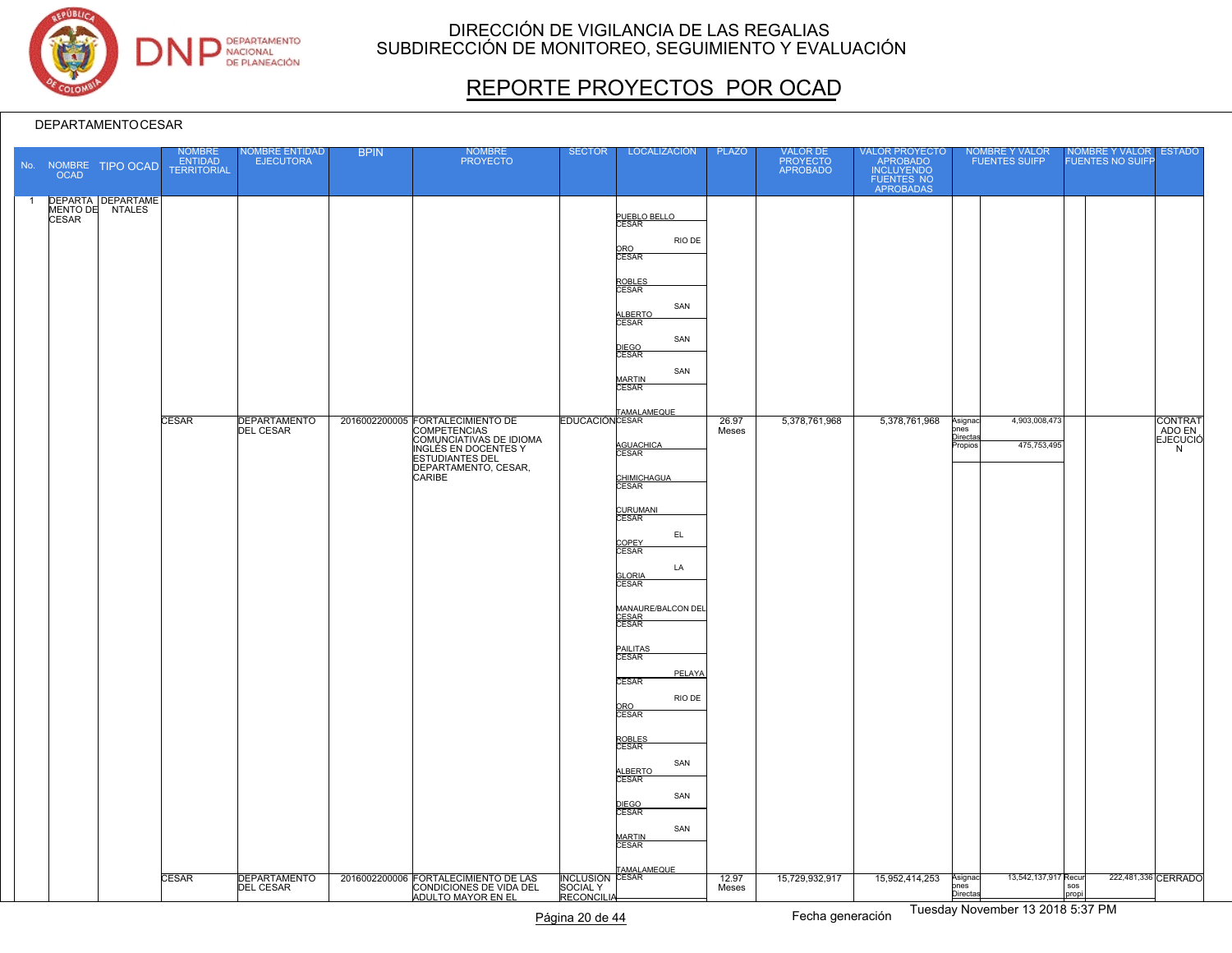

# REPORTE PROYECTOS POR OCAD

|                | <b>OCAD</b>  | No. NOMBRE TIPO OCAD | NOMBRE<br>ENTIDAD<br>TERRITORIAL | NOMBRE ENTIDAD<br>EJECUTORA | <b>BPIN</b> | NOMBRE<br>PROYECTO          | <b>SECTOR</b> | LOCALIZACIÓN                           | PLAZO | VALOR DE<br>PROYECTO<br>APROBADO | VALOR PROYECTO<br>APROBADO<br>INCLUYENDO<br>FUENTES NO<br>APROBADAS |         | NOMBRE Y VALOR<br>FUENTES SUIFP | NOMBRE Y VALOR ESTADO |  |
|----------------|--------------|----------------------|----------------------------------|-----------------------------|-------------|-----------------------------|---------------|----------------------------------------|-------|----------------------------------|---------------------------------------------------------------------|---------|---------------------------------|-----------------------|--|
| $\overline{1}$ |              | DEPARTA DEPARTAME    |                                  |                             |             | DEPARTAMENTO DEL CESAR CIÓN |               | AGUACHICA<br>CESAR                     |       |                                  |                                                                     | Propios | $2,187,795,000$ os              |                       |  |
|                | <b>CESAR</b> |                      |                                  |                             |             |                             |               |                                        |       |                                  |                                                                     |         |                                 |                       |  |
|                |              |                      |                                  |                             |             |                             |               | AGUSTIN CODAZZI                        |       |                                  |                                                                     |         |                                 |                       |  |
|                |              |                      |                                  |                             |             |                             |               |                                        |       |                                  |                                                                     |         |                                 |                       |  |
|                |              |                      |                                  |                             |             |                             |               | ASTREA<br>CESAR                        |       |                                  |                                                                     |         |                                 |                       |  |
|                |              |                      |                                  |                             |             |                             |               | BECERRIL<br>CESAR                      |       |                                  |                                                                     |         |                                 |                       |  |
|                |              |                      |                                  |                             |             |                             |               |                                        |       |                                  |                                                                     |         |                                 |                       |  |
|                |              |                      |                                  |                             |             |                             |               | BOSCONIA                               |       |                                  |                                                                     |         |                                 |                       |  |
|                |              |                      |                                  |                             |             |                             |               |                                        |       |                                  |                                                                     |         |                                 |                       |  |
|                |              |                      |                                  |                             |             |                             |               | CHIMICHAGUA<br>CESAR                   |       |                                  |                                                                     |         |                                 |                       |  |
|                |              |                      |                                  |                             |             |                             |               |                                        |       |                                  |                                                                     |         |                                 |                       |  |
|                |              |                      |                                  |                             |             |                             |               | CHIRIGUANA<br>CESAR                    |       |                                  |                                                                     |         |                                 |                       |  |
|                |              |                      |                                  |                             |             |                             |               | CURUMANI<br>CESAR                      |       |                                  |                                                                     |         |                                 |                       |  |
|                |              |                      |                                  |                             |             |                             |               | EL                                     |       |                                  |                                                                     |         |                                 |                       |  |
|                |              |                      |                                  |                             |             |                             |               | COPEY<br>CESAR                         |       |                                  |                                                                     |         |                                 |                       |  |
|                |              |                      |                                  |                             |             |                             |               | EL.                                    |       |                                  |                                                                     |         |                                 |                       |  |
|                |              |                      |                                  |                             |             |                             |               | PASO<br>CESAR                          |       |                                  |                                                                     |         |                                 |                       |  |
|                |              |                      |                                  |                             |             |                             |               | GAMARRA<br>CESAR                       |       |                                  |                                                                     |         |                                 |                       |  |
|                |              |                      |                                  |                             |             |                             |               |                                        |       |                                  |                                                                     |         |                                 |                       |  |
|                |              |                      |                                  |                             |             |                             |               | GONZALEZ<br>CESAR                      |       |                                  |                                                                     |         |                                 |                       |  |
|                |              |                      |                                  |                             |             |                             |               | LA                                     |       |                                  |                                                                     |         |                                 |                       |  |
|                |              |                      |                                  |                             |             |                             |               | <b>GLORIA</b><br>CESAR                 |       |                                  |                                                                     |         |                                 |                       |  |
|                |              |                      |                                  |                             |             |                             |               | LA<br><u>JAGUA DE IBIRICO</u><br>CESAR |       |                                  |                                                                     |         |                                 |                       |  |
|                |              |                      |                                  |                             |             |                             |               |                                        |       |                                  |                                                                     |         |                                 |                       |  |
|                |              |                      |                                  |                             |             |                             |               | MANAURE/BALCON DEL                     |       |                                  |                                                                     |         |                                 |                       |  |
|                |              |                      |                                  |                             |             |                             |               | CESAR<br>CESAR                         |       |                                  |                                                                     |         |                                 |                       |  |
|                |              |                      |                                  |                             |             |                             |               | PAILITAS<br>CESAR                      |       |                                  |                                                                     |         |                                 |                       |  |
|                |              |                      |                                  |                             |             |                             |               |                                        |       |                                  |                                                                     |         |                                 |                       |  |
|                |              |                      |                                  |                             |             |                             |               | PELAYA<br><b>CESAR</b>                 |       |                                  |                                                                     |         |                                 |                       |  |
|                |              |                      |                                  |                             |             |                             |               | PUEBLO BELLO                           |       |                                  |                                                                     |         |                                 |                       |  |
|                |              |                      |                                  |                             |             |                             |               |                                        |       |                                  |                                                                     |         |                                 |                       |  |
|                |              |                      |                                  |                             |             |                             |               | RIO DE<br>ORO<br>CESAR                 |       |                                  |                                                                     |         |                                 |                       |  |
|                |              |                      |                                  |                             |             |                             |               |                                        |       |                                  |                                                                     |         |                                 |                       |  |
|                |              |                      |                                  |                             |             |                             |               | ROBLES<br>CESAR                        |       |                                  |                                                                     |         |                                 |                       |  |
|                |              |                      |                                  |                             |             |                             |               | SAN                                    |       |                                  |                                                                     |         |                                 |                       |  |
|                |              |                      |                                  |                             |             |                             |               | ALBERTO<br>CESAR                       |       |                                  |                                                                     |         |                                 |                       |  |
|                |              |                      |                                  |                             |             |                             |               | SAN<br>DIEGO<br>CESAR                  |       |                                  |                                                                     |         |                                 |                       |  |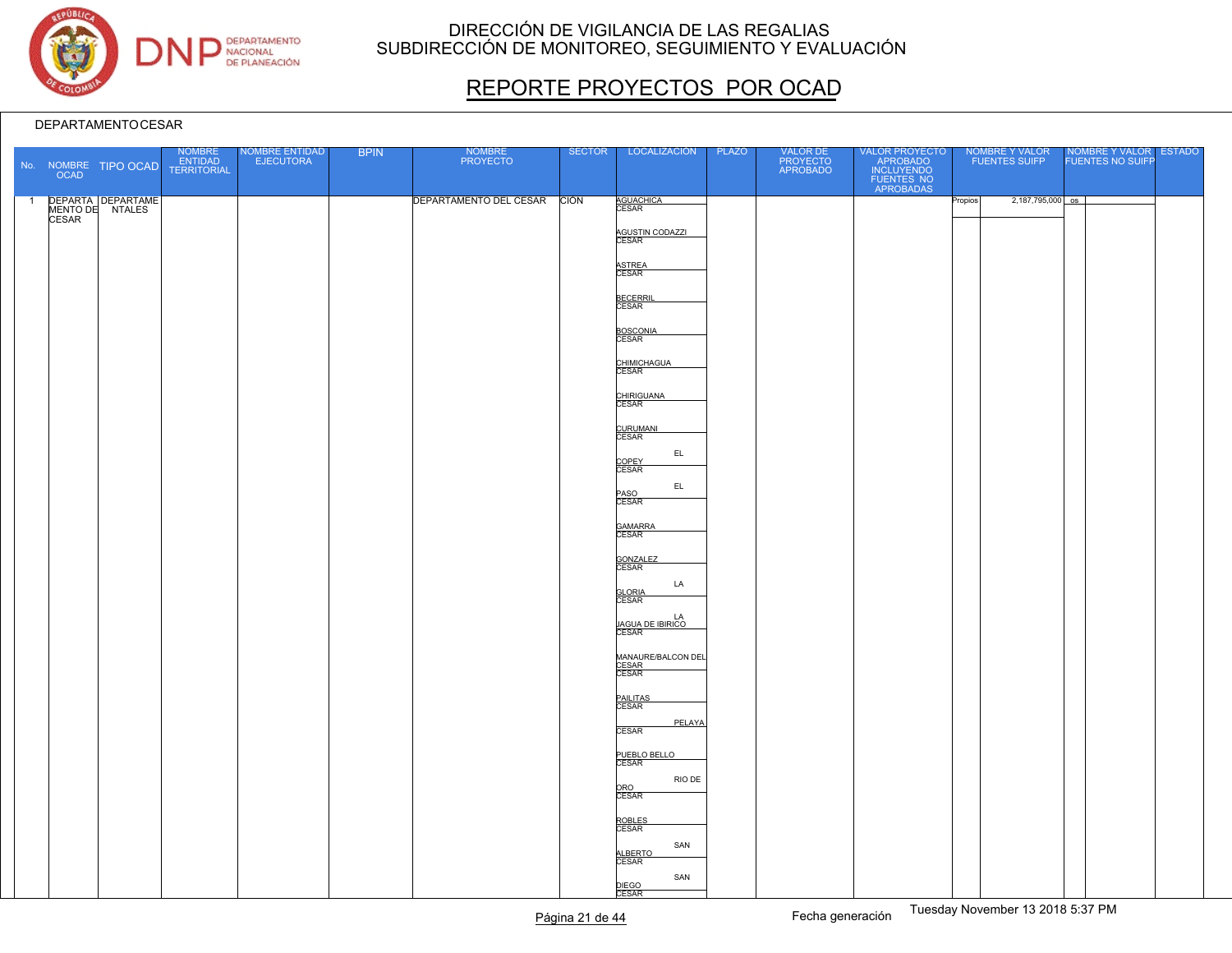

# REPORTE PROYECTOS POR OCAD

|                | <b>OCAD</b>  | No. NOMBRE TIPO OCAD                 | <b>NOMBRE</b><br>ENTIDAD<br><b>TERRITORIAL</b> | <b>VOMBRE ENTIDAD</b><br><b>EJECUTORA</b> | <b>BPIN</b> | <b>NOMBRE</b><br><b>PROYECTO</b>                                                                                                                                                                                                                           | <b>SECTOR</b>          | LOCALIZACIÓN                                                        | <b>PLAZO</b>   | VALOR DE<br>PROYECTO<br>APROBADO | VALOR PROYECTO<br>APROBADO<br>INCLUYENDO<br>FUENTES NO<br>APROBADAS | NOMBRE Y VALOR<br><b>FUENTES SUIFP</b>             | NOMBRE Y VALOR ESTADO<br>FUENTES NO SUIFP |                            |
|----------------|--------------|--------------------------------------|------------------------------------------------|-------------------------------------------|-------------|------------------------------------------------------------------------------------------------------------------------------------------------------------------------------------------------------------------------------------------------------------|------------------------|---------------------------------------------------------------------|----------------|----------------------------------|---------------------------------------------------------------------|----------------------------------------------------|-------------------------------------------|----------------------------|
| $\overline{1}$ | <b>CESAR</b> | DEPARTA DEPARTAME<br>MENTO DE NTALES |                                                |                                           |             |                                                                                                                                                                                                                                                            |                        | SAN<br><b>MARTIN</b><br>CESAR<br>TAMALAMEQUE<br>CESAR<br>VALLEDUPAR |                |                                  |                                                                     |                                                    |                                           |                            |
|                |              |                                      | <b>CESAR</b>                                   | <b>DEPARTAMENTO</b><br><b>DEL CESAR</b>   |             | 2016002200007 ADQUISICIÓN DE LA DOTACIÓN EDUCACIÓN CESAR<br>DE MOBILIARIO ESCOLAR, PARA<br>EL CENTRO INTEGRAL<br>EDUCATIVO "CIE" AGUSTÍN<br>CODAZZI, EN EL MUNICIPIO DE<br>AGUSTIN CODAZZI<br>DEPARTAMENTO DEL CESAR<br>2016002200008 APOYO A LA POBLACIÓN |                        | <b>AGUSTIN CODAZZI</b>                                              | 2.97 Meses     | 3,055,034,505                    | 3,055,034,505                                                       | 3,055,034,505<br>Asignad<br>pnes<br><b>Directa</b> |                                           | <b>TERMINAD</b><br>$\circ$ |
|                |              |                                      | <b>CESAR</b>                                   | <b>DEPARTAMENTO</b><br><b>DEL CESAR</b>   |             | VULNERABLE PARA EL ACCESO<br>TRAVÉS DE FEDESCESAR EN EL<br>DEPARTAMENTO DEL CESAR                                                                                                                                                                          | <b>EDUCACIÓN CESAR</b> | AGUACHICA<br>AGUSTIN CODAZZI                                        | 10.94<br>Meses | 7,420,000,000                    | 7,420,000,000                                                       | 7,420,000,000<br>Asignad<br>pnes<br>Directa        |                                           | PARA<br>CIERRE             |
|                |              |                                      |                                                |                                           |             |                                                                                                                                                                                                                                                            |                        | ASTREA<br>CESAR<br><b>BECERRIL</b>                                  |                |                                  |                                                                     |                                                    |                                           |                            |
|                |              |                                      |                                                |                                           |             |                                                                                                                                                                                                                                                            |                        | <b>CESAR</b><br>BOSCONIA<br>CESAR<br>CHIMICHAGUA<br>CESAR           |                |                                  |                                                                     |                                                    |                                           |                            |
|                |              |                                      |                                                |                                           |             |                                                                                                                                                                                                                                                            |                        | CHIRIGUANA<br>CESAR<br>CURUMANI<br>CESAR                            |                |                                  |                                                                     |                                                    |                                           |                            |
|                |              |                                      |                                                |                                           |             |                                                                                                                                                                                                                                                            |                        | EL.<br>COPEY<br>CESAR<br>$\mathsf{EL}$<br>PASO<br>CESAR             |                |                                  |                                                                     |                                                    |                                           |                            |
|                |              |                                      |                                                |                                           |             |                                                                                                                                                                                                                                                            |                        | GAMARRA<br>CESAR<br>GONZALEZ<br>CESAR                               |                |                                  |                                                                     |                                                    |                                           |                            |
|                |              |                                      |                                                |                                           |             |                                                                                                                                                                                                                                                            |                        | LA<br><b>GLORIA</b><br>CESAR<br>LA<br>JAGUA DE IBIRICO<br>CESAR     |                |                                  |                                                                     |                                                    |                                           |                            |
|                |              |                                      |                                                |                                           |             |                                                                                                                                                                                                                                                            |                        | MANAURE/BALCON DEL<br>CESAR<br>CESAR<br>PAILITAS<br>CESAR           |                |                                  |                                                                     |                                                    |                                           |                            |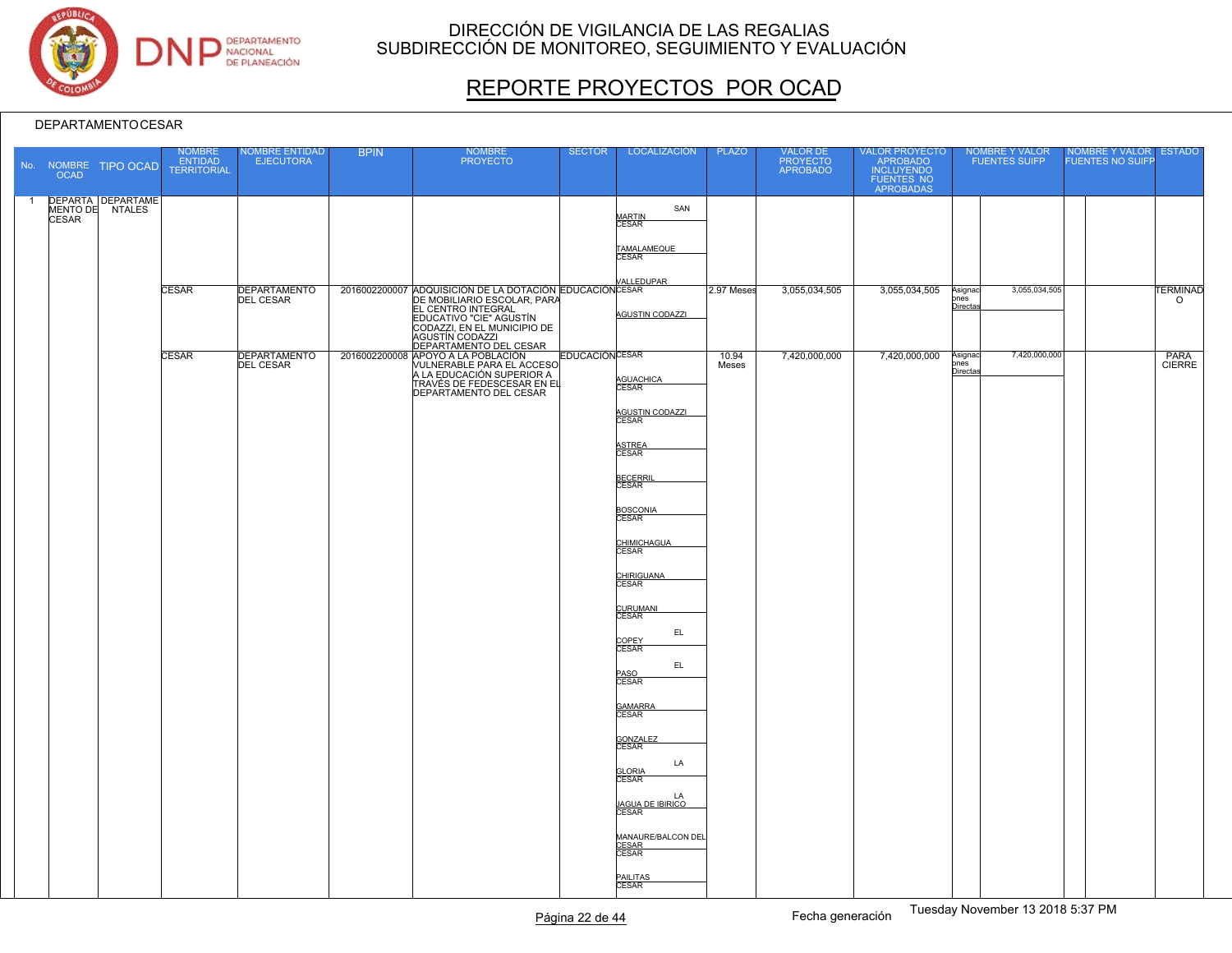

# REPORTE PROYECTOS POR OCAD

|                | <b>OCAD</b>  | No. NOMBRE TIPO OCAD                        | NOMBRE<br>ENTIDAD<br>TERRITORIAL | <b>VOMBRE ENTIDAD</b><br><b>EJECUTORA</b> | <b>BPIN</b> | <b>NOMBRE</b><br><b>PROYECTO</b>                                                                                                                                                                                                                               | <b>SECTOR</b> | LOCALIZACIÓN                                                                                                                                                                                                                                                                                                                                                                                                                  | <b>PLAZO</b> | VALOR DE<br>PROYECTO<br>APROBADO | VALOR PROYECTO<br>APROBADO<br>INCLUYENDO<br>FUENTES NO<br>APROBADAS | NOMBRE Y VALOR<br><b>FUENTES SUIFP</b>                        | NOMBRE Y VALOR<br>FUENTES NO SUIFF | <b>ESTADO</b>                     |
|----------------|--------------|---------------------------------------------|----------------------------------|-------------------------------------------|-------------|----------------------------------------------------------------------------------------------------------------------------------------------------------------------------------------------------------------------------------------------------------------|---------------|-------------------------------------------------------------------------------------------------------------------------------------------------------------------------------------------------------------------------------------------------------------------------------------------------------------------------------------------------------------------------------------------------------------------------------|--------------|----------------------------------|---------------------------------------------------------------------|---------------------------------------------------------------|------------------------------------|-----------------------------------|
| $\overline{1}$ | <b>CESAR</b> | <b>DEPARTA DEPARTAME</b><br>MENTO DE NTALES | <b>CESAR</b><br><b>CESAR</b>     | <b>DEPARTAMENTO</b><br><b>DEL CESAR</b>   |             | 2016002200010 ESTUDIOS Y DISEÑOS ETAPA II TRANSPOR CESAR<br>PARA REHABILITACIÓN Y<br>PARIMENTACIÓN DE LAS VÍAS<br>EFCLINDADIAS Y TEDOLECIÓN<br><b>SECUNDARIAS Y TERCIARIAS</b><br>DEL DEPARTAMENTO DEL<br><b>CESAR</b><br>2016002200013 SERVICIO DE TRANSPORTE |               | PELAYA<br><b>CESAR</b><br>PUEBLO BELLO<br>CESAR<br>RIO DE<br>ORO<br>CESAR<br>ROBLES<br>CESAR<br>SAN<br>ALBERTO<br>CESAR<br>SAN<br>DIEGO<br>CESAR<br>SAN<br>MARTIN<br>CESAR<br>AGUACHICA<br>AGUSTIN CODAZZI<br>CHIRIGUANA<br>CESAR<br>EL.<br>COPEY<br>CESAR<br>MANAURE/BALCON DEL<br><b>CESAR</b><br>CESAR<br>PUEBLO BELLO<br>RIO DE<br>ORO<br>CESAR<br>SAN<br>DIEGO<br>CESAR<br>TAMALAMEQUE<br>CESAR<br><b>EDUCACIÓNCESAR</b> | 6.97 Meses   | 3,932,121,600                    | 3,932,121,600<br>2,861,142,550                                      | 3,932,121,600<br>Asignaci<br>ones<br>Directa<br>2,861,142,550 |                                    | CERRADO<br><b><i>TERMINAD</i></b> |
|                |              |                                             |                                  | <b>DEPARTAMENTO</b><br><b>DEL CESAR</b>   |             | ESCOLAR PARA LOS NIÑOS,<br>NIÑAS Y ADOLESCENTES EN<br>TODO EL DEPARTAMENTO DEL<br>CESAR.                                                                                                                                                                       |               | AGUACHICA<br>CESAR<br>AGUSTIN CODAZZI<br>CESAR<br>ASTREA<br>CESAR<br><b>BOSCONIA</b>                                                                                                                                                                                                                                                                                                                                          | 5.97 Meses   | 2,861,142,550                    |                                                                     | Asignad<br>ones<br>Directas                                   |                                    | $\circ$                           |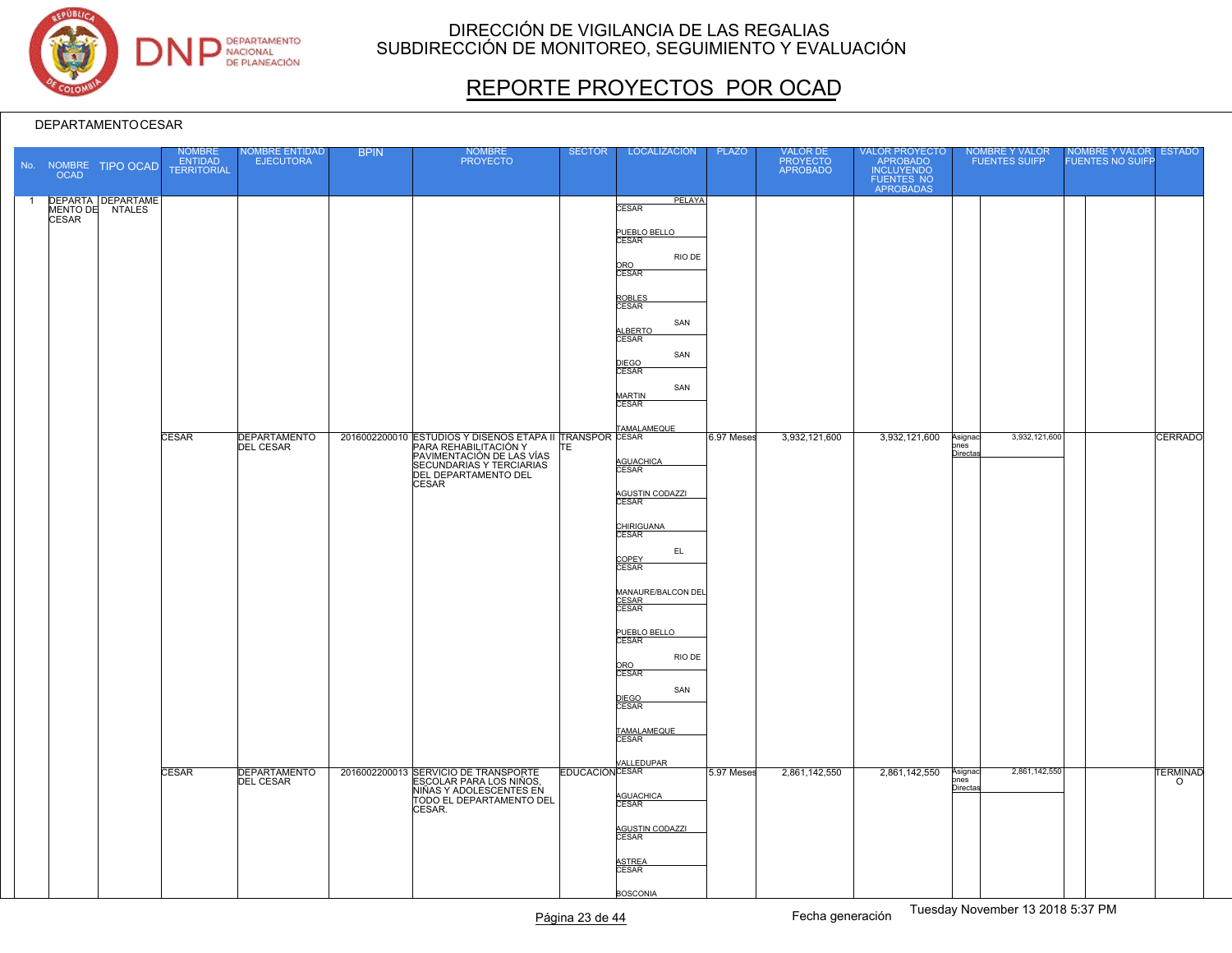

# REPORTE PROYECTOS POR OCAD

|                | <b>OCAD</b>  | No. NOMBRE TIPO OCAD                        | NOMBRE<br>ENTIDAD<br><b>TERRITORIAL</b> | NOMBRE ENTIDAD<br><b>EJECUTORA</b>      | <b>BPIN</b> | <b>NOMBRE</b><br><b>PROYECTO</b>                                                                                                                                      | <b>SECTOR</b>                      | LOCALIZACIÓN                                | <b>PLAZO</b> | <b>VALOR DE</b><br>PROYECTO<br>APROBADO | VALOR PROYECTO<br>APROBADO<br>INCLUYENDO<br>FUENTES NO<br>APROBADAS | NOMBRE Y VALOR<br><b>FUENTES SUIFP</b>            | NOMBRE Y VALOR<br>FUENTES NO SUIFP<br><b>ESTADO</b> |
|----------------|--------------|---------------------------------------------|-----------------------------------------|-----------------------------------------|-------------|-----------------------------------------------------------------------------------------------------------------------------------------------------------------------|------------------------------------|---------------------------------------------|--------------|-----------------------------------------|---------------------------------------------------------------------|---------------------------------------------------|-----------------------------------------------------|
| $\overline{1}$ |              | <b>DEPARTA DEPARTAME</b><br>MENTO DE NTALES |                                         |                                         |             |                                                                                                                                                                       |                                    | <b>CESAR</b>                                |              |                                         |                                                                     |                                                   |                                                     |
|                | <b>CESAR</b> |                                             |                                         |                                         |             |                                                                                                                                                                       |                                    | CHIMICHAGUA<br>CESAR                        |              |                                         |                                                                     |                                                   |                                                     |
|                |              |                                             |                                         |                                         |             |                                                                                                                                                                       |                                    | CURUMANI<br>CESAR<br>EL.                    |              |                                         |                                                                     |                                                   |                                                     |
|                |              |                                             |                                         |                                         |             |                                                                                                                                                                       |                                    | COPEY<br>CESAR                              |              |                                         |                                                                     |                                                   |                                                     |
|                |              |                                             |                                         |                                         |             |                                                                                                                                                                       |                                    | GAMARRA<br>CESAR                            |              |                                         |                                                                     |                                                   |                                                     |
|                |              |                                             |                                         |                                         |             |                                                                                                                                                                       |                                    | GONZALEZ<br>CESAR<br>LA<br><b>GLORIA</b>    |              |                                         |                                                                     |                                                   |                                                     |
|                |              |                                             |                                         |                                         |             |                                                                                                                                                                       |                                    | <b>CESAR</b><br>MANAURE/BALCON DEL          |              |                                         |                                                                     |                                                   |                                                     |
|                |              |                                             |                                         |                                         |             |                                                                                                                                                                       |                                    | CESAR<br>CESAR                              |              |                                         |                                                                     |                                                   |                                                     |
|                |              |                                             |                                         |                                         |             |                                                                                                                                                                       |                                    | PAILITAS<br>CESAR<br>PELAYA<br><b>CESAR</b> |              |                                         |                                                                     |                                                   |                                                     |
|                |              |                                             |                                         |                                         |             |                                                                                                                                                                       |                                    | PUEBLO BELLO<br>CESAR                       |              |                                         |                                                                     |                                                   |                                                     |
|                |              |                                             |                                         |                                         |             |                                                                                                                                                                       |                                    | RIO DE<br>ORO<br>CESAR                      |              |                                         |                                                                     |                                                   |                                                     |
|                |              |                                             |                                         |                                         |             |                                                                                                                                                                       |                                    | ROBLES<br>CESAR                             |              |                                         |                                                                     |                                                   |                                                     |
|                |              |                                             |                                         |                                         |             |                                                                                                                                                                       |                                    | SAN<br>ALBERTO                              |              |                                         |                                                                     |                                                   |                                                     |
|                |              |                                             |                                         |                                         |             |                                                                                                                                                                       |                                    | SAN<br>DIEGO<br>CESAR<br>SAN                |              |                                         |                                                                     |                                                   |                                                     |
|                |              |                                             |                                         |                                         |             |                                                                                                                                                                       |                                    | MARTIN<br>CESAR                             |              |                                         |                                                                     |                                                   |                                                     |
|                |              |                                             | CESAR                                   | <b>DEPARTAMENTO</b><br><b>DEL CESAR</b> |             | 2016002200014 ESTUDIOS Y DISEÑOS PARA LA VIVIENDA,<br>CONSTRUCCIÓN Y<br>REMODELACIÓN DE LOS                                                                           | <b>CIUDADY</b><br><b>TERRITORI</b> | TAMALAMEQUE<br>CESAR<br>VALLEDUPAR          |              | 514,611,128                             | 514,611,128                                                         | 514,611,128<br>Asignaci<br>pnes<br>Directas       | <b>DESAPRO</b><br><b>BADO</b>                       |
|                |              |                                             |                                         |                                         |             | PARQUES: 25 DE DICIEMBRE,<br>VILA TAXI, VILLA DARIANA,<br>GARUPAL Y PARQUE PRINCIPAL<br><b>DEL CORREGIMIENTO DE</b><br>AGUAS BLANCAS EN EL<br>MUNICIPIO DE VALLEDUPAR | $\circ$                            |                                             |              |                                         |                                                                     |                                                   |                                                     |
|                |              |                                             | <b>CESAR</b>                            | <b>DEPARTAMENTO</b><br><b>DEL CESAR</b> |             | DEPARTAMENTO CESAR<br>2016002200017 ESTUDIOS Y DISEÑOS PARA LAMIVIENDA,<br>CONSTRUCCIÓN Y<br>REMODELACIÓN DE LOS                                                      | <b>TERRITORI</b>                   | <b>CESAR</b>                                | 5.97 Meses   | 411,688,903                             | 411,688,903                                                         | 411,688,903<br>Asignaci<br>ones<br><b>Directa</b> | PARA<br><b>CIERRE</b>                               |
|                |              |                                             |                                         |                                         |             | PARQUES: VILLATAXI, VILLA<br>DARIANA, GARUPAL Y PARQUE<br>PRINCIPAL EN EL<br>CORREGIMIENTO DE AGUAS<br>BLANCAS EN EL MUNICIPIO DE<br>VALLEDUPAR, DPTO DEL CESAR       |                                    | VALLEDUPAR                                  |              |                                         |                                                                     |                                                   |                                                     |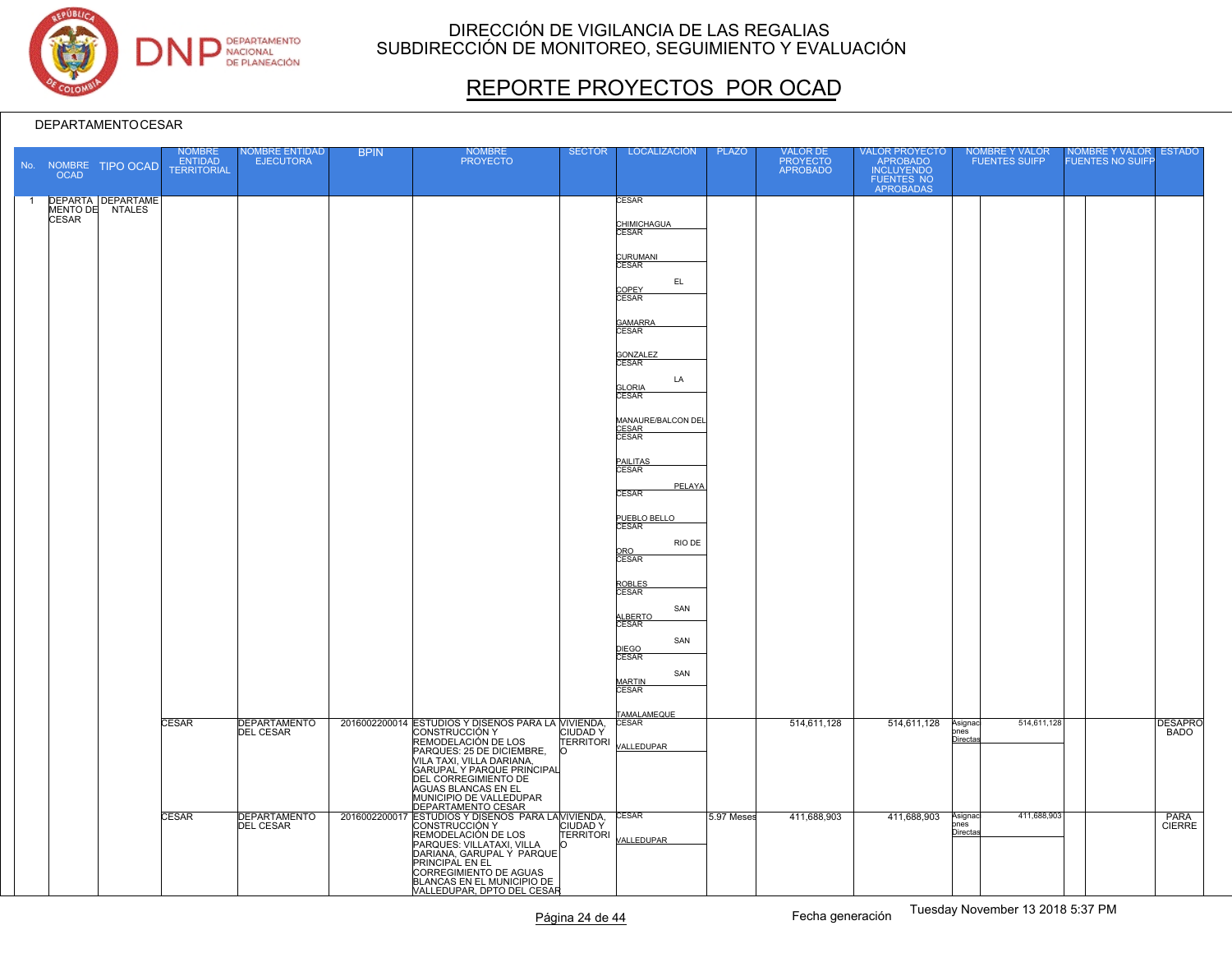

# REPORTE PROYECTOS POR OCAD

|                | <b>OCAD</b>  | No. NOMBRE TIPO OCAD                              | <b>NOMBRE</b><br><b>ENTIDAD</b><br><b>TERRITORIAL</b> | <b>NOMBRE ENTIDAD</b><br><b>EJECUTORA</b>                      | <b>BPIN</b> | <b>NOMBRE</b><br><b>PROYECTO</b>                                                                                                                                                                                                                                               | <b>SECTOR</b>                                              | <b>LOCALIZACIÓN</b>                                                                                                                                                                                                                                                                                                     | <b>PLAZO</b>        | VALOR DE<br>PROYECTO<br>APROBADO | VALOR PROYECTO<br>APROBADO<br>INCLUYENDO<br>FUENTES NO<br>APROBADAS |                                       | <b>NOMBRE Y VALOR</b><br><b>FUENTES SUIFP</b> | <b>NOMBRE Y VALOR</b><br><b>FUENTES NO SUIFF</b> | <b>ESTADO</b>                                    |
|----------------|--------------|---------------------------------------------------|-------------------------------------------------------|----------------------------------------------------------------|-------------|--------------------------------------------------------------------------------------------------------------------------------------------------------------------------------------------------------------------------------------------------------------------------------|------------------------------------------------------------|-------------------------------------------------------------------------------------------------------------------------------------------------------------------------------------------------------------------------------------------------------------------------------------------------------------------------|---------------------|----------------------------------|---------------------------------------------------------------------|---------------------------------------|-----------------------------------------------|--------------------------------------------------|--------------------------------------------------|
| $\overline{1}$ | <b>CESAR</b> | <b>DEPARTA DEPARTAME CESAR</b><br>MENTO DE NTALES |                                                       | <b>DEPARTAMENTO</b><br><b>DEL CESAR</b>                        |             | 2016002200019 CONSTRUCCIÓN DE REDES DE MIVIENDA,<br>ACUEDUCTO Y<br>ALCANTARILLADO SANITARIO DE ERRITORI<br>LA CR 27 DESDE LA CL 44 HASTAO<br>LA URB LORENZO MORALES, Y<br>DE LA RED DE AGUAS LLUVIAS<br>DE LA CR 27 ENTRE CL 44 Y<br>CAÑO EL MAMON, MUNICIPIO DE<br>VALLEDUPAR |                                                            | <b>CESAR</b><br>VALLEDUPAR                                                                                                                                                                                                                                                                                              | 17.97<br>Meses      | 22,978,860,393                   | 22,978,860,393                                                      | Asignac<br>ones<br>Directa            | 22,978,860,393                                |                                                  | <b>CONTRAT</b><br>ADO EN<br><b>EJECUCIÓ</b><br>N |
|                |              |                                                   | <b>CESAR</b><br>CESAR                                 | <b>DEPARTAMENTO</b><br><b>DEL CESAR</b><br><b>DEPARTAMENTO</b> |             | 2016002200020 APOYO AL PROCESO DE<br>FISCALES URBANOS OCUPADOSTERRITORI<br>CON VIVENDA DE INTERÉS<br>SOCIAL EN LOS MUNICIPIOS DEL<br>DEPARTAMENTO DEL CESAR<br>2016002200024 MPLEMENTACIÓN DE LAS                                                                              | VIVIENDA,<br><b>CIUDADY</b><br>n<br><b>AGRICULTU CESAR</b> | <b>CESAR</b><br>AGUACHICA<br>CESAR<br>AGUSTIN CODAZZI<br><u>BOSCONIA</u><br>CESAR<br>CHIMICHAGUA<br>CESAR<br>CHIRIGUANA<br>CESAR<br>CURUMANI<br>EL.<br>COPEY<br>CESAR<br>PAILITAS<br>CESAR<br>ROBLES<br>CESAR<br>SAN<br>ALBERTO<br>CESAR<br>SAN<br>DIEGO<br>CESAR<br>SAN<br><b>MARTIN</b><br><b>CESAR</b><br>/ALLEDUPAR | 7.94 Meses<br>12.97 | 1,703,607,193<br>7,118,431,696   | 1,703,607,193<br>7,118,431,696                                      | Asignac<br>pnes<br>Directa<br>Asignac | 1,703,607,193<br>6,729,180,096                |                                                  | <b>TERMINAD</b><br>$\circ$<br><b>DESAPRO</b>     |
|                |              |                                                   |                                                       | <b>DEL CESAR</b>                                               |             | TÉCNICAS DE FERTILIZACIÓN RAY<br>IN-VITRO Y TRANSFERENCIA DEDESARROLI<br>EMBRIONES BOVINOS, OVINOS O RURAL<br>CAPRINOS, PARA EL<br>MEJORAMIENTO GENÉTICO Y<br>PRODUCTIVO DE LOS HATOS DE<br>PEQUEÑOS Y MEDIANOS<br><b>GANADEROS DEL</b><br>DEPARTAMENTO DEL CESAR              |                                                            | AGUACHICA<br>CESAR<br>AGUSTIN CODAZZI<br>CESAR<br>ASTREA<br>CESAR<br>BECERRI<br>CESAR<br><b>BOSCONIA</b><br>CESAR<br>CHIMICHAGUA                                                                                                                                                                                        | Meses               |                                  |                                                                     | nes<br><u>Directa</u><br>ropios       | 389,251,600                                   |                                                  | <b>BADO</b>                                      |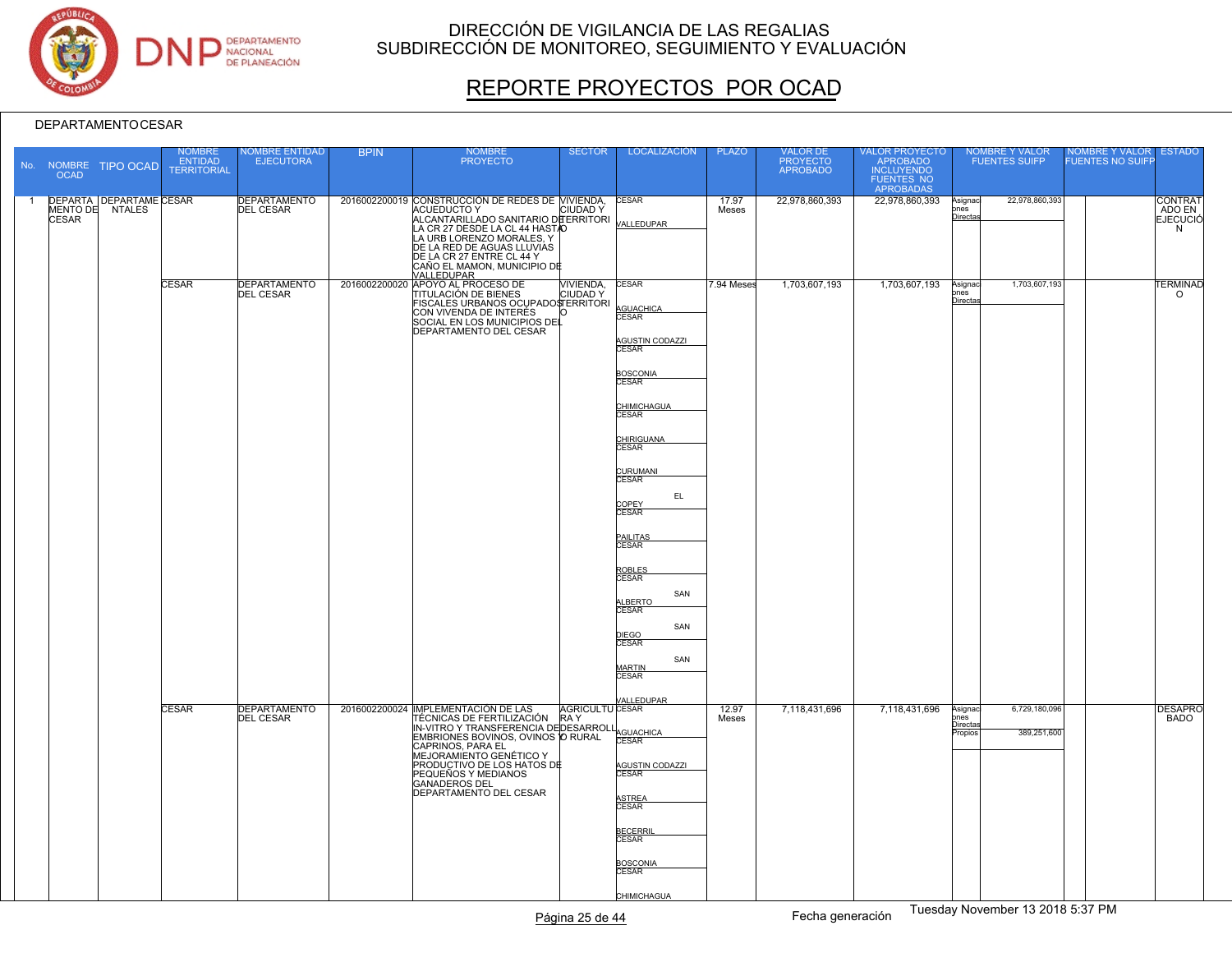

# REPORTE PROYECTOS POR OCAD

|                | <b>OCAD</b>  | No. NOMBRE TIPO OCAD                 | <b>NOMBRE</b><br>ENTIDAD<br><b>TERRITORIAL</b> | <b>VOMBRE ENTIDAD</b><br><b>EJECUTORA</b> | <b>BPIN</b> | <b>NOMBRE</b><br><b>PROYECTO</b>                                                      | <b>SECTOR</b>          | LOCALIZACIÓN                           | <b>PLAZO</b> | VALOR DE<br>PROYECTO<br>APROBADO | VALOR PROYECTO<br>APROBADO<br>INCLUYENDO<br>FUENTES NO<br>APROBADAS | NOMBRE Y VALOR<br>FUENTES SUIFP  | <b>NOMBRE Y VALOR</b><br><b>FUENTES NO SUIFF</b> | <b>ESTADO</b>   |
|----------------|--------------|--------------------------------------|------------------------------------------------|-------------------------------------------|-------------|---------------------------------------------------------------------------------------|------------------------|----------------------------------------|--------------|----------------------------------|---------------------------------------------------------------------|----------------------------------|--------------------------------------------------|-----------------|
| $\overline{1}$ |              | DEPARTA DEPARTAME<br>MENTO DE NTALES |                                                |                                           |             |                                                                                       |                        | <b>CESAR</b>                           |              |                                  |                                                                     |                                  |                                                  |                 |
|                | <b>CESAR</b> |                                      |                                                |                                           |             |                                                                                       |                        | CHIRIGUANA<br>CESAR                    |              |                                  |                                                                     |                                  |                                                  |                 |
|                |              |                                      |                                                |                                           |             |                                                                                       |                        | CURUMANI<br>CESAR                      |              |                                  |                                                                     |                                  |                                                  |                 |
|                |              |                                      |                                                |                                           |             |                                                                                       |                        | EL.<br>COPEY<br>CESAR                  |              |                                  |                                                                     |                                  |                                                  |                 |
|                |              |                                      |                                                |                                           |             |                                                                                       |                        | EL                                     |              |                                  |                                                                     |                                  |                                                  |                 |
|                |              |                                      |                                                |                                           |             |                                                                                       |                        | PASO<br>CESAR                          |              |                                  |                                                                     |                                  |                                                  |                 |
|                |              |                                      |                                                |                                           |             |                                                                                       |                        | GAMARRA<br>CESAR                       |              |                                  |                                                                     |                                  |                                                  |                 |
|                |              |                                      |                                                |                                           |             |                                                                                       |                        | GONZALEZ                               |              |                                  |                                                                     |                                  |                                                  |                 |
|                |              |                                      |                                                |                                           |             |                                                                                       |                        | LA                                     |              |                                  |                                                                     |                                  |                                                  |                 |
|                |              |                                      |                                                |                                           |             |                                                                                       |                        | <b>GLORIA</b><br>CESAR                 |              |                                  |                                                                     |                                  |                                                  |                 |
|                |              |                                      |                                                |                                           |             |                                                                                       |                        | LA<br><u>JAGUA DE IBIRICO</u><br>CESAR |              |                                  |                                                                     |                                  |                                                  |                 |
|                |              |                                      |                                                |                                           |             |                                                                                       |                        | MANAURE/BALCON DEL<br>CESAR<br>CESAR   |              |                                  |                                                                     |                                  |                                                  |                 |
|                |              |                                      |                                                |                                           |             |                                                                                       |                        | PAILITAS<br>CESAR                      |              |                                  |                                                                     |                                  |                                                  |                 |
|                |              |                                      |                                                |                                           |             |                                                                                       |                        | PELAYA<br><b>CESAR</b>                 |              |                                  |                                                                     |                                  |                                                  |                 |
|                |              |                                      |                                                |                                           |             |                                                                                       |                        | PUEBLO BELLO                           |              |                                  |                                                                     |                                  |                                                  |                 |
|                |              |                                      |                                                |                                           |             |                                                                                       |                        | RIO DE<br>ORO<br>CESAR                 |              |                                  |                                                                     |                                  |                                                  |                 |
|                |              |                                      |                                                |                                           |             |                                                                                       |                        |                                        |              |                                  |                                                                     |                                  |                                                  |                 |
|                |              |                                      |                                                |                                           |             |                                                                                       |                        | ROBLES<br>CESAR<br>SAN                 |              |                                  |                                                                     |                                  |                                                  |                 |
|                |              |                                      |                                                |                                           |             |                                                                                       |                        | ALBERTO<br>CESAR                       |              |                                  |                                                                     |                                  |                                                  |                 |
|                |              |                                      |                                                |                                           |             |                                                                                       |                        | SAN<br>DIEGO<br>CESAR                  |              |                                  |                                                                     |                                  |                                                  |                 |
|                |              |                                      |                                                |                                           |             |                                                                                       |                        | SAN<br><b>MARTIN</b>                   |              |                                  |                                                                     |                                  |                                                  |                 |
|                |              |                                      |                                                |                                           |             |                                                                                       |                        | <b>CESAR</b>                           |              |                                  |                                                                     |                                  |                                                  |                 |
|                |              |                                      |                                                |                                           |             |                                                                                       |                        | TAMALAMEQUE<br>CESAR                   |              |                                  |                                                                     |                                  |                                                  |                 |
|                |              |                                      | CESAR                                          | <b>DEPARTAMENTO</b>                       |             | 2016002200026 REMODELACIÓN Y ADECUACIÓN DEPORTE Y CESAR                               |                        | <b>VALLEDUPAR</b>                      | 16.97        | 9,233,641,109                    | 9,233,641,109                                                       | 9,233,641,109<br>Asignad<br>pnes |                                                  | <b>TERMINAD</b> |
|                |              |                                      |                                                | <b>DEL CESAR</b>                          |             | OCHOA DAZA EN EL MUNICIPIO N                                                          |                        | VALLEDUPAR                             | Meses        |                                  |                                                                     | Directas                         |                                                  | $\circ$         |
|                |              |                                      | <b>CESAR</b>                                   | <b>DEPARTAMENTO</b>                       |             | DE VALLEDUPAR,<br>DEPARTAMENTO DEL CESAR<br>2016002200029 APOYO AL FOMENTO DE LA      | <b>AGRICULTU CESAR</b> |                                        | 10.97        | 2,500,000,000                    | 2,500,000,000                                                       | 2,500,000,000<br>Asignaci        |                                                  | <b>TERMINAD</b> |
|                |              |                                      |                                                | DEL CESAR                                 |             | COMPETITIVIDAD Y<br>PRODUCTIVIDAD Y RAY<br>AGROPECUARIO A TRAVÉS DE O RURAL AGUACHICA |                        |                                        | Meses        |                                  |                                                                     | ones<br>Directas                 |                                                  | $\circ$         |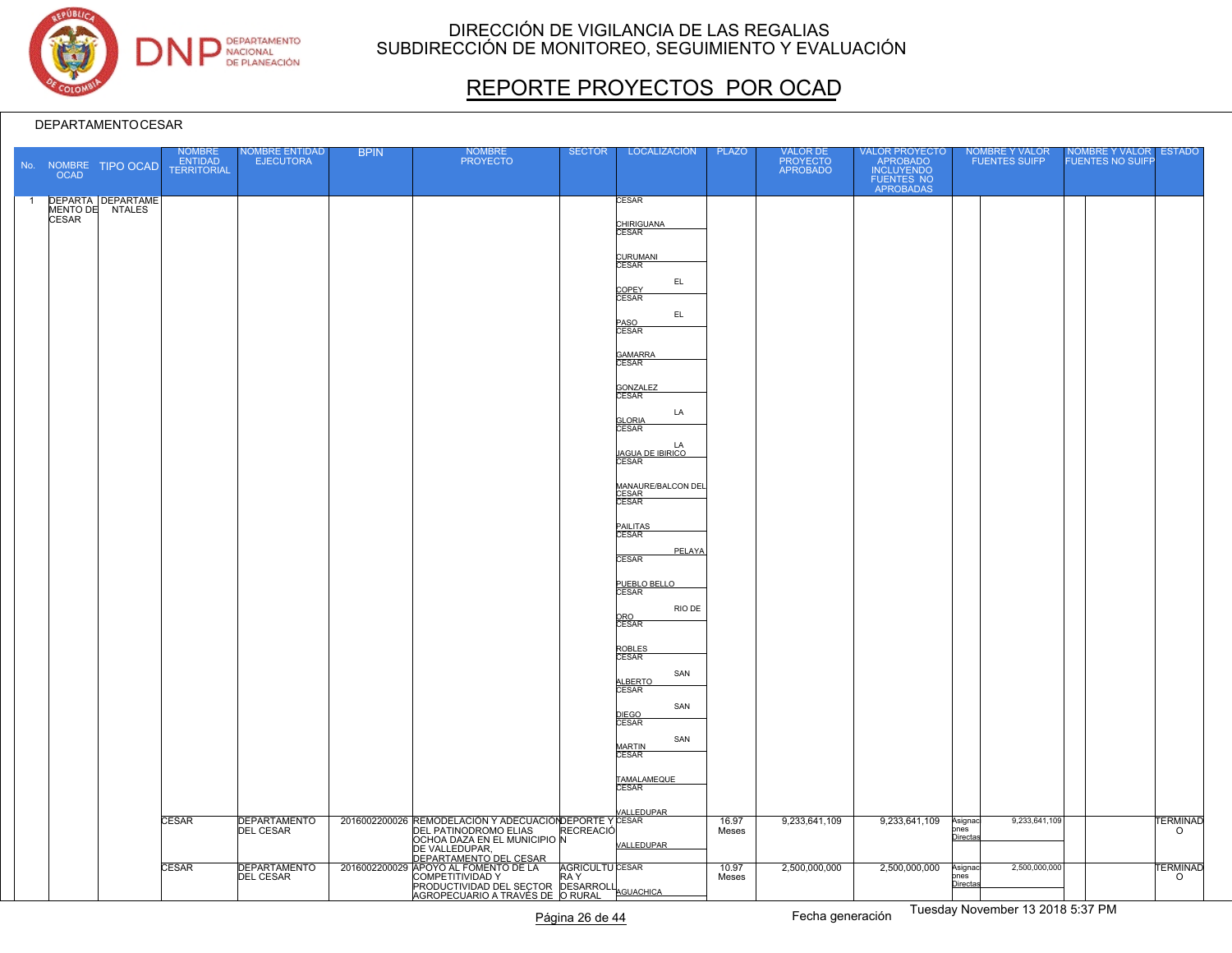

# REPORTE PROYECTOS POR OCAD

|                | <b>OCAD</b>  | No. NOMBRE TIPO OCAD                 | NOMBRE<br>ENTIDAD<br><b>TERRITORIAL</b> | <b>IOMBRE ENTIDAD</b><br><b>EJECUTORA</b> | <b>BPIN</b> | NOMBRE<br>PROYECTO                                                                                                                                       | <b>SECTOR</b>                 | <b>LOCALIZACIÓN</b>                    | <b>PLAZO</b>   | VALOR DE<br>PROYECTO<br>APROBADO | VALOR PROYECTO<br>APROBADO<br>INCLUYENDO<br>FUENTES NO<br>APROBADAS | NOMBRE Y VALOR<br>FUENTES SUIFP                                          | NOMBRE Y VALOR<br>FUENTES NO SUIFP | <b>ESTADO</b>                   |
|----------------|--------------|--------------------------------------|-----------------------------------------|-------------------------------------------|-------------|----------------------------------------------------------------------------------------------------------------------------------------------------------|-------------------------------|----------------------------------------|----------------|----------------------------------|---------------------------------------------------------------------|--------------------------------------------------------------------------|------------------------------------|---------------------------------|
| $\overline{1}$ |              | DEPARTA DEPARTAME<br>MENTO DE NTALES |                                         |                                           |             | LA APLICACIÓN DEL INCENTIVO                                                                                                                              |                               | CESAR                                  |                |                                  |                                                                     |                                                                          |                                    |                                 |
|                | <b>CESAR</b> |                                      |                                         |                                           |             | <b>DEL CESAR</b>                                                                                                                                         |                               | AGUSTIN CODAZZI<br>CESAR               |                |                                  |                                                                     |                                                                          |                                    |                                 |
|                |              |                                      |                                         |                                           |             |                                                                                                                                                          |                               | BECERRIL<br>CESAR                      |                |                                  |                                                                     |                                                                          |                                    |                                 |
|                |              |                                      |                                         |                                           |             |                                                                                                                                                          |                               | <b>BOSCONIA</b><br>CESAR               |                |                                  |                                                                     |                                                                          |                                    |                                 |
|                |              |                                      |                                         |                                           |             |                                                                                                                                                          |                               | CHIMICHAGUA                            |                |                                  |                                                                     |                                                                          |                                    |                                 |
|                |              |                                      |                                         |                                           |             |                                                                                                                                                          |                               | CHIRIGUANA<br>CESAR                    |                |                                  |                                                                     |                                                                          |                                    |                                 |
|                |              |                                      |                                         |                                           |             |                                                                                                                                                          |                               | CURUMANI<br>CESAR                      |                |                                  |                                                                     |                                                                          |                                    |                                 |
|                |              |                                      |                                         |                                           |             |                                                                                                                                                          |                               | EL.<br>COPEY<br>CESAR                  |                |                                  |                                                                     |                                                                          |                                    |                                 |
|                |              |                                      |                                         |                                           |             |                                                                                                                                                          |                               | GONZALEZ<br>CESAR                      |                |                                  |                                                                     |                                                                          |                                    |                                 |
|                |              |                                      |                                         |                                           |             |                                                                                                                                                          |                               | LA<br><b>GLORIA</b><br>CESAR           |                |                                  |                                                                     |                                                                          |                                    |                                 |
|                |              |                                      |                                         |                                           |             |                                                                                                                                                          |                               | LA<br><u>JAGUA DE IBIRICO</u><br>CESAR |                |                                  |                                                                     |                                                                          |                                    |                                 |
|                |              |                                      |                                         |                                           |             |                                                                                                                                                          |                               | MANAURE/BALCON DEL<br>CESAR<br>CESAR   |                |                                  |                                                                     |                                                                          |                                    |                                 |
|                |              |                                      |                                         |                                           |             |                                                                                                                                                          |                               | PAILITAS<br>CESAR                      |                |                                  |                                                                     |                                                                          |                                    |                                 |
|                |              |                                      |                                         |                                           |             |                                                                                                                                                          |                               | PUEBLO BELLO                           |                |                                  |                                                                     |                                                                          |                                    |                                 |
|                |              |                                      |                                         |                                           |             |                                                                                                                                                          |                               | RIO DE<br>ORO<br>CESAR                 |                |                                  |                                                                     |                                                                          |                                    |                                 |
|                |              |                                      |                                         |                                           |             |                                                                                                                                                          |                               | ROBLES<br>CESAR<br>SAN                 |                |                                  |                                                                     |                                                                          |                                    |                                 |
|                |              |                                      |                                         |                                           |             |                                                                                                                                                          |                               | ALBERTO<br>CESAR<br>SAN                |                |                                  |                                                                     |                                                                          |                                    |                                 |
|                |              |                                      |                                         |                                           |             |                                                                                                                                                          |                               | DIEGO<br>CESAR<br>SAN                  |                |                                  |                                                                     |                                                                          |                                    |                                 |
|                |              |                                      |                                         |                                           |             |                                                                                                                                                          |                               | MARTIN<br>CESAR                        |                |                                  |                                                                     |                                                                          |                                    |                                 |
|                |              |                                      | CESAR                                   | DEPARTAMENTO                              |             | 2017002200001 Mejoramiento del sistema de<br>tratamiento de aguas residuales del CIUDAD Y<br>casco urbano del Municipio de TERRITOR<br>Aguachica - Cesar | <b>VIVIENDA,</b><br>TERRITORI | VALLEDUPAR<br>AGUACHICA                | 15.94<br>Meses | 10,616,867,953                   | 10,616,867,953                                                      | 8,436,463,976<br>Asignad<br>ones<br>Directas<br>2,180,403,977<br>Propios |                                    | CONTRAT<br><b>EJECUCIÓ</b><br>N |
|                |              |                                      | CESAR                                   | DEPARTAMENTO                              |             | 2017002200022 Fortalecimiento del fondo<br>FEDESCESAR, para que la<br>población vulnerable acceda a la                                                   | <b>EDUCACIÓN CESAR</b>        | <b>AGUACHICA</b>                       | 10.97<br>Meses | 8,200,000,000                    | 8,200,000,000                                                       | 8,200,000,000<br>Asignad<br>ones<br>Directas                             |                                    | TERMINAD<br>O                   |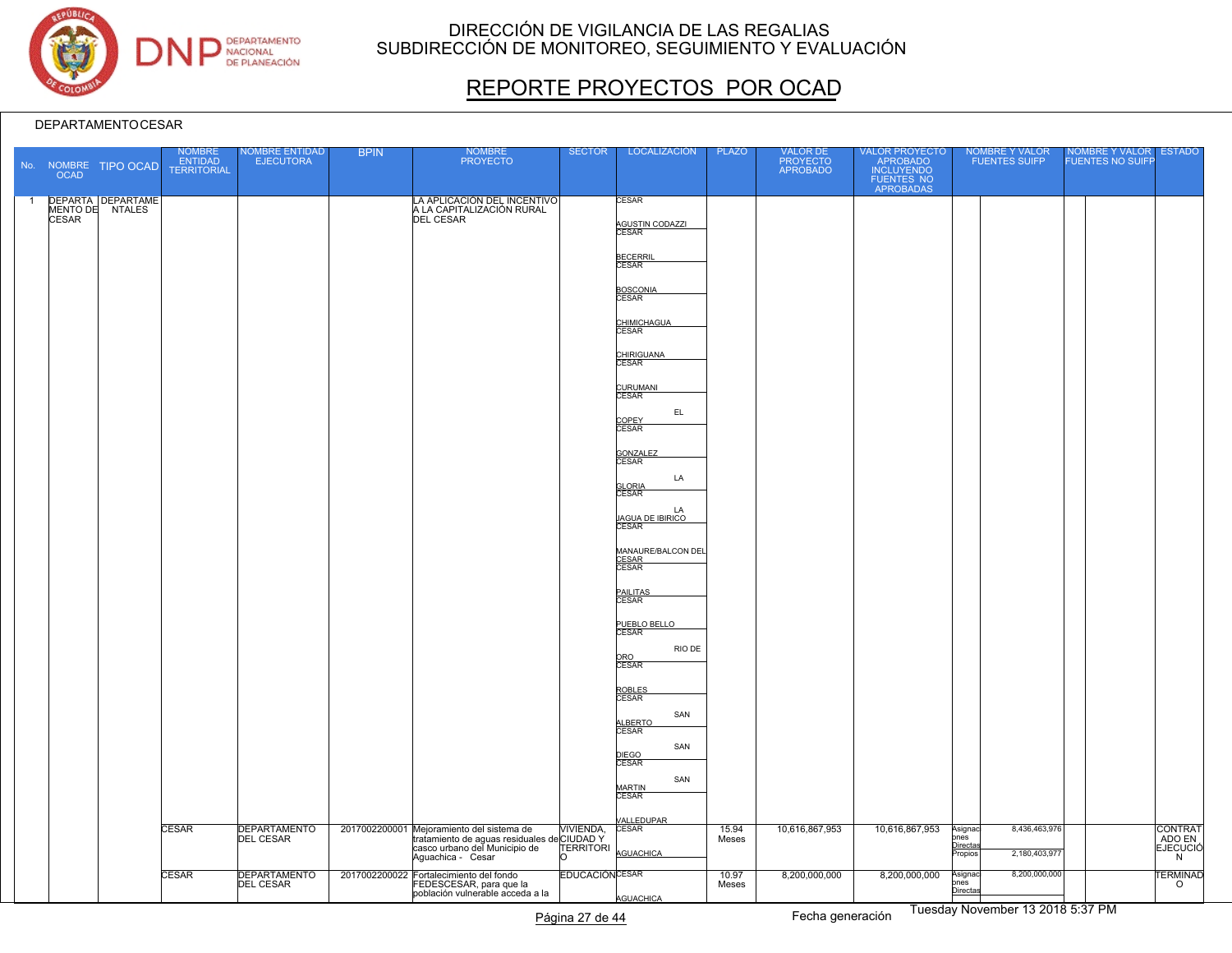

# REPORTE PROYECTOS POR OCAD

| DEPARTA DEPARTAME<br>MENTO DE NTALES<br><b>CESAR</b><br>$\overline{1}$<br>educación superior en el<br>Departamento del Cesar<br><b>CESAR</b><br>AGUSTIN CODAZZI<br>ASTREA<br>CESAR<br>CHIMICHAGUA<br>CESAR<br>CHIRIGUANA<br>CURUMANI<br>CESAR<br>EL<br>COPEY<br>CESAR<br>PELAYA<br><b>CESAR</b><br>SAN<br>ALBERTO<br><b>VALLEDUPAR</b><br><b>DEPARTAMENTO</b><br>2017002200023 Implementación de acciones para INCLUSIÓN CESAR<br>14,671,571,837<br>12,998,876,298 Recur<br><b>CESAR</b><br>9.87 Meses<br>12,998,876,298<br>PARA<br>CIERRE<br>Asignad<br>ones<br>Directas<br><b>DEL CESAR</b><br>Implementación de acciones para procesor a la condiciones de vida del SOCIAL Y<br>mejorar las condiciones de vida del SOCIAL Y<br>adulto mayor en el departamento de ECONCILIA<br>CIÓN CESAR<br>sos<br>privad<br>OS<br>AGUSTIN CODAZZI<br>CESAR<br>ASTREA<br>CESAR<br>BECERRIL<br>CESAR<br>BOSCONIA<br>CHIMICHAGUA<br>CESAR<br>CHIRIGUANA<br>CESAR<br>CURUMANI<br>CESAR<br>EL<br>COPEY<br>CESAR<br>EL.<br>PASO<br>CESAR<br>GAMARRA<br>CESAR<br>GONZALEZ<br>CESAR<br><b>LA</b> | <b>OCAD</b> | No. NOMBRE TIPO OCAD | NOMBRE<br>ENTIDAD<br>TERRITORIAL | <b>NOMBRE ENTIDAD</b><br><b>EJECUTORA</b> | <b>BPIN</b> | NOMBRE<br>PROYECTO | <b>SECTOR</b> | LOCALIZACIÓN | <b>PLAZO</b> | VALOR DE<br>PROYECTO<br>APROBADO | VALOR PROYECTO<br>APROBADO<br>INCLUYENDO<br>FUENTES NO<br>APROBADAS | NOMBRE Y VALOR<br>FUENTES SUIFP | NOMBRE Y VALOR<br><b>FUENTES NO SUIFF</b> | <b>ESTADO</b> |
|--------------------------------------------------------------------------------------------------------------------------------------------------------------------------------------------------------------------------------------------------------------------------------------------------------------------------------------------------------------------------------------------------------------------------------------------------------------------------------------------------------------------------------------------------------------------------------------------------------------------------------------------------------------------------------------------------------------------------------------------------------------------------------------------------------------------------------------------------------------------------------------------------------------------------------------------------------------------------------------------------------------------------------------------------------------------------------|-------------|----------------------|----------------------------------|-------------------------------------------|-------------|--------------------|---------------|--------------|--------------|----------------------------------|---------------------------------------------------------------------|---------------------------------|-------------------------------------------|---------------|
|                                                                                                                                                                                                                                                                                                                                                                                                                                                                                                                                                                                                                                                                                                                                                                                                                                                                                                                                                                                                                                                                                |             |                      |                                  |                                           |             |                    |               |              |              |                                  |                                                                     |                                 |                                           |               |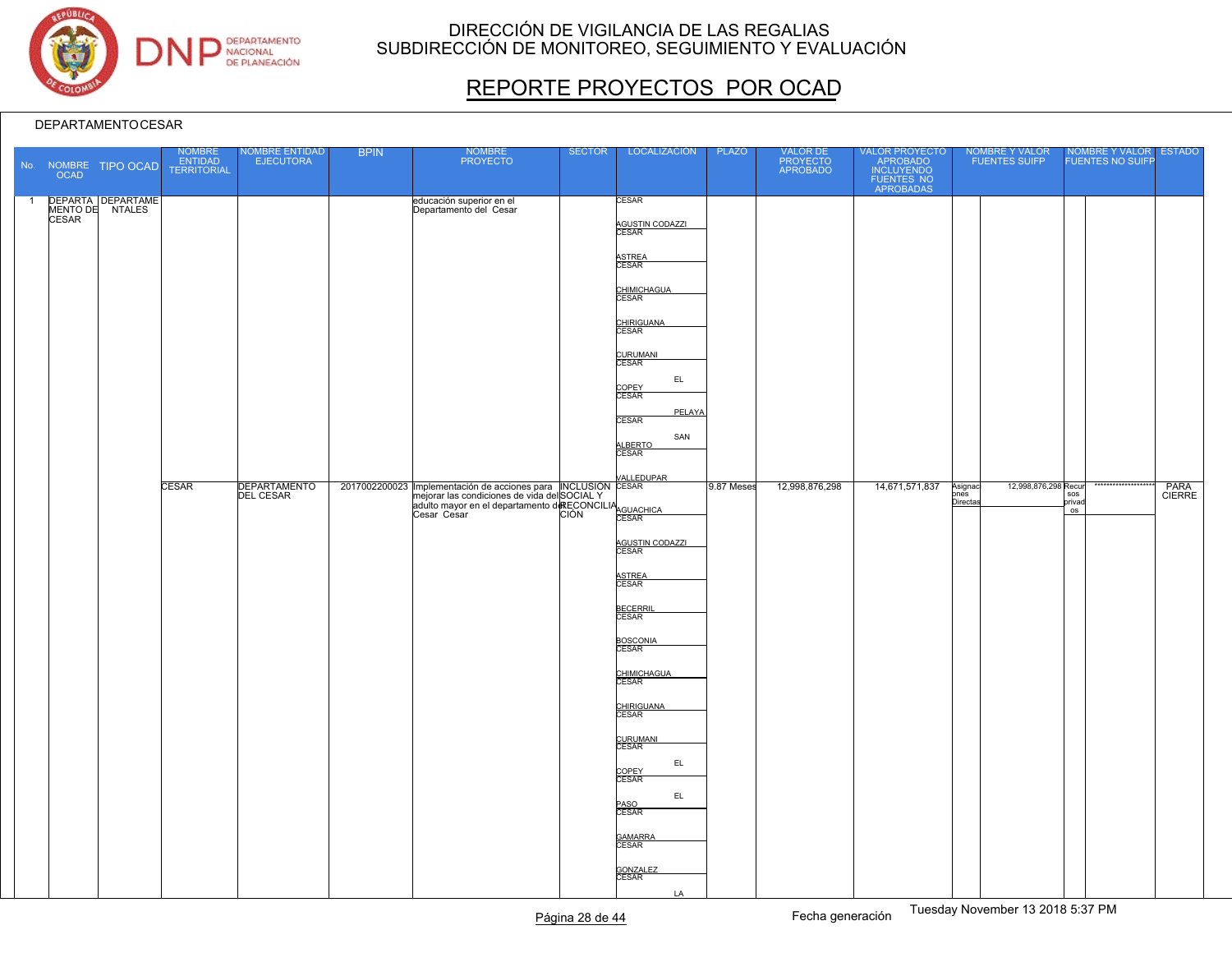

# REPORTE PROYECTOS POR OCAD

|                | <b>OCAD</b>  | No. NOMBRE TIPO OCAD                 | NOMBRE<br>ENTIDAD<br>TERRITORIAL | <b>NOMBRE ENTIDAD</b><br><b>EJECUTORA</b> | <b>BPIN</b> | NOMBRE<br>PROYECTO                                                                                                                             | <b>SECTOR</b> | LOCALIZACIÓN                                                                                                                                                                                                                                                                                     | <b>PLAZO</b> | VALOR DE<br>PROYECTO<br>APROBADO | VALOR PROYECTO<br>APROBADO<br>INCLUYENDO<br>FUENTES NO<br>APROBADAS | NOMBRE Y VALOR<br>FUENTES SUIFP             | NOMBRE Y VALOR<br>FUENTES NO SUIFP | <b>ESTADO</b>              |
|----------------|--------------|--------------------------------------|----------------------------------|-------------------------------------------|-------------|------------------------------------------------------------------------------------------------------------------------------------------------|---------------|--------------------------------------------------------------------------------------------------------------------------------------------------------------------------------------------------------------------------------------------------------------------------------------------------|--------------|----------------------------------|---------------------------------------------------------------------|---------------------------------------------|------------------------------------|----------------------------|
| $\overline{1}$ | <b>CESAR</b> | DEPARTA DEPARTAME<br>MENTO DE NTALES |                                  |                                           |             |                                                                                                                                                |               | <b>GLORIA</b><br>CESAR<br>LA<br><u>JAGUA DE IBIRICO</u><br>CESAR<br>MANAURE/BALCON DEL<br>CESAR<br>CESAR<br>PAILITAS<br>CESAR<br>PELAYA<br><b>CESAR</b><br>PUEBLO BELLO<br>RIO DE<br>ORO<br>CESAR<br>ROBLES<br>CESAR<br>SAN<br>ALBERTO<br>SAN<br>DIEGO<br>CESAR<br>SAN<br><b>MARTIN</b><br>CESAR |              |                                  |                                                                     |                                             |                                    |                            |
|                |              |                                      | <b>CESAR</b>                     | DEPARTAMENTO                              |             | VALLEDUPAR<br>ba establecimientos educativos<br>oficiales, con el fin de mejorar los<br>ambientes escolares en el<br>Departamento del<br>Cesar |               | TAMALAMEQUE<br>CESAR<br>AGUACHICA<br>CESAR<br>AGUSTIN CODAZZI<br>ASTREA<br>CESAR<br><b>BECERRI</b><br>CESAR<br>BOSCONIA<br>CHIMICHAGUA<br>CHIRIGUANA<br>CESAR<br>CURUMANI<br>CESAR<br>EL.<br>COPEY<br>CESAR                                                                                      | 6.97 Meses   | 5,913,622,533                    | 5,913,622,533                                                       | 5,913,622,533<br>Asignad<br>pnes<br>Directa |                                    | <b>TERMINAD</b><br>$\circ$ |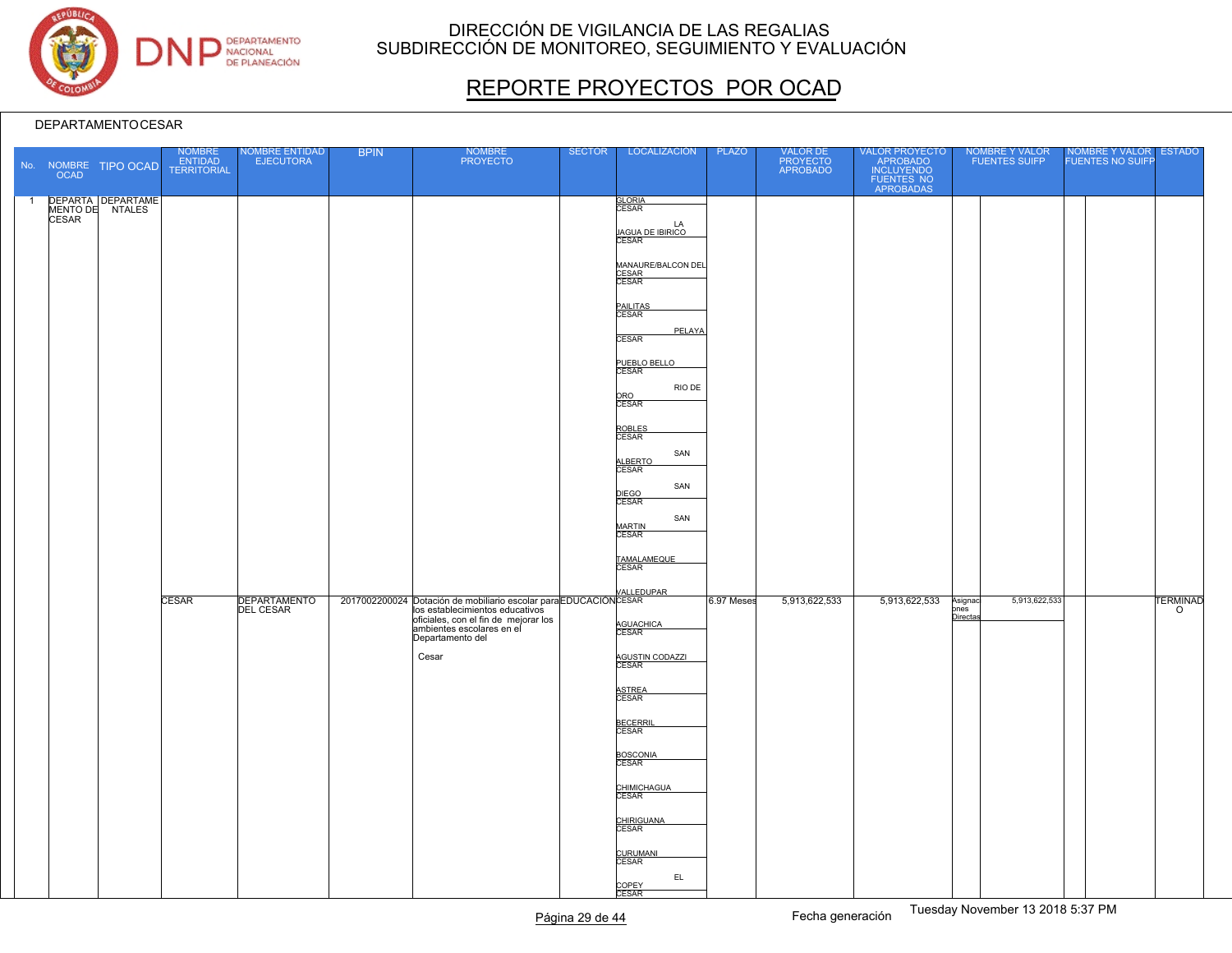

# REPORTE PROYECTOS POR OCAD

| <b>OCAD</b>  | No. NOMBRE TIPO OCAD                 | <b>NOMBRE</b><br>ENTIDAD<br><b>TERRITORIAL</b> | <b>NOMBRE ENTIDAD</b><br><b>EJECUTORA</b> | <b>BPIN</b> | <b>NOMBRE</b><br><b>PROYECTO</b>                                                                                               | <b>SECTOR</b> | LOCALIZACIÓN                           | PLAZO      | VALOR DE<br>PROYECTO<br>APROBADO | VALOR PROYECTO<br>APROBADO<br>INCLUYENDO<br>FUENTES NO<br>APROBADAS | <b>NOMBRE Y VALOR</b><br><b>FUENTES SUIFP</b> | NOMBRE Y VALOR<br><b>ESTADO</b><br><b>FUENTES NO SUIFF</b>                   |
|--------------|--------------------------------------|------------------------------------------------|-------------------------------------------|-------------|--------------------------------------------------------------------------------------------------------------------------------|---------------|----------------------------------------|------------|----------------------------------|---------------------------------------------------------------------|-----------------------------------------------|------------------------------------------------------------------------------|
| <b>CESAR</b> | DEPARTA DEPARTAME<br>MENTO DE NTALES |                                                |                                           |             |                                                                                                                                |               | EL<br>PASO<br>CESAR                    |            |                                  |                                                                     |                                               |                                                                              |
|              |                                      |                                                |                                           |             |                                                                                                                                |               | GAMARRA                                |            |                                  |                                                                     |                                               |                                                                              |
|              |                                      |                                                |                                           |             |                                                                                                                                |               |                                        |            |                                  |                                                                     |                                               |                                                                              |
|              |                                      |                                                |                                           |             |                                                                                                                                |               | GONZALEZ<br>CESAR<br>LA                |            |                                  |                                                                     |                                               |                                                                              |
|              |                                      |                                                |                                           |             |                                                                                                                                |               | <b>GLORIA</b><br>CESAR                 |            |                                  |                                                                     |                                               |                                                                              |
|              |                                      |                                                |                                           |             |                                                                                                                                |               | LA<br><u>JAGUA DE IBIRICO</u><br>CESAR |            |                                  |                                                                     |                                               |                                                                              |
|              |                                      |                                                |                                           |             |                                                                                                                                |               | MANAURE/BALCON DEL<br>CESAR<br>CESAR   |            |                                  |                                                                     |                                               |                                                                              |
|              |                                      |                                                |                                           |             |                                                                                                                                |               | PAILITAS<br>CESAR                      |            |                                  |                                                                     |                                               |                                                                              |
|              |                                      |                                                |                                           |             |                                                                                                                                |               | PELAYA<br><b>CESAR</b>                 |            |                                  |                                                                     |                                               |                                                                              |
|              |                                      |                                                |                                           |             |                                                                                                                                |               | PUEBLO BELLO<br>CESAR                  |            |                                  |                                                                     |                                               |                                                                              |
|              |                                      |                                                |                                           |             |                                                                                                                                |               | RIO DE<br>ORO<br>CESAR                 |            |                                  |                                                                     |                                               |                                                                              |
|              |                                      |                                                |                                           |             |                                                                                                                                |               | ROBLES<br>CESAR                        |            |                                  |                                                                     |                                               |                                                                              |
|              |                                      |                                                |                                           |             |                                                                                                                                |               | SAN<br>DIEGO<br>CESAR                  |            |                                  |                                                                     |                                               |                                                                              |
|              |                                      |                                                |                                           |             |                                                                                                                                |               | SAN<br>MARTIN<br>CESAR                 |            |                                  |                                                                     |                                               |                                                                              |
|              |                                      | <b>CESAR</b>                                   | DEPARTAMENTO                              |             | 2017002200026 Implementación DEL PROGRAMA SALUD Y                                                                              |               | TAMALAMEQUE<br>CESAR                   | 15.97      | 2,000,000,000                    | 2,483,996,797                                                       | 2,000,000,000 Recur<br>Asignac                | 400,000,000 CONTRAT                                                          |
|              |                                      |                                                | <b>DEL CESAR</b>                          |             | DE ATENCIÓN PSICOSOCIAL Y PROTECCIÓ<br>SALUD INTEGRAL A VÍCTIMAS ¿N SOCIAL<br>PAPSIVI - EN EL DEPARTAMENTO<br>DEL Cesar        |               | BOSCONIA                               | Meses      |                                  |                                                                     | ones<br><b>Directa</b>                        | sos<br>ADO EN<br>privad<br><b>EJECUCIÓ</b><br>OS<br>N<br>83,996,797<br>Recur |
|              |                                      |                                                |                                           |             |                                                                                                                                |               | <b>CURUMANI</b><br>CESAR               |            |                                  |                                                                     |                                               | sos<br>propi<br>os                                                           |
|              |                                      |                                                |                                           |             |                                                                                                                                |               | LA<br><u>JAGUA DE IBIRICO</u><br>CESAR |            |                                  |                                                                     |                                               |                                                                              |
|              |                                      |                                                |                                           |             |                                                                                                                                |               | PAILITAS<br>CESAR                      |            |                                  |                                                                     |                                               |                                                                              |
|              |                                      |                                                |                                           |             |                                                                                                                                |               | PELAYA<br><b>CESAR</b>                 |            |                                  |                                                                     |                                               |                                                                              |
|              |                                      |                                                |                                           |             |                                                                                                                                |               | <b>VALLEDUPAR</b>                      |            |                                  |                                                                     |                                               |                                                                              |
|              |                                      | CESAR                                          | <b>DEPARTAMENTO</b><br><b>DEL CESAR</b>   |             | 2017002200028 Servicio de transporte escolar para EDUCACIÓNCESAR<br>los niños, niñas y adolescentes en<br>todo el departamento |               |                                        | 6.97 Meses | 2,897,715,080                    | 2,897,715,080                                                       | 2,897,715,080<br>Asignac<br>pnes<br>Directa   | <b>CONTRAT</b><br>ADO EN<br><b>EJECUCIÓ</b>                                  |
|              |                                      |                                                |                                           |             | Cesar                                                                                                                          |               | AGUACHICA<br>CESAR                     |            |                                  |                                                                     |                                               | N                                                                            |
|              |                                      |                                                |                                           |             |                                                                                                                                |               | <b>AGUSTIN CODAZZI</b>                 |            |                                  |                                                                     |                                               |                                                                              |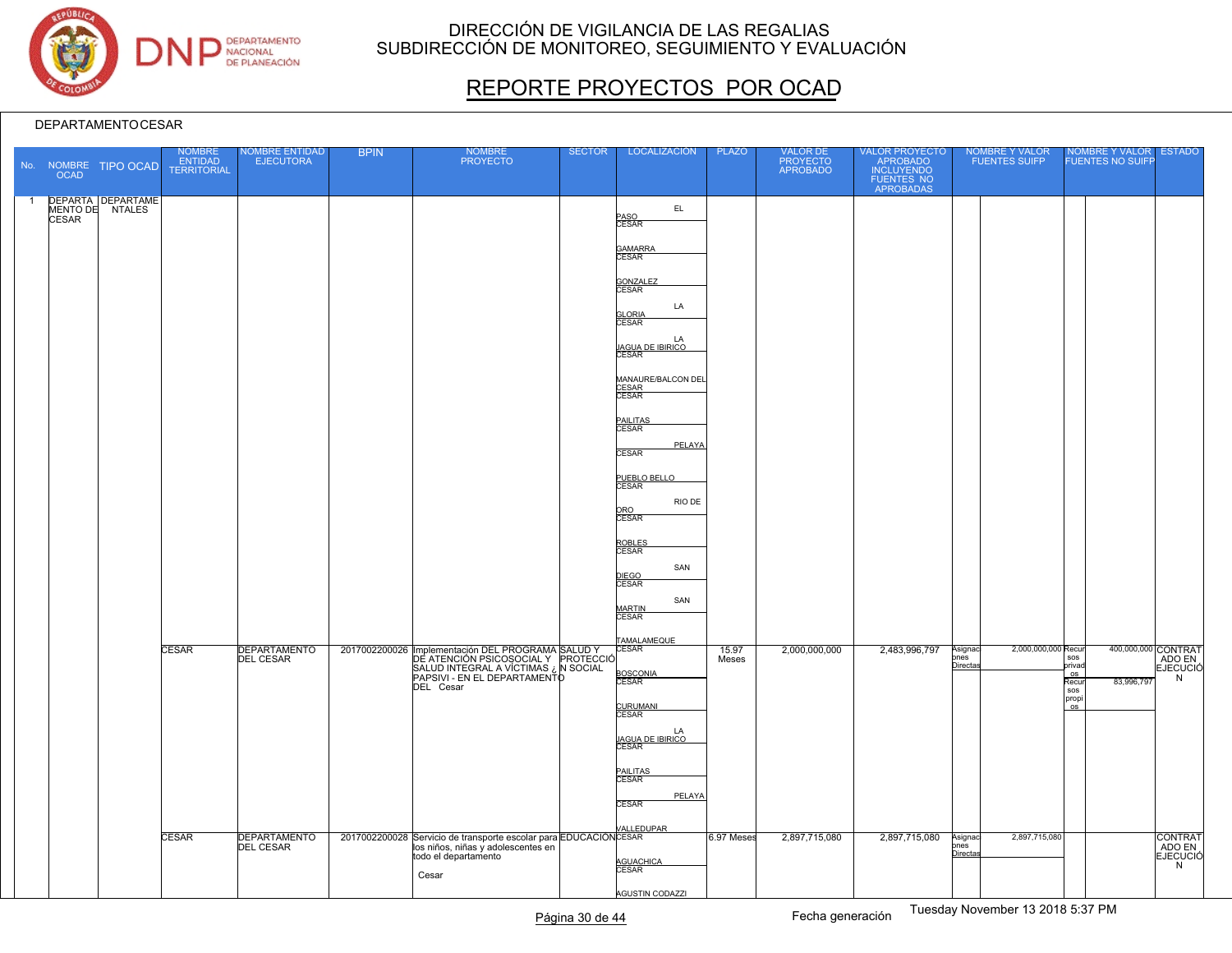

# REPORTE PROYECTOS POR OCAD

|                | OCAD         | No. NOMBRE TIPO OCAD                 | <b>NOMBRE</b><br><b>ENTIDAD</b><br><b>TERRITORIAL</b> | <b>NOMBRE ENTIDAD</b><br><b>EJECUTORA</b> | <b>BPIN</b> | <b>NOMBRE</b><br><b>PROYECTO</b>                                                                                                                                                                       | <b>SECTOR</b>                  | LOCALIZACIÓN                         | <b>PLAZO</b>   | VALOR DE<br>PROYECTO<br>APROBADO | VALOR PROYECTO<br>APROBADO<br>INCLUYENDO<br>FUENTES NO<br>APROBADAS | NOMBRE Y VALOR<br><b>FUENTES SUIFP</b>                                                   | NOMBRE Y VALOR<br><b>FUENTES NO SUIFF</b> | <b>ESTADO</b>                                    |
|----------------|--------------|--------------------------------------|-------------------------------------------------------|-------------------------------------------|-------------|--------------------------------------------------------------------------------------------------------------------------------------------------------------------------------------------------------|--------------------------------|--------------------------------------|----------------|----------------------------------|---------------------------------------------------------------------|------------------------------------------------------------------------------------------|-------------------------------------------|--------------------------------------------------|
| $\overline{1}$ | <b>CESAR</b> | DEPARTA DEPARTAME<br>MENTO DE NTALES |                                                       |                                           |             |                                                                                                                                                                                                        |                                | CESAR                                |                |                                  |                                                                     |                                                                                          |                                           |                                                  |
|                |              |                                      |                                                       |                                           |             |                                                                                                                                                                                                        |                                | ASTREA<br>CESAR                      |                |                                  |                                                                     |                                                                                          |                                           |                                                  |
|                |              |                                      |                                                       |                                           |             |                                                                                                                                                                                                        |                                | BOSCONIA<br>CESAR                    |                |                                  |                                                                     |                                                                                          |                                           |                                                  |
|                |              |                                      |                                                       |                                           |             |                                                                                                                                                                                                        |                                | CHIMICHAGUA<br>CESAR                 |                |                                  |                                                                     |                                                                                          |                                           |                                                  |
|                |              |                                      |                                                       |                                           |             |                                                                                                                                                                                                        |                                | CURUMANI<br>CESAR<br>EL.             |                |                                  |                                                                     |                                                                                          |                                           |                                                  |
|                |              |                                      |                                                       |                                           |             |                                                                                                                                                                                                        |                                | COPEY<br>CESAR                       |                |                                  |                                                                     |                                                                                          |                                           |                                                  |
|                |              |                                      |                                                       |                                           |             |                                                                                                                                                                                                        |                                | GAMARRA<br>CESAR                     |                |                                  |                                                                     |                                                                                          |                                           |                                                  |
|                |              |                                      |                                                       |                                           |             |                                                                                                                                                                                                        |                                | GONZALEZ<br>CESAR                    |                |                                  |                                                                     |                                                                                          |                                           |                                                  |
|                |              |                                      |                                                       |                                           |             |                                                                                                                                                                                                        |                                | LA<br><b>GLORIA</b><br>CESAR         |                |                                  |                                                                     |                                                                                          |                                           |                                                  |
|                |              |                                      |                                                       |                                           |             |                                                                                                                                                                                                        |                                | MANAURE/BALCON DEL<br>CESAR<br>CESAR |                |                                  |                                                                     |                                                                                          |                                           |                                                  |
|                |              |                                      |                                                       |                                           |             |                                                                                                                                                                                                        |                                | PAILITAS<br>CESAR                    |                |                                  |                                                                     |                                                                                          |                                           |                                                  |
|                |              |                                      |                                                       |                                           |             |                                                                                                                                                                                                        |                                | PELAYA<br><b>CESAR</b>               |                |                                  |                                                                     |                                                                                          |                                           |                                                  |
|                |              |                                      |                                                       |                                           |             |                                                                                                                                                                                                        |                                | PUEBLO BELLO                         |                |                                  |                                                                     |                                                                                          |                                           |                                                  |
|                |              |                                      |                                                       |                                           |             |                                                                                                                                                                                                        |                                | RIO DE<br>ORO<br>CESAR               |                |                                  |                                                                     |                                                                                          |                                           |                                                  |
|                |              |                                      |                                                       |                                           |             |                                                                                                                                                                                                        |                                | ROBLES<br>CESAR                      |                |                                  |                                                                     |                                                                                          |                                           |                                                  |
|                |              |                                      |                                                       |                                           |             |                                                                                                                                                                                                        |                                | SAN<br>ALBERTO<br>CESAR              |                |                                  |                                                                     |                                                                                          |                                           |                                                  |
|                |              |                                      |                                                       |                                           |             |                                                                                                                                                                                                        |                                | SAN<br>DIEGO<br>CESAR                |                |                                  |                                                                     |                                                                                          |                                           |                                                  |
|                |              |                                      |                                                       |                                           |             |                                                                                                                                                                                                        |                                | SAN<br>MARTIN<br><b>CESAR</b>        |                |                                  |                                                                     |                                                                                          |                                           |                                                  |
|                |              |                                      | CESAR                                                 | <b>DEPARTAMENTO</b>                       |             | 2017002200045 Fortalecimiento DE UNA ALIANZA AGRICULTU CESAR                                                                                                                                           |                                | TAMALAMEQUE                          | 13.97          | 1,895,524,000                    | 1,895,524,000                                                       | 253,211,000<br>Asignac                                                                   |                                           | <b>CONTRAT</b>                                   |
|                |              |                                      |                                                       | <b>DEL CESAR</b>                          |             | PRODUCTIVA PARA EL<br>ESCALAMIENTO REGIONAL DE DESARROLL<br>ESCALAMIENTO REGIONAL DE DESARROLLUAGUA DE IBIRICO<br>PEQUEÑOS CACAOTALES, EN O RURAL                                                      | RA Y                           |                                      | Meses          |                                  |                                                                     | ones<br>Directas<br>507,366,000<br>Vación                                                |                                           | ADO EN<br>N                                      |
|                |              |                                      |                                                       |                                           |             | MUNICIPIO DE LA JAGUA DE<br>IBIRICO - DEPARTAMENTO DEL<br>Cesar                                                                                                                                        |                                |                                      |                |                                  |                                                                     | 1,134,947,000<br>Propios                                                                 |                                           |                                                  |
|                |              |                                      | CESAR                                                 | <b>DEPARTAMENTO</b><br><b>DEL CESAR</b>   |             | 2017002200048 Fortalecimiento de pequeños<br>productores del municipio de<br>chiriguana en el departamento del DESARROLL<br>cesar a través de la siembra de ORURAL<br>mango keitt y frijol caupi Cesar | <b>AGRICULTU CESAR</b><br>RA Y |                                      | 13.97<br>Meses | 535,844,000                      | 535,844,000                                                         | 159,565,000<br>Asignac<br>ones<br>Directas<br>376,279,000<br>$\overline{\text{Propios}}$ |                                           | <b>CONTRAT</b><br>ADO EN<br><b>EJECUCIÓ</b><br>N |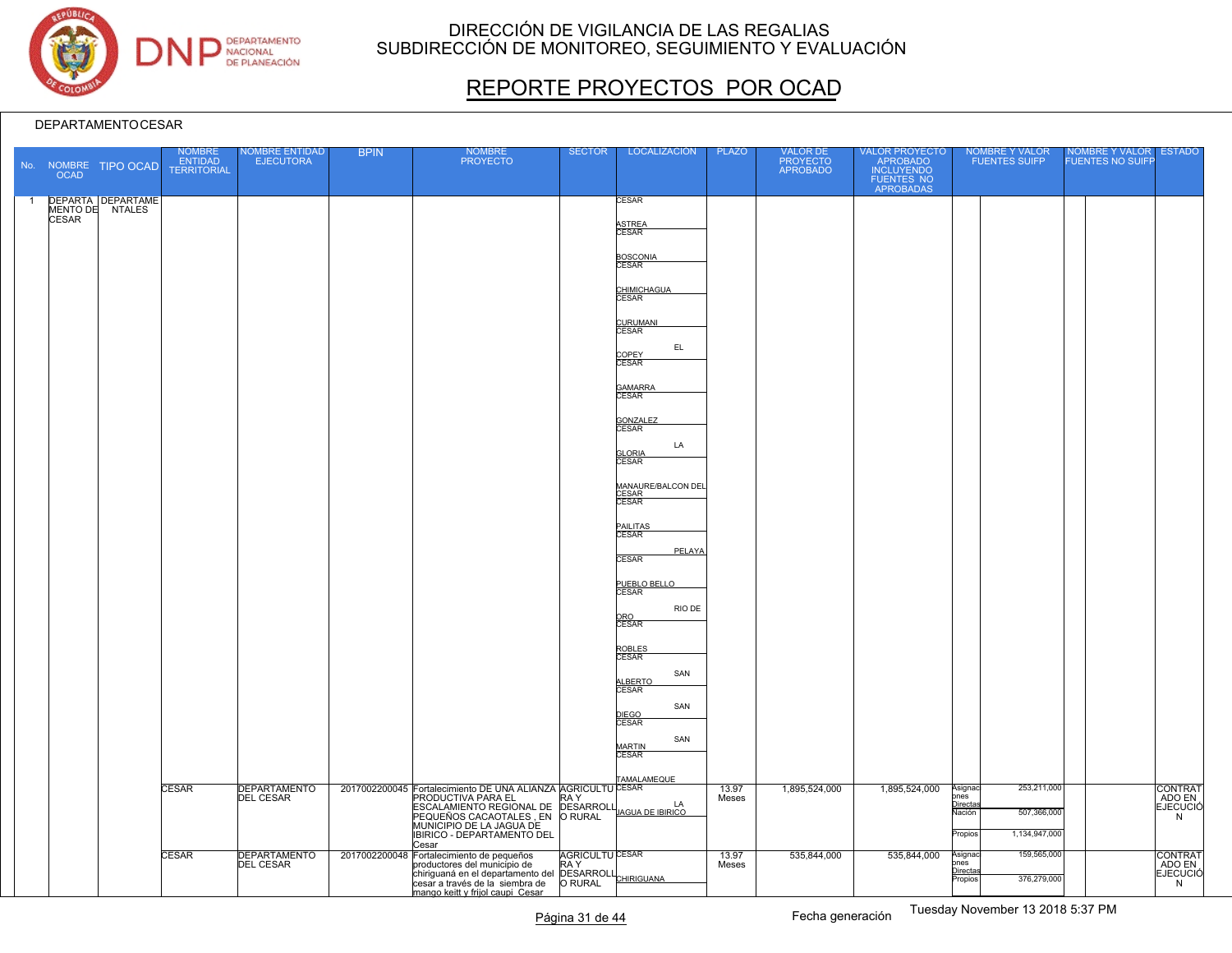

# REPORTE PROYECTOS POR OCAD

|                | <b>OCAD</b>  | No. NOMBRE TIPO OCAD                              | <b>NOMBRE</b><br><b>ENTIDAD</b><br><b>TERRITORIAL</b> | <b>VOMBRE ENTIDAD</b><br><b>EJECUTORA</b> | <b>BPIN</b> | <b>NOMBRE</b><br><b>PROYECTO</b>                                                                                                                                                                                                                                                                                         | <b>SECTOR</b>                      | <b>LOCALIZACIÓN</b>                                                                                                                                                                                                                                           | <b>PLAZO</b>   | VALOR DE<br>PROYECTO<br>APROBADO | VALOR PROYECTO<br>APROBADO<br>INCLUYENDO<br>FUENTES NO<br>APROBADAS |                                                                                 | <b>NOMBRE Y VALOR</b><br><b>FUENTES SUIFP</b> | <b>NOMBRE Y VALOR</b><br><b>UENTES NO SUIFF</b> | <b>ESTADO</b>                                    |
|----------------|--------------|---------------------------------------------------|-------------------------------------------------------|-------------------------------------------|-------------|--------------------------------------------------------------------------------------------------------------------------------------------------------------------------------------------------------------------------------------------------------------------------------------------------------------------------|------------------------------------|---------------------------------------------------------------------------------------------------------------------------------------------------------------------------------------------------------------------------------------------------------------|----------------|----------------------------------|---------------------------------------------------------------------|---------------------------------------------------------------------------------|-----------------------------------------------|-------------------------------------------------|--------------------------------------------------|
| $\overline{1}$ | <b>CESAR</b> | <b>DEPARTA DEPARTAME CESAR</b><br>MENTO DE NTALES |                                                       | <b>DEPARTAMENTO</b><br><b>DEL CESAR</b>   |             | 2017002200049 Apoyo AL ESCALAMIENTO<br>REGIONAL DE PEQUEÑOS<br>CACAOTEROS EN EN EL MARCODESARROLL<br>DEL POS CONFLICTO, A PARTIRO RURAL<br>DE LA AMPLIACIÓN DE ÁREAS<br><b>ESTABLECIDAS, LA</b><br>IMPLEMENTACIÓN DE BPA Y EL<br>ESTABLECIMIENTO DE RIEGO<br>AGRICOLA EN MUNICIPIOS DE<br>Chiriquaná, Curumaní, Pailitas | <b>AGRICULTU CESAR</b><br>RA Y     | CHIRIGUANA<br><b>CURUMANI</b><br>CESAR<br><b>AILITAS</b>                                                                                                                                                                                                      | 13.97<br>Meses | 2,826,532,000                    | 2,826,532,000                                                       | Asignac<br>nes<br>Directas<br>Nación<br>Propios                                 | 548,577,000<br>673,915,000<br>1.604.040.000   |                                                 | CONTRAT<br>ADO EN<br><b>EJECUCIÓ</b><br>N        |
|                |              |                                                   | <b>CESAR</b>                                          | DEPARTAMENTO                              |             | 2017002200050 Desarrollo CACAOTERO DE<br>PEQUEÑOS PRODUCTORES DELRA Y<br>MUNICIPIO DE VALLEDUPAR, A DESARROL<br>PARTIR DE LA IMPLEMENTACIÓNO RURAL<br>DE BPA Y EL ESTABLECIMIENTO<br>DE SISTEMA DE RIEGO<br>AGRÍCOLA EN EL<br>DEPARTAMENTO DEL Cesar                                                                     | <b>AGRICULTU CESAR</b>             | MANAURE/BALCON DEL<br>CESAR<br>CESAR<br>PUEBLO BELLO<br><b>CESAR</b><br>ROBLES<br>CESAR                                                                                                                                                                       | 13.97<br>Meses | 1,316,668,000                    | 1,316,668,000                                                       | Asignac<br>ones<br>Directas<br>Nación<br>Propios                                | 298,220,000<br>401,978,000<br>616,470,000     |                                                 | <b>CONTRAT</b><br>ADO EN<br><b>EJECUCIÓ</b><br>N |
|                |              |                                                   | <b>CESAR</b>                                          | <b>DEPARTAMENTO</b><br><b>DEL CESAR</b>   |             | 2017002200062 Remodelación Plaza Principal del VIVIENDA,<br>Municipio de San Diego,<br>departamento del Cesar                                                                                                                                                                                                            | <b>CIUDADY</b><br><b>TERRITORI</b> | <b>ALLEDUPAR</b><br><b>CESAR</b><br>SAN<br><b>DIEGO</b>                                                                                                                                                                                                       | 12.94<br>Meses | 2,835,067,203                    | 2,835,067,203                                                       | Asignac<br>ones<br><u>Directas</u><br>Fondo<br>De<br>Compe<br>nsación<br>Region | 2,435,067,203<br>400,000,000                  |                                                 | <b>CONTRAT</b><br>ADO EN<br><b>EJECUCIÓ</b><br>N |
|                |              |                                                   | CESAR                                                 | <b>DEPARTAMENTO</b><br><b>DEL CESAR</b>   |             | 2017002200117 Remodelación y/o adecuación del DEPORTE Y CESAR<br>parque del corregimiento de<br>Guacoche, en el municipio de<br>Valledupar, Departamento del<br>Cesar                                                                                                                                                    | <b>RECREACIÓ</b>                   | <b>ALLEDUPAR</b>                                                                                                                                                                                                                                              | 5.97 Meses     | 2,918,691,944                    | 2,918,691,944                                                       | Asignac<br>ones<br>Directa                                                      | 2,918,691,944                                 |                                                 | <b>CONTRAT</b><br>ADO EN<br><b>EJECUCIÓ</b><br>N |
|                |              |                                                   | CESAR                                                 | <b>DEPARTAMENTO</b><br><b>DEL CESAR</b>   |             | 2017002200166 Construcción de un Parque Recreo DEPORTE Y CESAR<br>Deportivo en el Barrio Don Alberto, RECREACIÓ<br>en el Municipio de Valledupar,<br>departamento del Cesar                                                                                                                                              |                                    | VALLEDUPAR                                                                                                                                                                                                                                                    | 10.97<br>Meses | 11,532,571,639                   | 11,532,571,639                                                      | Asignac<br>ones<br>Directas                                                     | 11,532,571,639                                |                                                 | EN<br><b>PROCESO</b><br>DE<br>CONTRAT            |
|                |              |                                                   | CESAR                                                 | <b>DEPARTAMENTO</b><br><b>DEL CESAR</b>   |             | 2017002200212 Apovo AL INGRESO Y<br>PERMANENCIA DE LA<br>POBLACIÓN ESTUDIANTIL DE<br>LOS NIVELES DEL SISBEN 1.2 Y 3<br>PARA ACCEDER A LA<br>EDUCACIÓN SUPERIOR EN EL<br>DEPARTAMENTO DEL Cesar                                                                                                                           | <b>EDUCACIÓNCESAR</b>              | <b>AGUACHICA</b><br>CESAR<br><b>AGUSTIN CODAZZI</b><br><b>CESAR</b><br>ASTREA<br>CESAR<br><b>CHIMICHAGUA</b><br><b>CESAR</b><br><b>CHIRIGUANA</b><br>CESAR<br>CURUMANI<br>CESAR<br>EL.<br>COPEY<br>CESAR<br>PELAYA<br><b>CESAR</b><br>SAN<br>ALBERTO<br>CESAR | 11.97<br>Meses | 8.200.000.000                    | 8.200.000.000                                                       | Asignac<br>ones<br>Directas                                                     | 8,200,000,000                                 |                                                 | ACIÓN<br>ADO EN<br><b>EJECUCIÓ</b><br>N          |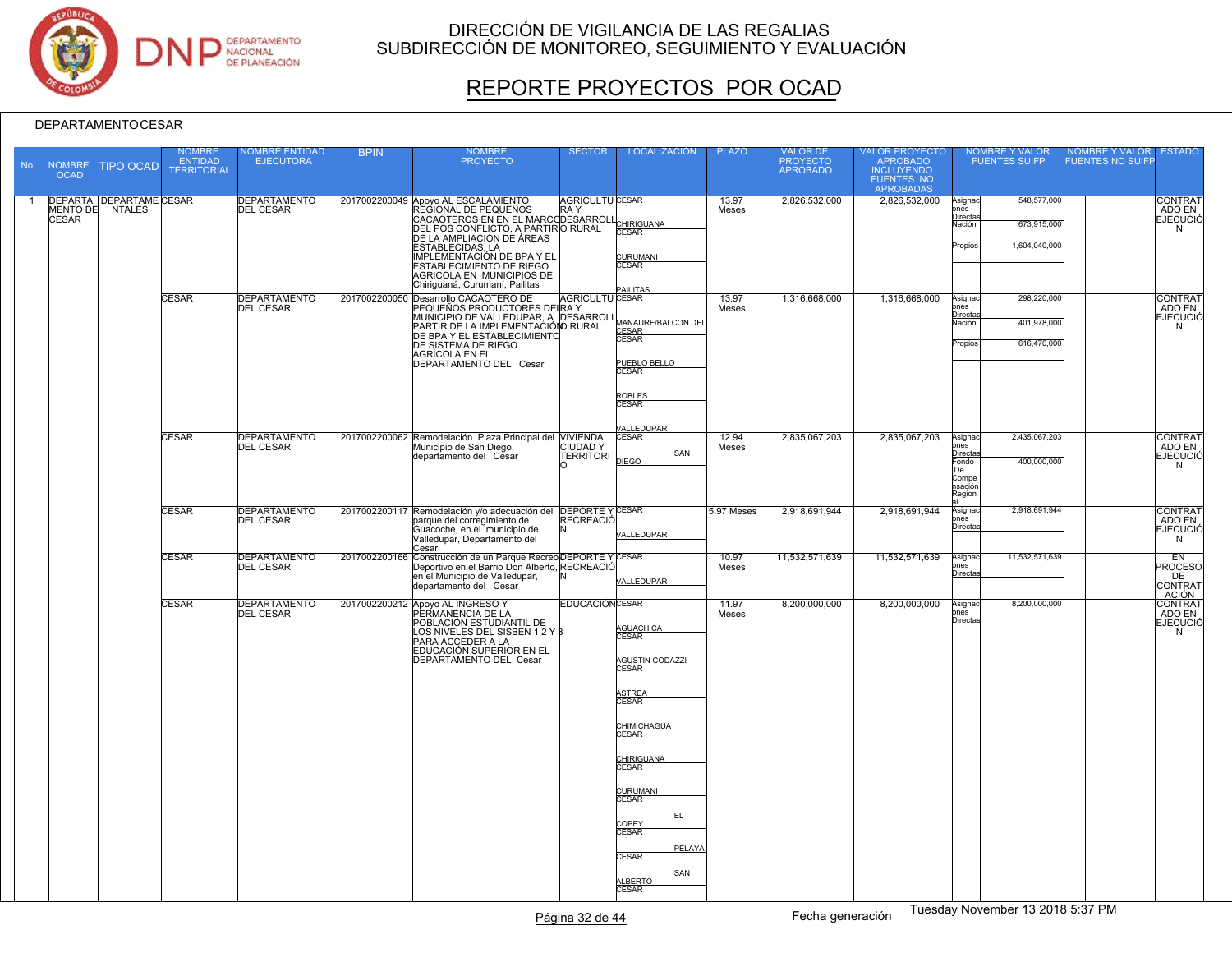

# REPORTE PROYECTOS POR OCAD

|                | <b>OCAD</b> | No. NOMBRE TIPO OCAD                          | NOMBRE<br>ENTIDAD<br>TERRITORIAL | NOMBRE ENTIDAD<br>EJECUTORA | <b>BPIN</b> | NOMBRE<br>PROYECTO                                                                                                                                                                 | <b>SECTOR</b> | LOCALIZACIÓN                           | <b>PLAZO</b> | VALOR DE<br>PROYECTO<br>APROBADO | VALOR PROYECTO<br>APROBADO<br>INCLUYENDO<br>FUENTES NO<br>APROBADAS |                                    | NOMBRE Y VALOR<br>FUENTES SUIFP | NOMBRE Y VALOR ESTADO<br>FUENTES NO SUIFP |                    |
|----------------|-------------|-----------------------------------------------|----------------------------------|-----------------------------|-------------|------------------------------------------------------------------------------------------------------------------------------------------------------------------------------------|---------------|----------------------------------------|--------------|----------------------------------|---------------------------------------------------------------------|------------------------------------|---------------------------------|-------------------------------------------|--------------------|
| $\overline{1}$ |             | DEPARTA DEPARTAME<br>MENTO DE NTALES<br>CESAR |                                  |                             |             |                                                                                                                                                                                    |               | <b>VALLEDUPAR</b>                      |              |                                  |                                                                     |                                    |                                 |                                           |                    |
|                |             |                                               | <b>CESAR</b>                     | DEPARTAMENTO                |             | 2018002200018<br>Asistencia integral a los adultos MCLUSIÓN CESAR<br>mayores a través de acciones que SOCIAL Y<br>contribuyan a mejorar sus<br>Andiciones de vida en el CIÓN CESAR |               |                                        | 6.94 Meses   | 12,995,598,224                   | 12,995,598,224                                                      | Asignad<br>pnes<br><u>Directas</u> | 8,147,940,053                   |                                           | <b>CONTRAT</b>     |
|                |             |                                               |                                  |                             |             | Departamento del Cesar                                                                                                                                                             |               |                                        |              |                                  |                                                                     | Propios                            | 4,847,658,171                   |                                           | ADO EN<br>EJECUCIÓ |
|                |             |                                               |                                  |                             |             |                                                                                                                                                                                    |               | AGUSTIN CODAZZI                        |              |                                  |                                                                     |                                    |                                 |                                           |                    |
|                |             |                                               |                                  |                             |             |                                                                                                                                                                                    |               | ASTREA<br>CESAR                        |              |                                  |                                                                     |                                    |                                 |                                           |                    |
|                |             |                                               |                                  |                             |             |                                                                                                                                                                                    |               | <b>BECERRIL</b><br>CESAR               |              |                                  |                                                                     |                                    |                                 |                                           |                    |
|                |             |                                               |                                  |                             |             |                                                                                                                                                                                    |               | <b>BOSCONIA</b><br>CESAR               |              |                                  |                                                                     |                                    |                                 |                                           |                    |
|                |             |                                               |                                  |                             |             |                                                                                                                                                                                    |               | CHIMICHAGUA                            |              |                                  |                                                                     |                                    |                                 |                                           |                    |
|                |             |                                               |                                  |                             |             |                                                                                                                                                                                    |               | CHIRIGUANA<br>CESAR                    |              |                                  |                                                                     |                                    |                                 |                                           |                    |
|                |             |                                               |                                  |                             |             |                                                                                                                                                                                    |               | CURUMANI<br>CESAR                      |              |                                  |                                                                     |                                    |                                 |                                           |                    |
|                |             |                                               |                                  |                             |             |                                                                                                                                                                                    |               | EL                                     |              |                                  |                                                                     |                                    |                                 |                                           |                    |
|                |             |                                               |                                  |                             |             |                                                                                                                                                                                    |               | COPEY<br>CESAR<br>EL                   |              |                                  |                                                                     |                                    |                                 |                                           |                    |
|                |             |                                               |                                  |                             |             |                                                                                                                                                                                    |               | PASO<br>CESAR                          |              |                                  |                                                                     |                                    |                                 |                                           |                    |
|                |             |                                               |                                  |                             |             |                                                                                                                                                                                    |               | GAMARRA<br>CESAR                       |              |                                  |                                                                     |                                    |                                 |                                           |                    |
|                |             |                                               |                                  |                             |             |                                                                                                                                                                                    |               | GONZALEZ<br>LA                         |              |                                  |                                                                     |                                    |                                 |                                           |                    |
|                |             |                                               |                                  |                             |             |                                                                                                                                                                                    |               | <b>GLORIA</b><br>CESAR                 |              |                                  |                                                                     |                                    |                                 |                                           |                    |
|                |             |                                               |                                  |                             |             |                                                                                                                                                                                    |               | LA<br><u>JAGUA DE IBIRICO</u><br>CESAR |              |                                  |                                                                     |                                    |                                 |                                           |                    |
|                |             |                                               |                                  |                             |             |                                                                                                                                                                                    |               | MANAURE/BALCON DEL<br>CESAR<br>CESAR   |              |                                  |                                                                     |                                    |                                 |                                           |                    |
|                |             |                                               |                                  |                             |             |                                                                                                                                                                                    |               | PAILITAS<br>CESAR                      |              |                                  |                                                                     |                                    |                                 |                                           |                    |
|                |             |                                               |                                  |                             |             |                                                                                                                                                                                    |               | PELAYA<br><b>CESAR</b>                 |              |                                  |                                                                     |                                    |                                 |                                           |                    |
|                |             |                                               |                                  |                             |             |                                                                                                                                                                                    |               | PUEBLO BELLO<br>CESAR                  |              |                                  |                                                                     |                                    |                                 |                                           |                    |
|                |             |                                               |                                  |                             |             |                                                                                                                                                                                    |               | RIO DE<br>ORO<br>CESAR                 |              |                                  |                                                                     |                                    |                                 |                                           |                    |
|                |             |                                               |                                  |                             |             |                                                                                                                                                                                    |               | ROBLES<br>CESAR                        |              |                                  |                                                                     |                                    |                                 |                                           |                    |
|                |             |                                               |                                  |                             |             |                                                                                                                                                                                    |               | SAN<br><b>ALBERTO</b>                  |              |                                  |                                                                     |                                    |                                 |                                           |                    |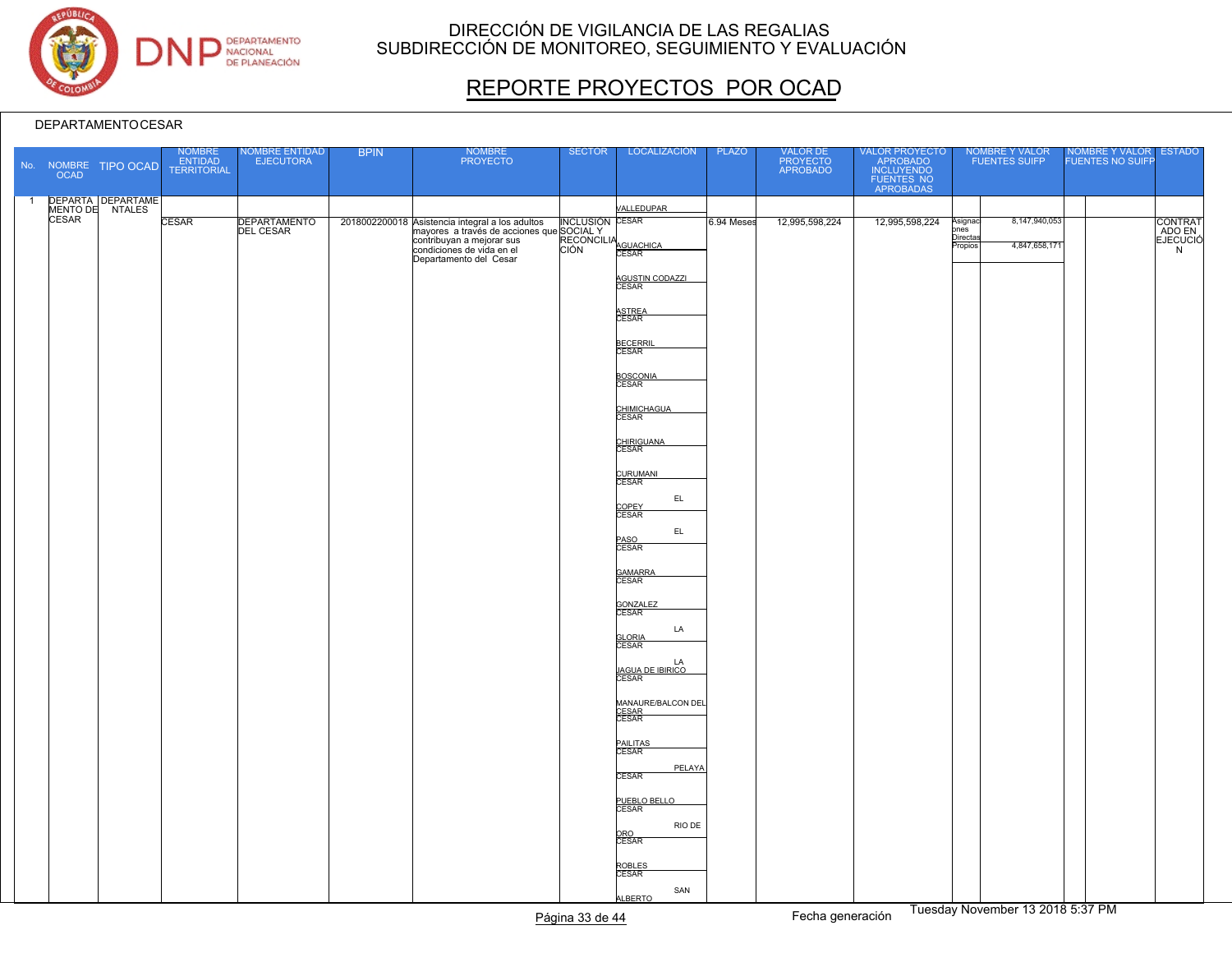

# REPORTE PROYECTOS POR OCAD

| <b>OCAD</b>  | No. NOMBRE TIPO OCAD                        | <b>NOMBRE</b><br><b>ENTIDAD</b><br><b>TERRITORIAL</b> | NOMBRE ENTIDAD<br>EJECUTORA             | <b>BPIN</b> | <b>NOMBRE</b><br><b>PROYECTO</b>                                                                                                                                                                                                                                                            | <b>SECTOR</b>         | <b>LOCALIZACIÓN</b>                                                                                                                                                                                                                                                             | <b>PLAZO</b>   | VALOR DE<br>PROYECTO<br>APROBADO | VALOR PROYECTO<br>APROBADO<br><b>INCLUYENDO</b><br>FUENTES NO<br>APROBADAS | NOMBRE Y VALOR<br>FUENTES SUIFP                                      | NOMBRE Y VALOR ESTADO<br>FUENTES NO SUIFP |                                           |
|--------------|---------------------------------------------|-------------------------------------------------------|-----------------------------------------|-------------|---------------------------------------------------------------------------------------------------------------------------------------------------------------------------------------------------------------------------------------------------------------------------------------------|-----------------------|---------------------------------------------------------------------------------------------------------------------------------------------------------------------------------------------------------------------------------------------------------------------------------|----------------|----------------------------------|----------------------------------------------------------------------------|----------------------------------------------------------------------|-------------------------------------------|-------------------------------------------|
| <b>CESAR</b> | <b>DEPARTA DEPARTAME</b><br>MENTO DE NTALES |                                                       |                                         |             |                                                                                                                                                                                                                                                                                             |                       | CESAR<br>SAN<br>DIEGO<br>CESAR<br>SAN<br><b>MARTIN</b><br>CESAR                                                                                                                                                                                                                 |                |                                  |                                                                            |                                                                      |                                           |                                           |
|              |                                             |                                                       |                                         |             |                                                                                                                                                                                                                                                                                             |                       | TAMALAMEQUE<br><b>CESAR</b><br><b>ALLEDUPAR</b>                                                                                                                                                                                                                                 |                |                                  |                                                                            |                                                                      |                                           |                                           |
|              |                                             | <b>CESAR</b>                                          | <b>DEPARTAMENTO</b><br><b>DEL CESAR</b> |             | 2018002200020 Construcción DEL CERRAMIENTO EDUCACIÓN CESAR<br><b>ESPARCIMIENTO Y</b><br>MEJORAMIENTO DE LA<br>INFRAESTRUCTURA FÍSICA DE<br>LA UNIVERSIDAD POPULAR DEL<br>CESAR, SEDE HURTADO,<br>MUNICIPIO DE VALLEDUPAR<br>DEPARTAMENTO DEL Cesar                                          |                       | VALLEDUPAR                                                                                                                                                                                                                                                                      | 7.94 Meses     | 9,678,812,523                    | 9,678,812,523                                                              | 9,596,584,772<br>Asignac<br>ones<br>Directas<br>82,227,751<br>ropios |                                           | CONTRAT<br>ADO EN<br><b>EJECUCIÓ</b><br>N |
|              |                                             | <b>CESAR</b>                                          | <b>DEPARTAMENTO</b><br><b>DEL CESAR</b> |             | 2018002200024 Remodelación y/o adecuación del INTERIOR<br>primer piso de la sede de la<br>Gobernación del Cesar, en el<br>municipio de Valledupar,<br>departamento del Cesar                                                                                                                |                       | <b>CESAR</b><br>VALLEDUPAR                                                                                                                                                                                                                                                      | 5.94 Meses     | 787,875,300                      | 787,875,300                                                                | 787.875.300<br>Asignac<br>ones<br><b>Directa</b>                     |                                           | EN<br><b>PROCESO</b><br>DE<br>CONTRAT     |
|              |                                             | <b>CESAR</b>                                          | <b>DEPARTAMENTO</b><br><b>DEL CESAR</b> |             | 2018002200026 Construcción de pavimento en<br>concreto rígido, obras de urbanismo E<br>y complementarias de la avenida<br>Adalberto Ovalle, en el tramo<br>comprendido entre la vía Valledupar -<br>Bosconia y la avenida 450 años de la<br>ciudad de Valledupar, Departamento<br>del Cesar | <b>TRANSPOR CESAR</b> | VALLEDUPAR                                                                                                                                                                                                                                                                      | 10.97<br>Meses | 30,598,036,161                   | 30,598,036,161                                                             | 30,598,036,161<br>Asignac<br>ones<br><b>Directa</b>                  |                                           | ADO EN<br><b>EJECUCIÓ</b><br>N            |
|              |                                             | <b>CESAR</b>                                          | <b>DEPARTAMENTO</b><br><b>DEL CESAR</b> |             | 2018002200033 Remodelación y/o Adecuación del DEPORTE Y CESAR<br>Parque Mareigua en el municipio de RECREACIÓ<br>Valledupar, departamento del Cesal                                                                                                                                         |                       |                                                                                                                                                                                                                                                                                 | 8.97 Meses     | 7,013,517,697                    | 7,013,517,697                                                              | 7,013,517,697<br>Asignac<br>ones<br>Directas                         |                                           | SIN<br>CONTRAT<br>AR                      |
|              |                                             | CESAR                                                 | <b>DEPARTAMENTO</b><br><b>DEL CESAR</b> |             | 2018002200054 Mejoramiento de las condiciones deCULTURA<br>los procesos formativos musicales<br>de las escuelas de música del<br>departamento del<br>Cesar                                                                                                                                  |                       | ALLEDUPAR<br><b>CESAR</b><br>AGUACHICA<br>CESAR<br>AGUSTIN CODAZZI<br>ASTREA<br>CESAR<br><b>BECERRIL</b><br>CESAR<br>BOSCONIA<br>CESAR<br><b>CHIMICHAGUA</b><br><b>CESAR</b><br>CHIRIGUANA<br><b>CESAR</b><br>CURUMANI<br>CESAR<br>EL.<br>COPEY<br>CESAR<br>EL<br>PASO<br>CESAR |                | 1,001,649,591                    | 1,001,649,591                                                              | 1,001,649,591<br>Asignac<br>ones<br><b>Directa</b>                   |                                           | SIN<br>CONTRAT<br><b>AR</b>               |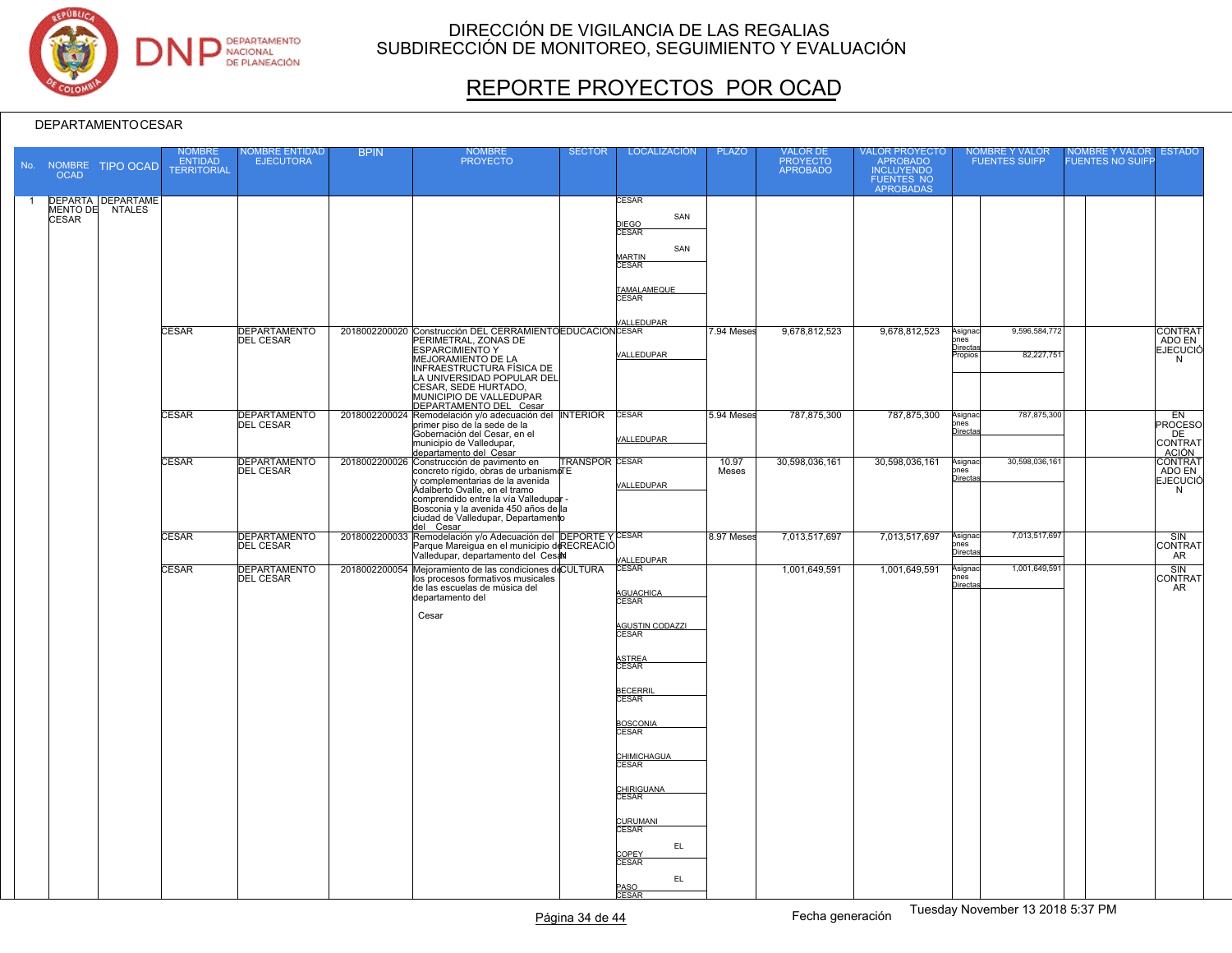

# REPORTE PROYECTOS POR OCAD

#### DEPARTAMENTOCESAR

|                | No. NOMBRE<br><b>OCAD</b> | <b>TIPO OCAD</b>                            | NOMBRE<br><b>ENTIDAD</b><br><b>TERRITORIAL</b> | <b>IOMBRE ENTIDAD</b><br><b>EJECUTORA</b> | <b>BPIN</b> | <b>NOMBRE</b><br><b>PROYECTO</b>                                                                                                                                             | <b>SECTOR</b>                             | LOCALIZACIÓN                                  | <b>PLAZO</b> | <b>VALOR DE</b><br>PROYECTO<br>APROBADO | VALOR PROYECTO<br>APROBADO<br><b>INCLUYENDO</b><br>FUENTES NO<br>APROBADAS | <b>NOMBRE Y VALOR</b><br><b>FUENTES SUIFP</b> | NOMBRE Y VALOR<br><b>FUENTES NO SUIFF</b> | <b>ESTADO</b>        |
|----------------|---------------------------|---------------------------------------------|------------------------------------------------|-------------------------------------------|-------------|------------------------------------------------------------------------------------------------------------------------------------------------------------------------------|-------------------------------------------|-----------------------------------------------|--------------|-----------------------------------------|----------------------------------------------------------------------------|-----------------------------------------------|-------------------------------------------|----------------------|
| $\overline{1}$ |                           | <b>DEPARTA DEPARTAME</b><br>MENTO DE NTALES |                                                |                                           |             |                                                                                                                                                                              |                                           | <b>GAMARRA</b>                                |              |                                         |                                                                            |                                               |                                           |                      |
|                | <b>CESAR</b>              |                                             |                                                |                                           |             |                                                                                                                                                                              |                                           | <b>CESAR</b>                                  |              |                                         |                                                                            |                                               |                                           |                      |
|                |                           |                                             |                                                |                                           |             |                                                                                                                                                                              |                                           | GONZALEZ<br>CESAR                             |              |                                         |                                                                            |                                               |                                           |                      |
|                |                           |                                             |                                                |                                           |             |                                                                                                                                                                              |                                           | LA<br><b>GLORIA</b><br>CESAR                  |              |                                         |                                                                            |                                               |                                           |                      |
|                |                           |                                             |                                                |                                           |             |                                                                                                                                                                              |                                           | LA<br><b>JAGUA DE IBIRICO</b><br><b>CESAR</b> |              |                                         |                                                                            |                                               |                                           |                      |
|                |                           |                                             |                                                |                                           |             |                                                                                                                                                                              |                                           | MANAURE/BALCON DEL<br>CESAR<br>CESAR          |              |                                         |                                                                            |                                               |                                           |                      |
|                |                           |                                             |                                                |                                           |             |                                                                                                                                                                              |                                           | PAILITAS<br>CESAR                             |              |                                         |                                                                            |                                               |                                           |                      |
|                |                           |                                             |                                                |                                           |             |                                                                                                                                                                              |                                           | PELAYA<br><b>CESAR</b>                        |              |                                         |                                                                            |                                               |                                           |                      |
|                |                           |                                             |                                                |                                           |             |                                                                                                                                                                              |                                           | PUEBLO BELLO<br>CESAR                         |              |                                         |                                                                            |                                               |                                           |                      |
|                |                           |                                             |                                                |                                           |             |                                                                                                                                                                              |                                           | RIO DE<br>ORO<br>CESAR                        |              |                                         |                                                                            |                                               |                                           |                      |
|                |                           |                                             |                                                |                                           |             |                                                                                                                                                                              |                                           | ROBLES<br>CESAR                               |              |                                         |                                                                            |                                               |                                           |                      |
|                |                           |                                             |                                                |                                           |             |                                                                                                                                                                              |                                           | SAN<br><b>LBERTO</b><br><b>CESAR</b>          |              |                                         |                                                                            |                                               |                                           |                      |
|                |                           |                                             |                                                |                                           |             |                                                                                                                                                                              |                                           | SAN<br>DIEGO<br>CESAR                         |              |                                         |                                                                            |                                               |                                           |                      |
|                |                           |                                             |                                                |                                           |             |                                                                                                                                                                              |                                           | SAN<br><b>MARTIN</b><br>CESAR                 |              |                                         |                                                                            |                                               |                                           |                      |
|                |                           |                                             |                                                |                                           |             |                                                                                                                                                                              |                                           | TAMALAMEQUE<br><b>CESAR</b>                   |              |                                         |                                                                            |                                               |                                           |                      |
|                |                           |                                             |                                                |                                           |             |                                                                                                                                                                              |                                           |                                               |              |                                         |                                                                            |                                               |                                           |                      |
|                |                           |                                             | <b>CESAR</b>                                   | DEPARTAMENTO                              |             | NALLEDUPAR<br>Progreso en el Municipio de La JagRECREACIÓ<br>de Librico, Cesar<br>Conctinuity de La JagRECREACIÓ<br>Conctinuity<br>2018002200065 Remodelación del Parque El  |                                           | LA<br><b>JAGUA DE IBIRICO</b>                 |              | 2,564,470,561                           | 2,564,470,561                                                              | 2,564,470,561<br>Asignac<br>ones<br>Directas  |                                           | SIN<br>CONTRAT<br>AR |
|                |                           |                                             | <b>CESAR</b>                                   | <b>DEPARTAMENTO</b><br><b>DEL CESAR</b>   |             | 2018002200067 Construcción edificio gobernación dellTERIOR<br>Cesar, sede Carlos LLeras Restrepp<br>en el municipio de Valledupar,                                           |                                           | <b>CESAR</b><br>VALLEDUPAR                    |              | 8,231,475,246                           | 8,231,475,246                                                              | 8,231,475,246<br>Asignac<br>ones<br>Directas  |                                           | SIN<br>CONTRAT<br>AR |
|                |                           |                                             | <b>CESAR</b>                                   | DEPARTAMENTO<br><b>DEL CESAR</b>          |             | departamento del Cesar<br>2018002200073 Adecuación y mejoramiento de<br>escenarios deportivos en los<br>corregimientos El Rincon, Las<br>Pitillas, Nuevas Florez, Tocaimo, y | <b>DEPORTE YCESAR</b><br><b>RECREACIÓ</b> | SAN<br><b>DIEGO</b>                           |              | 6,394,232,093                           | 6,394,232,093                                                              | 6,394,232,093<br>Asignac<br>ones<br>Directa   |                                           | SIN<br>CONTRAT<br>AR |
|                |                           |                                             |                                                |                                           |             | el barrio 21 de Enero del municipio<br>de San Diego, Departamento del<br>Cesar                                                                                               |                                           |                                               |              |                                         |                                                                            |                                               |                                           |                      |
|                |                           |                                             | <b>CESAR</b>                                   | <b>DEPARTAMENTO</b><br><b>DEL CESAR</b>   |             | 2018002200081 Construcción DE PUENTES<br>AFECTADOS POR AVENIDAS<br>TORRENCIALES Y SOCAVACIÓN<br>UBICADOS EN LOS MUNICIPIOS                                                   | <b>TRANSPOR CESAR</b><br>TE.              | AGUSTIN CODAZZI<br>CESAR                      |              | 6,134,565,035                           | 6,134,565,035                                                              | 6,134,565,035<br>Asignac<br>pnes<br>Directas  |                                           | SIN<br>CONTRAT<br>AR |
|                |                           |                                             |                                                |                                           |             | DЕ<br>AGUSTÍN CODAZZI Y SAN DIEGO<br>DEPARTAMENTO DEL Cesar                                                                                                                  |                                           | SAN                                           |              |                                         |                                                                            |                                               |                                           |                      |
|                |                           |                                             | <b>CESAR</b>                                   | <b>DEPARTAMENTO</b><br><b>DEL CESAR</b>   |             | 20181301010110 Construcción de placa huella en la TRANSPOR CESAR<br>vía que del municipio de San DiegoTE                                                                     |                                           | SAN                                           |              | 2,014,787,161                           | 2,014,787,161                                                              | 2,014,787,161<br>Asignac<br>ones<br>Directas  |                                           | SIN<br>CONTRAT       |

Página 35 de 44 Fecha generación Fuesday November 13 2018 5:37 PM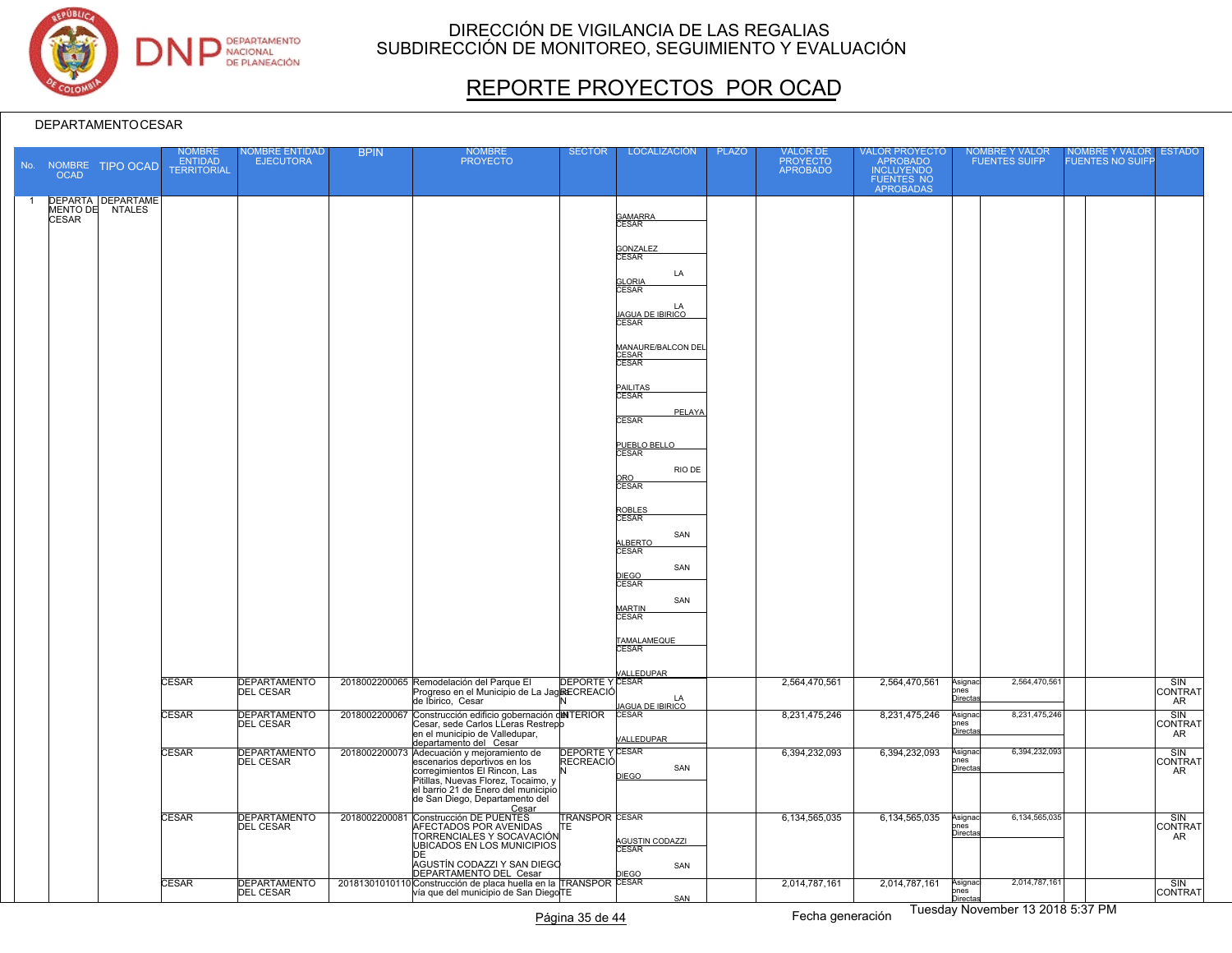

# REPORTE PROYECTOS POR OCAD

|              | <b>OCAD</b>                                                          | No. NOMBRE TIPO OCAD                        | NOMBRE<br><b>ENTIDAD</b><br><b>TERRITORIAL</b> | <b>IOMBRE ENTIDAD</b><br><b>EJECUTORA</b> | <b>BPIN</b>    | <b>NOMBRE</b><br><b>PROYECTO</b>                                                                                                                                     | <b>SECTOR</b>                                    | <b>LOCALIZACIÓN</b>                                 | <b>PLAZO</b>   | VALOR DE<br><b>PROYECTO</b><br><b>APROBADO</b> | VALOR PROYECTO<br>APROBADO<br><b>INCLUYENDO</b><br>FUENTES NO<br>APROBADAS | <b>NOMBRE Y VALOR</b><br><b>FUENTES SUIFP</b>                                                                                                                                                           | <b>ESTADO</b><br><b>VOMBRE Y VALOR</b><br><b>FUENTES NO SUIFF</b>        |
|--------------|----------------------------------------------------------------------|---------------------------------------------|------------------------------------------------|-------------------------------------------|----------------|----------------------------------------------------------------------------------------------------------------------------------------------------------------------|--------------------------------------------------|-----------------------------------------------------|----------------|------------------------------------------------|----------------------------------------------------------------------------|---------------------------------------------------------------------------------------------------------------------------------------------------------------------------------------------------------|--------------------------------------------------------------------------|
|              |                                                                      | <b>DEPARTA DEPARTAME</b><br>MENTO DE NTALES |                                                |                                           |                | comunica El Rincón - municipio de<br>San Diego, en el Departamento del                                                                                               |                                                  | DIEGO                                               |                |                                                |                                                                            |                                                                                                                                                                                                         | AR                                                                       |
|              | <b>CESAR</b>                                                         |                                             | Total:                                         |                                           | 149            | Cesar                                                                                                                                                                |                                                  |                                                     |                | 756,486,209,927                                | 777,553,598,216                                                            |                                                                                                                                                                                                         |                                                                          |
| 1            | Departamen                                                           | <b>OTROS</b>                                | <b>ESAR</b>                                    | <b>DEPARTAMENTO</b>                       |                | 2013000100018 IMPLEMENTACIÓN DE                                                                                                                                      | CIENCIA,                                         | <b>CESAR</b>                                        |                | 5,202,556,905                                  | 5,202,556,905                                                              | 3.639.348.843<br>Fondo                                                                                                                                                                                  | <b>DESAPRO</b>                                                           |
|              | Administrati<br>vo de la<br>Ciencia, la<br>Tecnología<br>Innovación. |                                             |                                                | <b>DEL CESAR</b>                          |                | <b>ACCIONES PARA EL</b><br><b>DIAGNOSTICO DE LA</b><br>ENFERMEDAD DE CHAGAS Y<br>TUBERCULOSIS, MEDIANTE EL<br>USO DE BIOLOGIA MOLECULAR<br>VALLEDUPAR, CESAR, CARIBE | <b>TECNOLOG</b><br>AЕ<br>INNOVACIÓ Departamento  | Todo El                                             |                |                                                |                                                                            | ≿iencia<br><b>Fecnolo</b><br>gía E<br>Innovac<br>1,563,208,062<br>Propios                                                                                                                               | <b>BADO</b>                                                              |
|              | Colciencias                                                          |                                             | <b>CESAR</b>                                   | <b>DEPARTAMENTO</b>                       |                | 2013000100121 FORTALECIMIENTO DEL                                                                                                                                    | CIENCIA,                                         | <b>CESAR</b>                                        | 101.87         | 17,276,897,444                                 | 17,287,897,444                                                             | 14,388,072,100 Recur<br>Fondo                                                                                                                                                                           | 11,000,000 CONTRAT                                                       |
|              |                                                                      |                                             |                                                | <b>DEL CESAR</b>                          |                | <b>DEPARTAMENTO DEL CESAR ENTECNOLOGÍ</b><br>SUS CAPACIDADES DE<br><b>INVESTIGACIÓN EN CTEI</b><br>CESAR, CARIBE                                                     | . F<br>INNOVACIÓ Departamento                    | Todo El                                             | Meses          |                                                |                                                                            | Ciencia<br><b>Fecnolo</b><br>gía E<br>Innovac<br>2,888,825,344<br>ropios                                                                                                                                | SOS<br>ADO EN<br>propi<br><b>EJECUCIÓ</b><br>$\overline{\text{os}}$<br>N |
|              |                                                                      |                                             | <b>CESAR</b>                                   | <b>DEPARTAMENTO</b>                       |                | 2013000100257 CONSOLIDACIÓN DE LAS                                                                                                                                   | CIENCIA.                                         | <b>CESAR</b>                                        | 55.97          | 77,265,278,650                                 | 77.265.278.650                                                             | Fondo<br>64,541,936,186                                                                                                                                                                                 | <b>CONTRAT</b>                                                           |
|              |                                                                      |                                             |                                                | <b>DEL CESAR</b>                          |                | CAPACIDADES DE CIENCIA<br>TECNOLOGÍA E INNOVACIÓN<br>DEL SECTOR AGROPECUARIO<br><b>DEL DEPARTAMENTO DEL</b><br><b>CESAR</b>                                          | <b>TECNOLOG</b><br>AΕ<br><b>INNOVACIÓ ROBLES</b> |                                                     | Meses          |                                                |                                                                            | Ciencia<br>Tecnolc<br>gía E<br>innovac                                                                                                                                                                  | ADO EN<br><b>EJECUCIÓ</b><br>N                                           |
|              |                                                                      |                                             |                                                |                                           |                |                                                                                                                                                                      |                                                  | VALLEDUPAR                                          |                |                                                |                                                                            | 12,723,342,464<br>Propios                                                                                                                                                                               |                                                                          |
|              |                                                                      |                                             | <b>CESAR</b>                                   | <b>DEPARTAMENTO</b><br><b>DEL CESAR</b>   |                | 2015000100066 FORTALECIMIENTO A LA<br>OFERTA POSGRADUAL DE<br>DOCENTES EN MAESTRÍAS<br>PARA LA EXCELENCIA<br>ACADÉMICA, EN EL<br>DEPARTAMENTO DEL CESAR.             | <b>EDUCACIÓNCESAR</b>                            | AGUACHICA<br>CESAR                                  | 29.94<br>Meses | 4,033,340,000                                  | 4,033,340,000                                                              | 4,033,340,000<br>Fondo<br>Ciencia<br>Tecnolo<br>gía E<br>innovac                                                                                                                                        | <b>DESAPRO</b><br><b>BADO</b>                                            |
|              |                                                                      |                                             |                                                |                                           |                |                                                                                                                                                                      |                                                  | <mark>CURUMANI</mark><br>CESAR<br><b>/ALLEDUPAR</b> |                |                                                |                                                                            | 'n                                                                                                                                                                                                      |                                                                          |
|              |                                                                      |                                             | Total:                                         |                                           | $\overline{4}$ |                                                                                                                                                                      |                                                  |                                                     |                | 103,778,072,999                                | 103.789.072.999                                                            |                                                                                                                                                                                                         |                                                                          |
|              |                                                                      | OCAD PAZ SIN DEFINIR CESAR                  | Total:                                         | <b>DEPARTAMENTO</b><br><b>DEL CESAR</b>   | $\mathbf{1}$   | 20171301010053 Mejoramiento de la vía Codazzi-Vía RANSPOR CESAR<br>Nacional, etapa I, en el Departamente<br>del Cesar                                                |                                                  | AGUSTIN CODAZZI<br><b>ROBLES</b>                    | 11.94<br>Meses | 18.062.053.904<br>18,062,053,904               | 18.062.053.904<br>18,062,053,904                                           | 1,368,486,210<br>Asignac<br>nes<br><u>Directa</u><br>16,693,567,694<br>Asignac<br>ón para<br>a Paz-<br>Provect<br>os de<br>nfraest<br>uctura<br>transpo<br>nara la<br>nplen<br>entació<br>Acuerd<br>Paz | <b>EN</b><br><b>PROCESO</b><br>DE<br><b>CONTRAT</b><br><b>ACIÓN</b>      |
| $\mathbf{1}$ | Región                                                               | <b>REGIONALESCESAR</b>                      |                                                | <b>DEPARTAMENTO</b>                       |                | 2013000020004 FORTALECIMIENTO DE                                                                                                                                     | <b>EDUCACIÓNCESAR</b>                            |                                                     | 5.97 Meses     | 3,573,684,000                                  | 3,573,684,000                                                              | 3,573,684,000<br>Fondo                                                                                                                                                                                  | <b><i>TERMINAD</i></b>                                                   |
|              | Caribe                                                               |                                             |                                                | <b>DEL CESAR</b>                          |                | <b>COMPETENCIAS</b><br>COMUNICATIVAS EN LENGUAS<br><b>EXTRANJERAS INGLES EN EL</b><br><b>DEPARTAMENTO DEL CESAR</b>                                                  |                                                  | Todo El<br>Departamento                             |                |                                                |                                                                            | Compe<br>าsaciór<br>Region                                                                                                                                                                              | $\Omega$                                                                 |
|              |                                                                      |                                             | CESAR                                          | <b>DEPARTAMENTO</b><br><b>DEL CESAR</b>   |                | 2013000020005 SERVICIO DE TRANSPORTE<br>ESCOLAR PARA LOS NIÑOS.<br>NIÑAS, ADOLESCENTES Y<br>JÓVENES EN TODO EL<br><b>DEPARTAMENTO, CESAR</b>                         | <b>EDUCACIÓNCESAR</b>                            | Todo El<br>Departamento                             | 7.97 Meses     | 1,805,240,791                                  | 1,805,240,791                                                              | 1,805,240,79<br>Fondo<br>Compe<br>ısación<br>Region                                                                                                                                                     | <b><i>TERMINAD</i></b><br>$\Omega$                                       |
|              |                                                                      |                                             | <b>CESAR</b>                                   | <b>DEPARTAMENTO</b><br><b>DEL CESAR</b>   |                | 2013000020006 FORTALECIMIENTO DE LOS<br>CENTROS DE RECUPERACION<br>NUTRICIONAL EN EL<br>DEPARTAMENTO DEL CESAR                                                       | <b>SALUDY</b><br>PROTECCIÓ<br>N SOCIAL           | <b>CESAR</b><br><b>AGUACHICA</b><br><b>CESAR</b>    | 4.94 Meses     | 3,875,158,456                                  | 3,875,158,456                                                              | 3,875,158,456<br>Fondo<br>De.<br>Compe<br>nsación<br>Region                                                                                                                                             | <b>ERMINAD</b><br>$\circ$                                                |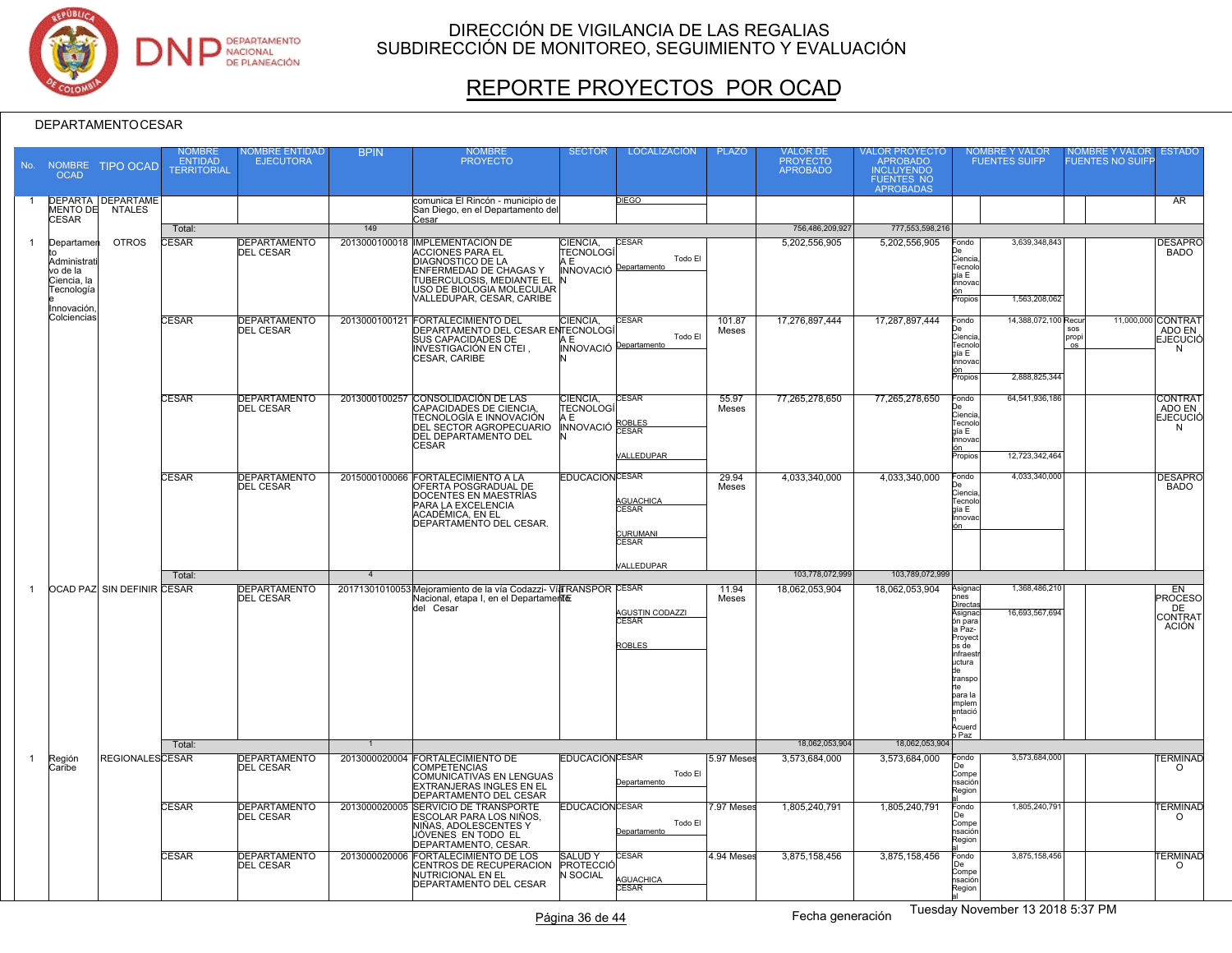

# REPORTE PROYECTOS POR OCAD

| <b>OCAD</b>      | No. NOMBRE TIPO OCAD | <b>OMBRE</b><br><b>ENTIDAD</b><br><b>TERRITORIAL</b> | <b>IOMBRE ENTIDAD</b><br><b>EJECUTORA</b> | <b>BPIN</b> | <b>NOMBRE</b><br><b>PROYECTO</b>                                                                               | <b>SECTOR</b>          | <b>LOCALIZACIÓN</b>                  | <b>PLAZO</b>   | <b>VALOR DE</b><br>PROYECTO<br>APROBADO | VALOR PROYECTC<br>ALONTROBADO<br>INCLUYENDO<br>FUENTES NO<br>APROBADAS |                                 | <b>VOMBRE Y VALOR</b><br><b>FUENTES SUIFP</b> | OMBRE Y VALOR<br><b>FUENTES NO SUIFF</b> | <b>ESTADO</b>                        |
|------------------|----------------------|------------------------------------------------------|-------------------------------------------|-------------|----------------------------------------------------------------------------------------------------------------|------------------------|--------------------------------------|----------------|-----------------------------------------|------------------------------------------------------------------------|---------------------------------|-----------------------------------------------|------------------------------------------|--------------------------------------|
| Región<br>Caribe | <b>REGIONALES</b>    |                                                      |                                           |             |                                                                                                                |                        | <b>AGUSTIN CODAZZI</b><br>CESAR      |                |                                         |                                                                        |                                 |                                               |                                          |                                      |
|                  |                      |                                                      |                                           |             |                                                                                                                |                        | ASTREA<br>CESAR                      |                |                                         |                                                                        |                                 |                                               |                                          |                                      |
|                  |                      |                                                      |                                           |             |                                                                                                                |                        | <b>CHIMICHAGUA</b><br>CESAR          |                |                                         |                                                                        |                                 |                                               |                                          |                                      |
|                  |                      |                                                      |                                           |             |                                                                                                                |                        | <b>CURUMANI</b><br>CESAR             |                |                                         |                                                                        |                                 |                                               |                                          |                                      |
|                  |                      |                                                      |                                           |             |                                                                                                                |                        | <u>PUEBLO BELLO<br/>CESAR</u>        |                |                                         |                                                                        |                                 |                                               |                                          |                                      |
|                  |                      | <b>CESAR</b>                                         | <b>DEPARTAMENTO</b><br><b>DEL CESAR</b>   |             | 2013000020007 FORTALECIMIENTO DE LOS<br><b>ESTABLECIMIENTOD EDUC.</b>                                          | <b>EDUCACIÓN CESAR</b> | <b>/ALLEDUPAR</b>                    | 3.97 Meses     | 3,078,078,880                           | 3,078,078,880                                                          | Fondo<br>De                     | 3,078,078,880                                 |                                          | <b>ERMINAD</b><br>$\circ$            |
|                  |                      |                                                      |                                           |             | CON METODOLOGIAS DE<br>APRENDIZAJE PARA LAS<br>PROCESOS DE COMPETENCIAS<br>DE LECTURA Y ESCRITURA EN           |                        | Todo El<br>Departamento              |                |                                         |                                                                        | Compe<br>hsación<br>Region      |                                               |                                          |                                      |
|                  |                      | <b>CESAR</b>                                         | <b>DEPARTAMENTO</b><br><b>DEL CESAR</b>   |             | EL DEPARTAMENTO DEL CESAR<br>2013000020009 IMPLEMENTACIÓN DE SISTEMASJUSTICIA Y CESAR<br>DE CÁMARAS DE VIDEO Y | DEL                    |                                      | 6.97 Meses     | 8,667,824,668                           | 8,667,824,668                                                          | Fondo<br>De                     | 8,667,824,668                                 |                                          | <b>DESAPRO</b><br><b>BADO</b>        |
|                  |                      |                                                      |                                           |             | CIRCUITO CERRADO DE<br>TELEVISIÓN PARA EL<br>MEJORAMINTO DE LA                                                 | <b>DERECHO</b>         | AGUACHICA<br>CESAR                   |                |                                         |                                                                        | Compe<br>nsaciónl<br>Region     |                                               |                                          |                                      |
|                  |                      |                                                      |                                           |             | SEGURIDAD DEL<br>DEPARTAMENTO DEL CESAR                                                                        |                        | AGUSTIN CODAZZI<br>CESAR             |                |                                         |                                                                        |                                 |                                               |                                          |                                      |
|                  |                      |                                                      |                                           |             |                                                                                                                |                        | BOSCONIA<br>CESAR                    |                |                                         |                                                                        |                                 |                                               |                                          |                                      |
|                  |                      |                                                      |                                           |             |                                                                                                                |                        | <b>GONZALEZ</b><br>CESAR             |                |                                         |                                                                        |                                 |                                               |                                          |                                      |
|                  |                      |                                                      |                                           |             |                                                                                                                |                        | ROBLES<br>CESAR                      |                |                                         |                                                                        |                                 |                                               |                                          |                                      |
|                  |                      | CESAR                                                | <b>DEPARTAMENTO</b>                       |             | 2013000020010 CONSTRUCCIÓN Y DOTACIÓN EDUCACIÓN CESAR                                                          |                        | VALLEDUPAR                           | 53.94          | 41, 163, 766, 705                       | 41, 163, 766, 705                                                      | Fondo<br>De                     | 41, 163, 766, 705                             |                                          | <b>CONTRAT</b>                       |
|                  |                      |                                                      | <b>DEL CESAR</b>                          |             | DEL CAMPUS CESAR<br>UNIVERSIDAD NACIONAL DE<br>COLOMBIA UBICADO EN EL<br>MUNICIPIO DE LA PAZ, CESAR            |                        | <b>ROBLES</b>                        | Meses          |                                         |                                                                        | Compe<br>nsación<br>Region      |                                               |                                          | ADO EN<br><b>EJECUCIÓ</b><br>N       |
|                  |                      | <b>CESAR</b>                                         | <b>DEPARTAMENTO</b><br><b>DEL CESAR</b>   |             | 2013000020011 CONSTRUCCIÓN DEL HOSPITAL SALUD Y<br>UOSE DAVID PADILLA VILLAFAÑं PROTECCIĆ<br>DDEL MUNICIPIO DE | N SOCIAL               | <b>CESAR</b><br>AGUACHICA            | 56.94<br>Meses | 59,718,966,907                          | 61,847,264,686                                                         | Fondo<br>De<br>Compe<br>nsación | 42,657,409,176 Recur                          | ${\tt SOS}$<br>propi<br>$\circ$          | CONTRAT<br>ADO EN<br><b>EJECUCIÓ</b> |
|                  |                      |                                                      |                                           |             | AGUACHICA, CESAR, CARIBE                                                                                       |                        |                                      |                |                                         |                                                                        | Region<br>Fondo<br>l De         | 17,061,557,731                                |                                          | N                                    |
|                  |                      |                                                      |                                           |             |                                                                                                                |                        |                                      |                |                                         |                                                                        | Desarr<br>Region                |                                               |                                          |                                      |
|                  |                      | <b>CESAR</b>                                         | <b>DEPARTAMENTO</b><br><b>DEL CESAR</b>   |             | 2013000020012 REHABILITACIÓN DE LA VÍA Y TRANSPOR CESAR<br>CONSTRUCCIÓN DEL PUENTE TE<br>QUE COMUNICA LOS      |                        |                                      |                | 36,315,383,917                          | 36,315,383,917                                                         | Fondo<br>De<br>Compe<br>hsación | 19,253,826,186                                |                                          | <b>DESAPRO</b><br><b>BADO</b>        |
|                  |                      |                                                      |                                           |             | MUNICIPIOS DE GAMARRA Y<br>AGUACHICA CESAR CARIBE                                                              |                        | AGUACHICA<br>CESAR<br><b>GAMARRA</b> |                |                                         |                                                                        | Region<br>Fondo<br>De           | 17,061,557,731                                |                                          |                                      |
|                  |                      |                                                      |                                           |             |                                                                                                                |                        |                                      |                |                                         |                                                                        | Desarro<br>Region               |                                               |                                          |                                      |
|                  |                      | <b>CESAR</b>                                         | <b>DEPARTAMENTO</b><br><b>DEL CESAR</b>   |             | 2013000020092 CONSTRUCCIÓN DE VIVIENDAS VIVIENDA,<br>DE INTERÉS PRIORITARIO EN CIUDAD Y                        |                        | <b>CESAR</b>                         | 47.94<br>Meses | 114,823,521,028                         | 114,823,521,028                                                        | Asignac<br>nes                  | 4,990,616,212                                 |                                          | <b>TERMINAD</b><br>$\circ$           |
|                  |                      |                                                      |                                           |             |                                                                                                                | Página 37 de 44        |                                      |                | Fecha generación                        |                                                                        |                                 | Tuesday November 13 2018 5:37 PM              |                                          |                                      |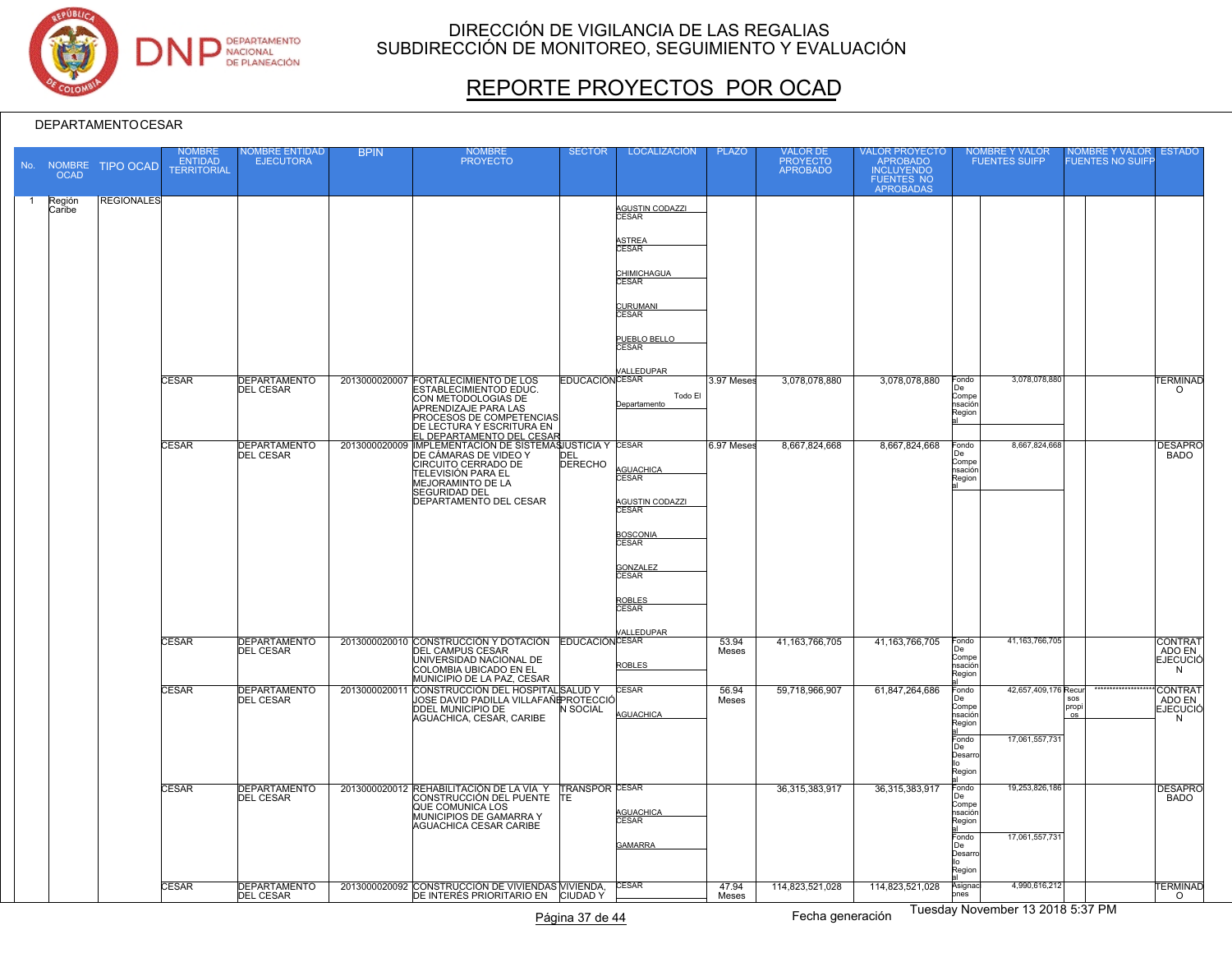

# REPORTE PROYECTOS POR OCAD

|              | <b>OCAD</b>      | No. NOMBRE TIPO OCAD | NOMBRE<br>ENTIDAD<br><b>TERRITORIAL</b> | NOMBRE ENTIDAD<br><b>EJECUTORA</b>      | <b>BPIN</b> | <b>NOMBRE</b><br><b>PROYECTO</b>                                                                                                                                                                                                                      | <b>SECTOR</b>                | <b>LOCALIZACIÓN</b>                                                                                                                                                                                                                                                                                             | <b>PLAZO</b>   | VALOR DE<br>PROYECTO<br>APROBADO | VALOR PROYECTO<br>APROBADO<br>INCLUYENDO<br>FUENTES NO<br>APROBADAS | NOMBRE Y VALOR<br>FUENTES SUIFP                                                                                                                                                        | NOMBRE Y VALOR<br>FUENTES NO SUIFP       | <b>ESTADO</b>              |
|--------------|------------------|----------------------|-----------------------------------------|-----------------------------------------|-------------|-------------------------------------------------------------------------------------------------------------------------------------------------------------------------------------------------------------------------------------------------------|------------------------------|-----------------------------------------------------------------------------------------------------------------------------------------------------------------------------------------------------------------------------------------------------------------------------------------------------------------|----------------|----------------------------------|---------------------------------------------------------------------|----------------------------------------------------------------------------------------------------------------------------------------------------------------------------------------|------------------------------------------|----------------------------|
| $\mathbf{1}$ | Región<br>Caribe | <b>REGIONALES</b>    |                                         |                                         |             | LOS MUNICIPIOS DE SAN<br>ALBERTO, AGUACHICA,<br>CURUMANI, ASTREA, BECERRIL,<br>SAN DIEGO GAMARRA EN EL<br><b>DEPARTAMENTO CESAR</b>                                                                                                                   | <b>TERRITORI</b>             | AGUACHICA<br>CESAR<br>ASTREA<br>CESAR<br><b>BECERRIL</b><br>CESAR<br>CURUMANI<br>CESAR<br>GAMARRA<br>CESAR<br>SAN<br>ALBERTO<br>CESAR<br>SAN                                                                                                                                                                    |                |                                  |                                                                     | Directas<br>Fondo<br>51,302,270,154<br>De<br>Compe<br>nsación∣<br>Region<br>8,678,514,709<br>Fondo<br>De<br>Desarro<br>Region<br>37,104,309,000<br>Nación<br>12,747,810,953<br>Propios |                                          |                            |
|              |                  |                      | <b>CESAR</b>                            | <b>DEPARTAMENTO</b><br><b>DEL CESAR</b> |             | 2014000020020 CONSTRUCCIÓN DE<br>PAVIMENTO Y ANDENES EN<br>CONCRETO RÍGIDO EN VÍAS<br>URBANAS DE MUNICIPIOS DE<br>SAN ALBERTO, SAN MARTÍN,<br>AGUACHICA, LA GLORIA,<br>PAILITAS, ASTREA, EL PASO, EL<br>COPEY, AGUSTÍN CODAZZI Y<br>VALLEDUPAR, CESAR | <b>TRANSPOR CESAR</b><br>ΙTΕ | <b>DIEGO</b><br>AGUACHICA<br>CESAR<br>AGUSTIN CODAZZI<br>CESAR<br>ASTREA<br>CESAR<br>EL.<br>COPEY<br>CESAR<br>EL<br>PASO<br>CESAR<br>LA<br><b>GLORIA</b><br>CESAR<br>PAILITAS<br>CESAR<br>PELAYA<br><b>CESAR</b><br>SAN<br>ALBERTO<br>SAN<br><b>MARTIN</b><br>CESAR<br>TAMALAMEQUE<br>CESAR<br><b>ALLEDUPAR</b> | 15.97<br>Meses | 29,928,017,880                   | 32,538,218,707                                                      | 29,928,017,880 Recur<br>Fondo<br>De<br>Compe<br>nsación<br>Region                                                                                                                      | *************<br>sos<br>propi<br>$\circ$ | <b>TERMINAD</b><br>$\circ$ |
|              |                  |                      | CESAR                                   | <b>DEPARTAMENTO</b><br><b>DEL CESAR</b> |             | 2015000020006 SERVICIO DE TRANSPORTE<br>ESCOLAR PARA LOS NIÑOS,<br>NIÑAS Y ADOLESCENTES EN<br>TODO EL DEPARTAMENTO DEL<br><b>CESAR</b>                                                                                                                | <b>EDUCACIÓN CESAR</b>       | AGUACHICA<br>AGUSTIN CODAZZI<br>CESAR<br>ASTREA<br>CESAR                                                                                                                                                                                                                                                        | 5.97 Meses     | 2,512,584,700                    | 2,512,584,700                                                       | 2,512,584,700<br>Fondo<br>De<br>Compe<br>nsación<br>Region                                                                                                                             |                                          | <b>TERMINAD</b><br>$\circ$ |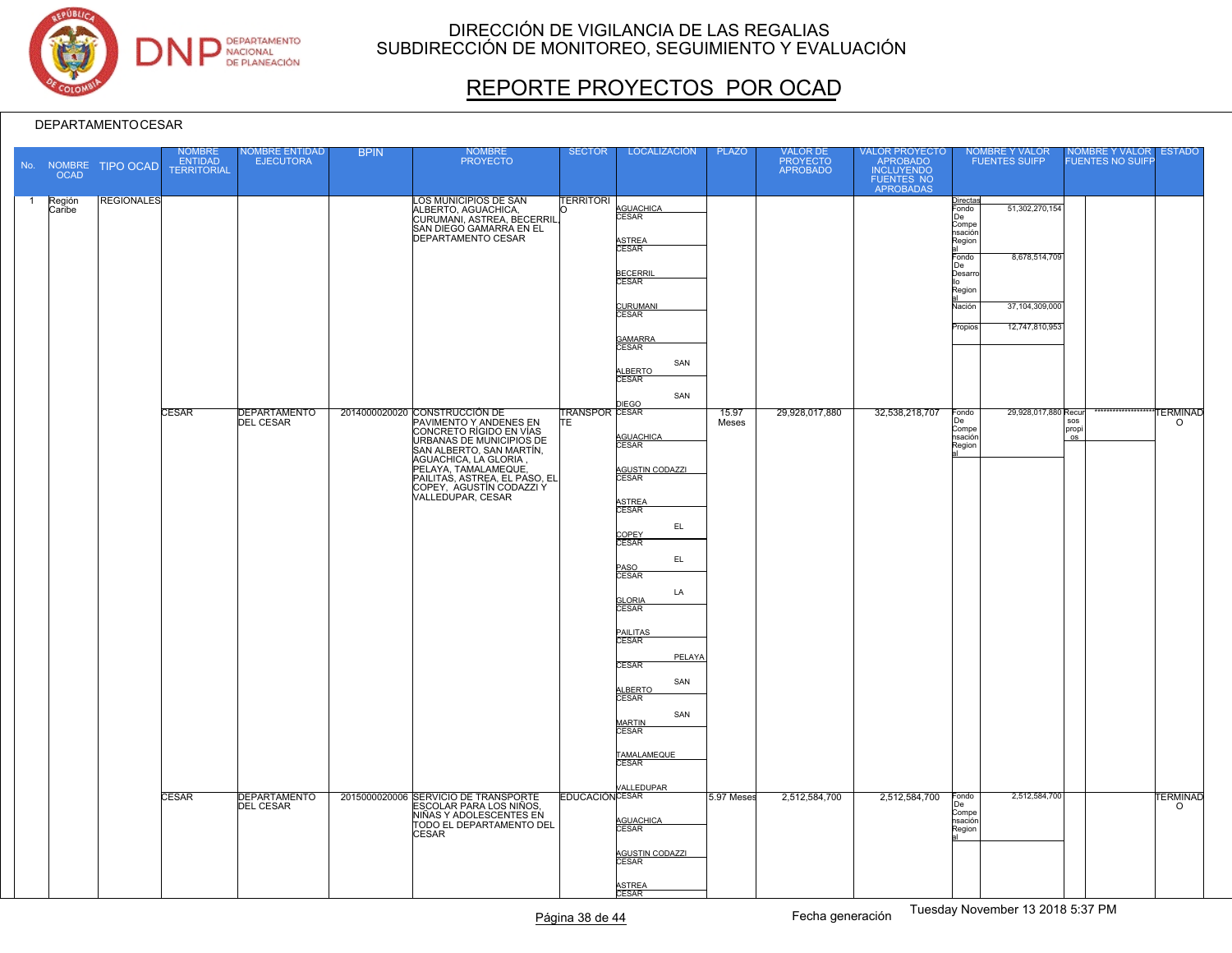

# REPORTE PROYECTOS POR OCAD

|                | <b>OCAD</b>      | No. NOMBRE TIPO OCAD | <b>NOMBRE</b><br><b>ENTIDAD</b><br><b>TERRITORIAL</b> | <b>NOMBRE ENTIDAD</b><br><b>EJECUTORA</b> | <b>BPIN</b> | <b>NOMBRE</b><br><b>PROYECTO</b>                                                                                                                                                                                       | <b>SECTOR</b>              | LOCALIZACIÓN                                                                                                                                                                                                                                                                                                                                                                                              | <b>PLAZO</b>   | VALOR DE<br>PROYECTO<br>APROBADO | VALOR PROYECTO<br>APROBADO<br>INCLUYENDO<br>FUENTES NO<br>APROBADAS | NOMBRE Y VALOR<br><b>FUENTES SUIFP</b>                                                                             | NOMBRE Y VALOR ESTADO<br><b>FUENTES NO SUIFF</b> |                                 |
|----------------|------------------|----------------------|-------------------------------------------------------|-------------------------------------------|-------------|------------------------------------------------------------------------------------------------------------------------------------------------------------------------------------------------------------------------|----------------------------|-----------------------------------------------------------------------------------------------------------------------------------------------------------------------------------------------------------------------------------------------------------------------------------------------------------------------------------------------------------------------------------------------------------|----------------|----------------------------------|---------------------------------------------------------------------|--------------------------------------------------------------------------------------------------------------------|--------------------------------------------------|---------------------------------|
| $\overline{1}$ | Región<br>Caribe | <b>REGIONALES</b>    |                                                       |                                           |             |                                                                                                                                                                                                                        |                            | BOSCONIA<br>CESAR<br>CHIMICHAGUA<br>CESAR<br>CURUMANI<br>EL.<br>COPEY<br>CESAR<br>GAMARRA<br>CESAR<br>GONZALEZ<br>CESAR<br>LA<br><b>GLORIA</b><br>CESAR<br>MANAURE/BALCON DEL<br>CESAR<br>CESAR<br>PAILITAS<br>CESAR<br>PELAYA<br><b>CESAR</b><br>PUEBLO BELLO<br>CESAR<br>RIO DE<br>ORO<br>CESAR<br>ROBLES<br>CESAR<br>SAN<br>ALBERTO<br>CESAR<br>SAN<br>DIEGO<br>CESAR<br>SAN<br>MARTIN<br><b>CESAR</b> |                |                                  |                                                                     |                                                                                                                    |                                                  |                                 |
|                |                  |                      | CESAR                                                 | <b>DEPARTAMENTO</b><br><b>DEL CESAR</b>   |             | 2015000020029 DOTACIÓN DE EQUIPOS<br><b>BIOMÉDICOS Y MOBILIARIO</b><br>INTRAHOSPITALARIO PARA LA N SOCIAL<br>E.S.E. HOSPITAL REGIONAL JOSÉ<br>DAVID PADILLA VILLAFAÑE EN EL<br>MUNICIPIO DE AGUACHICA,<br><b>CESAR</b> | <b>SALUDY</b><br>PROTECCIÓ | TAMALAMEQUE<br><b>CESAR</b><br>AGUACHICA                                                                                                                                                                                                                                                                                                                                                                  | 32.97<br>Meses | 20,033,171,225                   | 20,033,171,225                                                      | 17,202,620,841<br>Fondo<br> De<br>Compe<br>nsación<br>Region<br>Fondo<br>2,830,550,384<br> De<br>Desarro<br>Region |                                                  | CONTRAT<br><b>EJECUCIÓ</b><br>N |
|                |                  |                      | CESAR                                                 | <b>DEPARTAMENTO</b><br><b>DEL CESAR</b>   |             | 2016000020005 FORTALECIMIENTO DE LA RED SALUD Y<br>DE TRANSPORTE ASISTENCIAL PROTECCIÓ<br>EN SALUD EN EL<br>DEPARTAMENTO DEL CESAR,<br>VIGENCIA 2016                                                                   | N SOCIAL                   | CESAR<br>AGUACHICA<br>CESAR                                                                                                                                                                                                                                                                                                                                                                               | 6.94 Meses     | 3,675,813,180                    | 3,675,813,180                                                       | 2,573,069,226<br>Fondo<br>De<br>Compe<br>nsación<br>Region<br>Nación                                               |                                                  | PARA<br><b>CIERRE</b>           |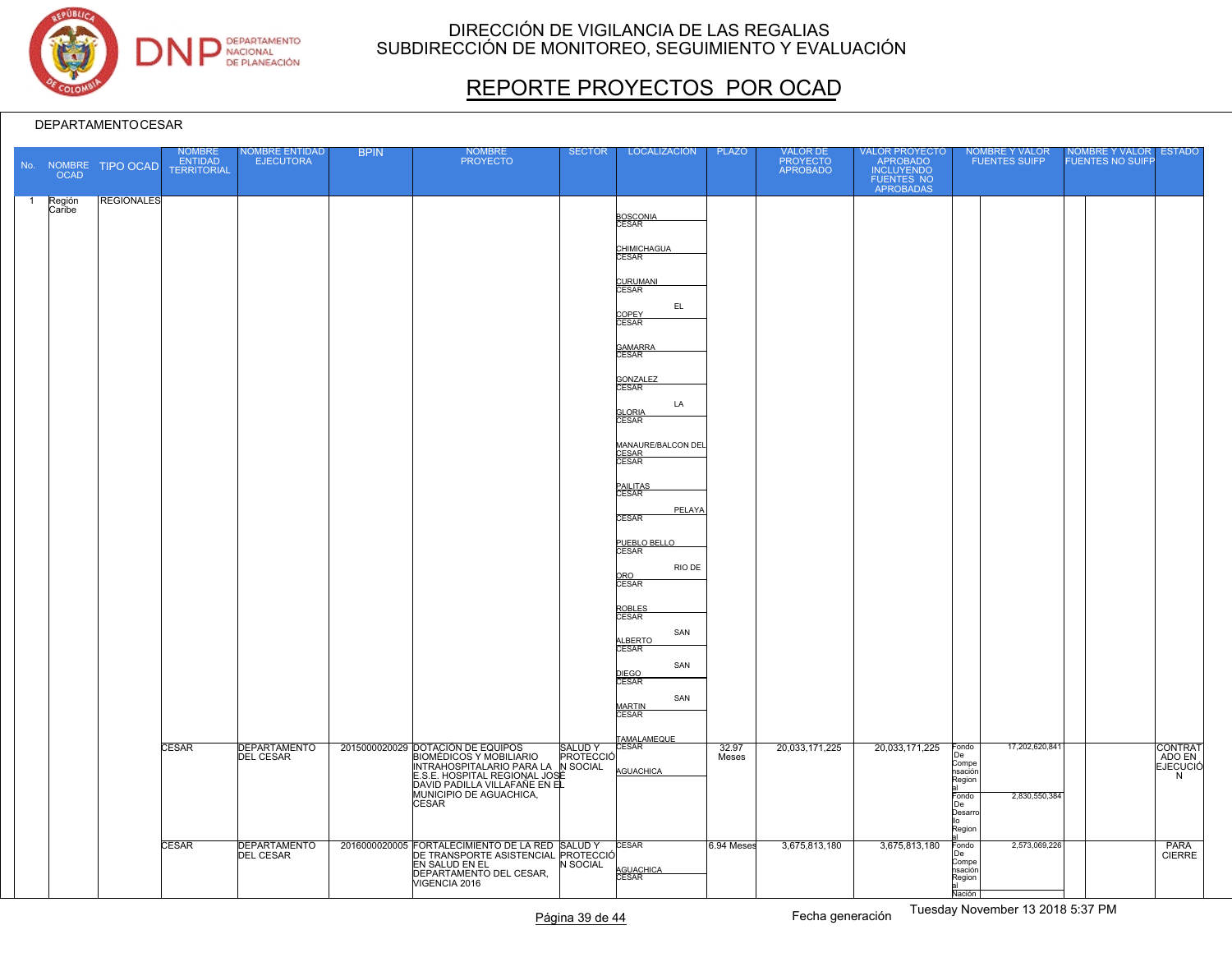

# REPORTE PROYECTOS POR OCAD

|                | <b>OCAD</b>      | No. NOMBRE TIPO OCAD | NOMBRE<br>ENTIDAD<br>TERRITORIAL | NOMBRE ENTIDAD<br>EJECUTORA | <b>BPIN</b> | NOMBRE<br>PROYECTO                                                                                                                                                                         | <b>SECTOR</b> | LOCALIZACIÓN                                                                                                                                                                                                                                                                                                                         | <b>PLAZO</b>   | VALOR DE<br>PROYECTO<br>APROBADO | VALOR PROYECTO<br>APROBADO<br>INCLUYENDO<br>FUENTES NO<br>APROBADAS | NOMBRE Y VALOR<br>FUENTES SUIFP                             | NOMBRE Y VALOR ESTADO |                                    |
|----------------|------------------|----------------------|----------------------------------|-----------------------------|-------------|--------------------------------------------------------------------------------------------------------------------------------------------------------------------------------------------|---------------|--------------------------------------------------------------------------------------------------------------------------------------------------------------------------------------------------------------------------------------------------------------------------------------------------------------------------------------|----------------|----------------------------------|---------------------------------------------------------------------|-------------------------------------------------------------|-----------------------|------------------------------------|
| $\overline{1}$ | Región<br>Caribe | <b>REGIONALES</b>    |                                  |                             |             |                                                                                                                                                                                            |               | <b>AGUSTIN CODAZZI</b><br>CESAR<br>ASTREA<br>CESAR<br>CHIRIGUANA<br>CURUMANI<br>CESAR<br>EL<br>COPEY<br>CESAR<br>$\mathsf{EL}$<br>PASO<br>CESAR<br>GAMARRA<br>CESAR<br>GONZALEZ<br>CESAR<br>PAILITAS<br>CESAR<br>RIO DE<br>ORO<br>CESAR<br>SAN<br>ALBERTO<br>CESAR<br>SAN<br>DIEGO<br>CESAR<br>SAN<br>MARTIN<br>CESAR<br>TAMALAMEQUE |                |                                  |                                                                     | 1,102,743,954                                               |                       |                                    |
|                |                  |                      | <b>CESAR</b>                     | DEPARTAMENTO                |             | 2016000020009 CONSTRUCCIÓN DE REDES DE MINAS Y<br>MEDIA Y BAJA TENSION PARA LAENERGÍA<br>ELECTRIFICACIÓN RURAL EN<br>DIFERENTES VEREDAS DE LOS<br>MUNICIPIOS DEL<br>DEPARTAMENTO DEL CESAR |               | VALLEDUPAR<br>CESAR<br><b>ASTREA</b><br>CESAR<br>CHIMICHAGUA<br>CESAR<br>CHIRIGUANA<br>CURUMANI<br>CESAR<br>MANAURE/BALCON DEL<br>CESAR<br>CESAR<br>PELAYA<br><b>CESAR</b><br>PUEBLO BELLO                                                                                                                                           | 11.97<br>Meses | 16,450,126,147                   | 16,450,126,147                                                      | 16,450,126,147<br>Fondo<br>De<br>Compe<br>hsación<br>Region |                       | CONTRAT<br>ADO EN<br>EJECUCIÓ<br>N |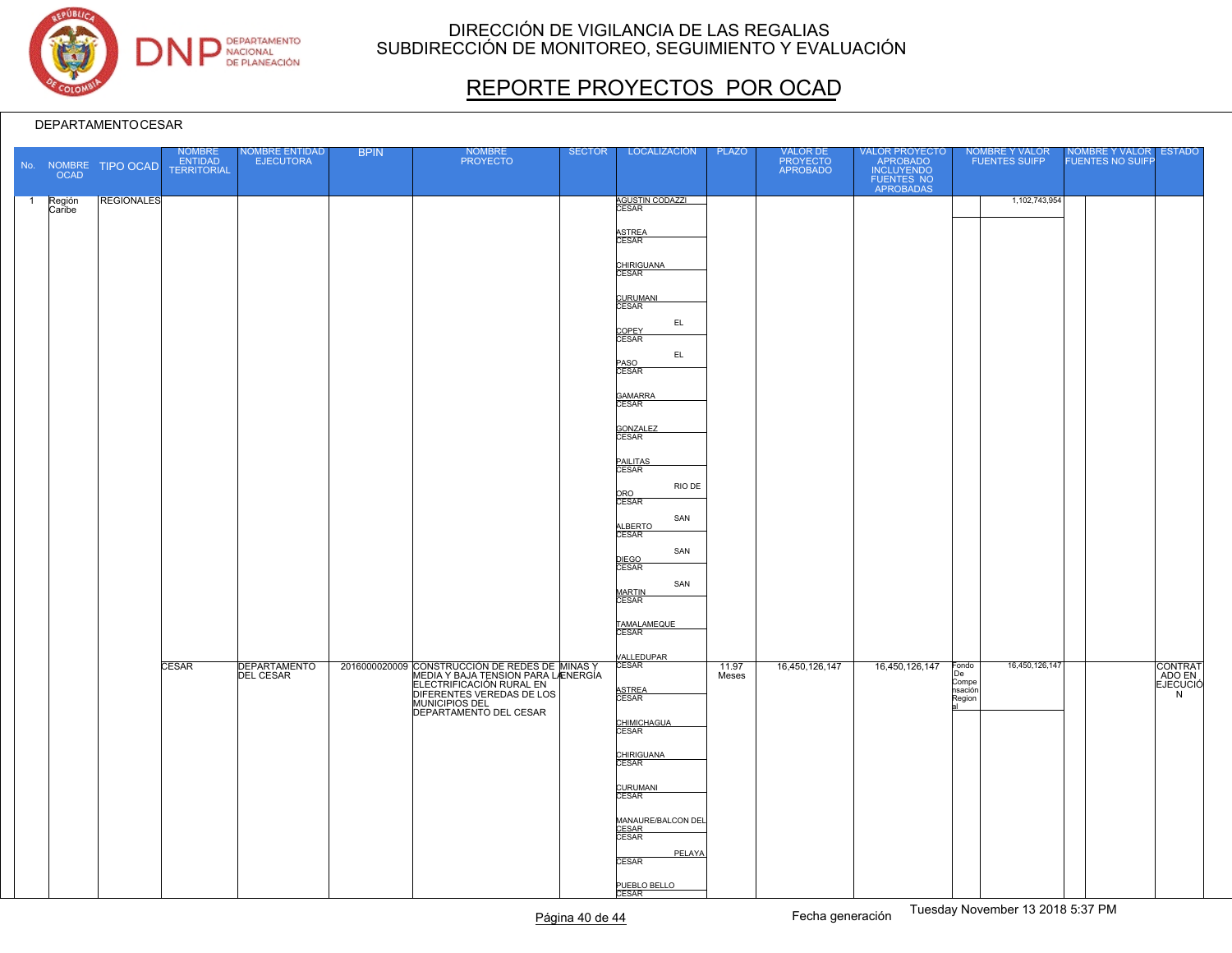

# REPORTE PROYECTOS POR OCAD

|    | <b>OCAD</b>      | No. NOMBRE TIPO OCAD | <b>NOMBRE</b><br>ENTIDAD<br><b>TERRITORIAL</b> | NOMBRE ENTIDAD<br>EJECUTORA             | <b>BPIN</b> | NOMBRE<br>PROYECTO                                                                                                                                                                                                                                          | <b>SECTOR</b>      | LOCALIZACIÓN                                                                          | <b>PLAZO</b>   | VALOR DE<br>PROYECTO<br>APROBADO | VALOR PROYECTO<br>APROBADO<br>INCLUYENDO<br>FUENTES NO<br>APROBADAS | NOMBRE Y VALOR<br>FUENTES SUIFP                             | NOMBRE Y VALOR<br>FUENTES NO SUIFP | <b>ESTADO</b>         |
|----|------------------|----------------------|------------------------------------------------|-----------------------------------------|-------------|-------------------------------------------------------------------------------------------------------------------------------------------------------------------------------------------------------------------------------------------------------------|--------------------|---------------------------------------------------------------------------------------|----------------|----------------------------------|---------------------------------------------------------------------|-------------------------------------------------------------|------------------------------------|-----------------------|
| -1 | Región<br>Caribe | <b>REGIONALES</b>    | <b>CESAR</b>                                   | <b>DEPARTAMENTO</b><br><b>DEL CESAR</b> |             | 2016000020010 CONSTRUCCIÓN DE<br>CONEXIONES DOMICILIARIAS DENERGÍA                                                                                                                                                                                          | MINAS <sup>'</sup> | ROBLES<br>CESAR<br>SAN<br>DIEGO<br>CESAR<br><b>/ALLEDUPAR</b><br>CESAR                | 37.9 Meses     | 12,042,271,828                   | 12,042,271,828                                                      | 12,042,271,828<br>Fondo<br>De                               |                                    | CONTRAT<br>ADO EN     |
|    |                  |                      |                                                |                                         |             | GAS NATURAL PARA LOS<br>ESTRATOS 1 Y 2 EN DIFERENTES<br><b>CORREGIMIENTOS Y</b><br>CABECERAS MUNICIPALES DEL<br>DEPARTAMENTO DEL CESAR                                                                                                                      |                    | AGUACHICA<br>AGUSTIN CODAZZI<br><b>BECERRIL</b><br>CESAR                              |                |                                  |                                                                     | Compe<br>nsación<br>Region                                  |                                    | <b>EJECUCIÓ</b><br>N  |
|    |                  |                      |                                                |                                         |             |                                                                                                                                                                                                                                                             |                    | CHIRIGUANA<br>CESAR<br>CURUMANI<br>GAMARRA<br>CESAR<br>LA<br><b>GLORIA</b><br>CESAR   |                |                                  |                                                                     |                                                             |                                    |                       |
|    |                  |                      |                                                |                                         |             |                                                                                                                                                                                                                                                             |                    | LA<br><u>JAGUA DE IBIRICO</u><br>CESAR<br>PAILITAS<br>CESAR<br>PELAYA<br><b>CESAR</b> |                |                                  |                                                                     |                                                             |                                    |                       |
|    |                  |                      |                                                |                                         |             |                                                                                                                                                                                                                                                             |                    | SAN<br>ALBERTO<br>SAN<br>DIEGO<br>CESAR<br>SAN<br>MARTIN<br>CESAR                     |                |                                  |                                                                     |                                                             |                                    |                       |
|    |                  |                      | <b>CESAR</b>                                   | <b>DEPARTAMENTO</b><br><b>DEL CESAR</b> |             | 2016000020011 CONSTRUCCIÓN DE<br>PAVIMENTO EN CONCRETO<br>RÍGIDO EN VÍAS URBANAS DE<br>LOS MUNICIPIOS DE<br>VALLEDUPAR, CHIRIGUANA, LA<br>PAZ, EL PASO (CORREGIMIENTO<br>DE LA LOMA), CHIMICHAGUA,<br>SAN ALBERTO Y CODAZZI EN EL<br>DEPARTAMENTO DEL CESAR | IΤE                | TRANSPOR CESAR<br>AGUSTIN CODAZZI<br>CHIMICHAGUA                                      | 14.97<br>Meses | 21,523,709,825                   | 21,523,709,825                                                      | 21,523,709,825<br>Fondo<br>De<br>Compe<br>nsación<br>Region |                                    | <b>TERMINAD</b><br>o. |
|    |                  |                      |                                                |                                         |             |                                                                                                                                                                                                                                                             |                    | CHIRIGUANA<br>EL.<br>PASO<br>CESAR<br>ROBLES                                          |                |                                  |                                                                     |                                                             |                                    |                       |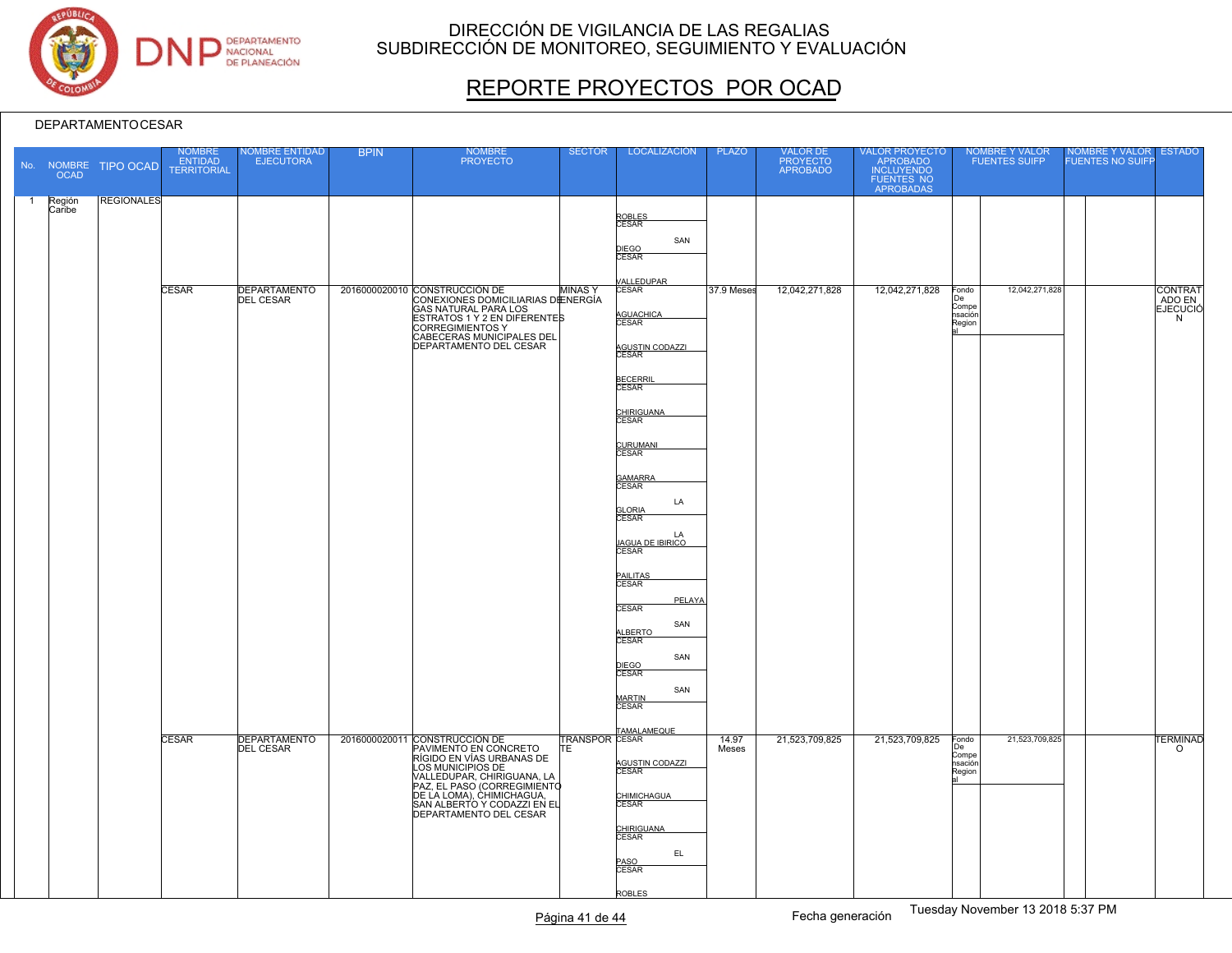

# REPORTE PROYECTOS POR OCAD

|                | <b>OCAD</b>      | No. NOMBRE TIPO OCAD | NOMBRE<br>ENTIDAD<br><b>TERRITORIAL</b> | <b>VOMBRE ENTIDAD</b><br><b>EJECUTORA</b> | <b>BPIN</b> | <b>NOMBRE</b><br><b>PROYECTO</b>                                                                                                                                     | <b>SECTOR</b>                    | <b>LOCALIZACIÓN</b>                                                                                                                                                                        | <b>PLAZO</b>   | VALOR DE<br>PROYECTO<br>APROBADO | VALOR PROYECTO<br>APROBADO<br>INCLUYENDO<br>FUENTES NO<br>APROBADAS | <b>NOMBRE Y VALOR</b><br><b>FUENTES SUIFP</b>                                                                        | NOMBRE Y VALOR<br><b>ESTADO</b><br><b>FUENTES NO SUIFF</b> |
|----------------|------------------|----------------------|-----------------------------------------|-------------------------------------------|-------------|----------------------------------------------------------------------------------------------------------------------------------------------------------------------|----------------------------------|--------------------------------------------------------------------------------------------------------------------------------------------------------------------------------------------|----------------|----------------------------------|---------------------------------------------------------------------|----------------------------------------------------------------------------------------------------------------------|------------------------------------------------------------|
| $\overline{1}$ | Región<br>Caribe | <b>REGIONALES</b>    |                                         |                                           |             |                                                                                                                                                                      |                                  | CESAR<br>SAN<br>ALBERTO<br>CESAR<br><b>/ALLEDUPAR</b>                                                                                                                                      |                |                                  |                                                                     |                                                                                                                      |                                                            |
|                |                  |                      | CESAR                                   | DEPARTAMENTO                              |             | 2017000020014 Construcción de conexiones<br>domiciliarias de gas natural para<br>usuarios de los municipios y<br>corregimientos del departamento del<br>Cesar        | <b>MINAS</b> Y<br><b>ENERGÍA</b> | CESAR<br>ASTREA<br>CESAR<br>EL<br>COPEY<br><b>CESAR</b>                                                                                                                                    | 28.97<br>Meses | 9,419,797,985                    | 9,419,797,985                                                       | 9,413,797,985<br>Fondo<br>De<br>Compe<br>nsación<br>Region<br>6,000,000<br>Propios                                   | CONTRAT<br>ADO EN<br>EJECUCIÓ<br>N                         |
|                |                  |                      | <b>CESAR</b>                            | DEPARTAMENTO<br>DEL CESAR                 |             | 2017000020016 Construcción de pavimento en<br>concreto rígido, andenes y bordillosTE<br>en diferentes Municipios del<br>Departamento de el Cesar 2016<br>Cesar       | <b>TRANSPOR CESAR</b>            | ALLEDUPAR<br>AGUACHICA<br>CESAR<br>CURUMANI<br>CESAR<br>EL.<br>COPEY<br><b>CESAR</b><br>SAN                                                                                                | 10.94<br>Meses | 18,925,934,372                   | 18,925,934,372                                                      | 18,925,934,372<br>Fondo<br>De<br>Compe<br>nsación<br>Region                                                          | CONTRAT<br><b>EJECUCIÓ</b><br>N                            |
|                |                  |                      | <b>CESAR</b>                            | <b>DEPARTAMENTO</b><br><b>DEL CESAR</b>   |             | 2017000020020 Construcción de Vivienda de Interés/IVIENDA,<br>Prioritario en los municipios del<br>Departamento del Cesar                                            | CIUDAD Y<br>TERRITORI            | <u>DIEGO</u><br>CESAR<br>/ALLEDUPAR<br>CESAR<br>AGUACHICA<br>AGUSTIN CODAZZI<br>CESAR<br>ASTREA<br>CESAR<br>CHIRIGUANA<br>EL<br>COPEY<br>CESAR<br>EL<br>PASO<br>CESAR<br>GONZALEZ<br>CESAR | 23.9 Meses     | 94,708,108,460                   | 94,708,108,460                                                      | 41,761,358,945<br>Fondo<br>De<br>Compe<br>hsación<br>Region<br>40,589,189,340<br>Nación<br>12,357,560,175<br>Propios | CONTRAT<br>ADO EN<br>EJECUCIÓ<br>N                         |
|                |                  |                      | <b>CESAR</b>                            | <b>DEPARTAMENTO</b><br><b>DEL CESAR</b>   |             | 2017000020027 Construcción de la subsede del<br>SENA en los municipios de<br>Curumaní, Bosconia, Chiriguaná,<br>San Alberto y Chimichagua,<br>departamento del Cesar | <b>EDUCACIÓNCESAR</b>            | LA<br><b>GLORIA</b><br>CESAR<br>LA<br>JAGUA DE IBIRICO<br>CESAR<br>ROBLES<br>BOSCONIA<br>CESAR                                                                                             | 12.94<br>Meses | 19,463,716,573                   | 19,463,716,573                                                      | 19,463,716,573<br>Fondo<br>De<br>Compe<br>psación<br>Region                                                          | CONTRAT<br><b>EJECUCIÓ</b><br>N                            |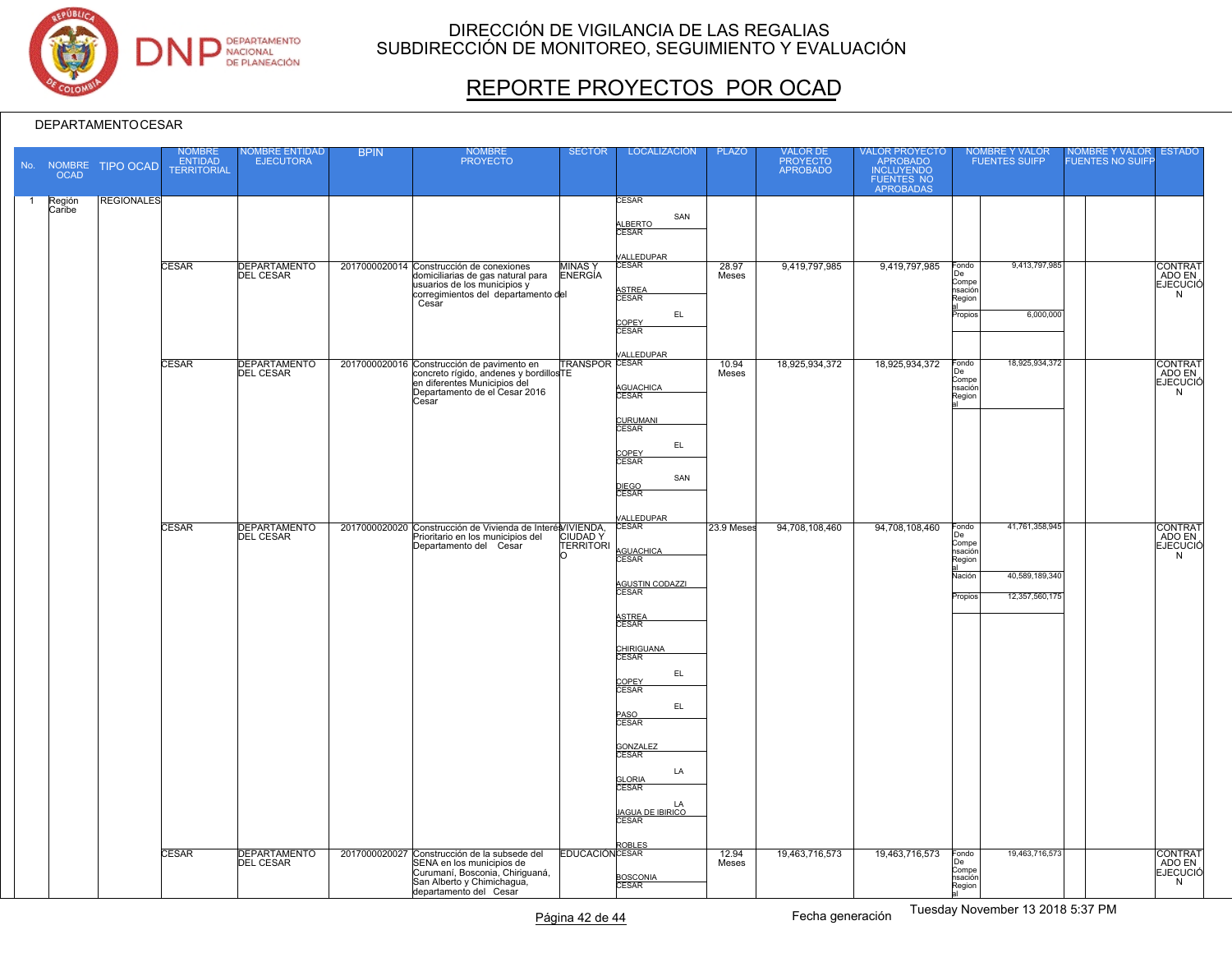

# REPORTE PROYECTOS POR OCAD

|                | <b>OCAD</b>      | No. NOMBRE TIPO OCAD | NOMBRE<br>ENTIDAD<br>TERRITORIAL | NOMBRE ENTIDAD<br>EJECUTORA      | <b>BPIN</b> | NOMBRE<br>PROYECTO                                                                                                                                                                                                                               | <b>SECTOR</b> | LOCALIZACIÓN                                                   | <b>PLAZO</b>   | VALOR DE<br>PROYECTO<br>APROBADO | VALOR PROYECTO<br>APROBADO<br>INCLUYENDO<br>FUENTES NO<br>APROBADAS | NOMBRE Y VALOR<br>FUENTES SUIFP                                     | NOMBRE Y VALOR ESTADO<br>FUENTES NO SUIFP |
|----------------|------------------|----------------------|----------------------------------|----------------------------------|-------------|--------------------------------------------------------------------------------------------------------------------------------------------------------------------------------------------------------------------------------------------------|---------------|----------------------------------------------------------------|----------------|----------------------------------|---------------------------------------------------------------------|---------------------------------------------------------------------|-------------------------------------------|
| $\overline{1}$ | Región<br>Caribe | <b>REGIONALES</b>    |                                  |                                  |             |                                                                                                                                                                                                                                                  |               | CHIMICHAGUA<br>CESAR<br>CHIRIGUANA                             |                |                                  |                                                                     |                                                                     |                                           |
|                |                  |                      |                                  |                                  |             |                                                                                                                                                                                                                                                  |               | <b>CURUMANI</b><br>CESAR<br>SAN                                |                |                                  |                                                                     |                                                                     |                                           |
|                |                  |                      | <b>CESAR</b>                     | <b>DEPARTAMENTO</b><br>DEL CESAR |             | $\frac{2017000020046}{2017000020046}$ Rehabilitación y pavimentación de TRANSPOR<br>Vías secundarias y terciarias 2017, TE<br>en el Departamento del Cesar                                                                                       |               | <b>LEERTO</b><br>CHIRIGUANA<br>CESAR                           | 11.97<br>Meses | 42,096,658,238                   | 42,096,658,238                                                      | 39,463,802,831<br>Fondo<br>De<br>Compe<br>nsación<br>Region         | CONTRAT<br>ADO EN<br><b>EJECUCIÓ</b><br>N |
|                |                  |                      |                                  |                                  |             |                                                                                                                                                                                                                                                  |               | TAMALAMEQUE<br>CESAR                                           |                |                                  |                                                                     | 690,599,994<br>Fondo<br>De<br>Desarro<br>ļΙo<br>Region              |                                           |
|                |                  |                      | <b>CESAR</b>                     | DEPARTAMENTO                     |             | 2017000020095 Implementación de Estrategias de AMBIENTE YCESAR<br>Mitigación del Cambio Climático en DESARROLL<br>Mitigación del Cambio Citatano Citatano<br>la zona rural de diferentes municipios<br>de construction del Cesar SOSTENIBLICESAR |               | VALLEDUPAR                                                     | 5.97 Meses     | 4,461,184,665                    | 4,461,184,665                                                       | 1,942,255,413<br>Propios<br>4,461,184,665<br>Fondo<br>De<br>Desarro | CONTRAT<br>ADO EN<br>EJECUCIÓ<br>N        |
|                |                  |                      |                                  |                                  |             |                                                                                                                                                                                                                                                  |               | BOSCONIA                                                       |                |                                  |                                                                     | llo<br>Region                                                       |                                           |
|                |                  |                      |                                  |                                  |             |                                                                                                                                                                                                                                                  |               | CURUMANI<br>CESAR<br>EL.<br>PASO<br>CESAR                      |                |                                  |                                                                     |                                                                     |                                           |
|                |                  |                      |                                  |                                  |             |                                                                                                                                                                                                                                                  |               | GAMARRA<br>CESAR<br>LA                                         |                |                                  |                                                                     |                                                                     |                                           |
|                |                  |                      |                                  |                                  |             |                                                                                                                                                                                                                                                  |               | <b>GLORIA</b><br>CESAR<br>MANAURE/BALCON DEL<br>CESAR<br>CESAR |                |                                  |                                                                     |                                                                     |                                           |
|                |                  |                      |                                  |                                  |             |                                                                                                                                                                                                                                                  |               | PAILITAS<br>CESAR                                              |                |                                  |                                                                     |                                                                     |                                           |
|                |                  |                      |                                  |                                  |             |                                                                                                                                                                                                                                                  |               | PELAYA<br><b>CESAR</b><br>RIO DE<br>ORO<br>CESAR               |                |                                  |                                                                     |                                                                     |                                           |
|                |                  |                      |                                  |                                  |             |                                                                                                                                                                                                                                                  |               | ROBLES<br>CESAR<br>SAN<br>ALBERTO<br>CESAR                     |                |                                  |                                                                     |                                                                     |                                           |
|                |                  |                      |                                  |                                  |             |                                                                                                                                                                                                                                                  |               | SAN<br>DIEGO<br>CESAR<br>SAN                                   |                |                                  |                                                                     |                                                                     |                                           |
|                |                  |                      |                                  |                                  |             |                                                                                                                                                                                                                                                  |               | MARTIN<br>CESAR                                                |                |                                  |                                                                     | $\overline{\phantom{a}}$                                            |                                           |